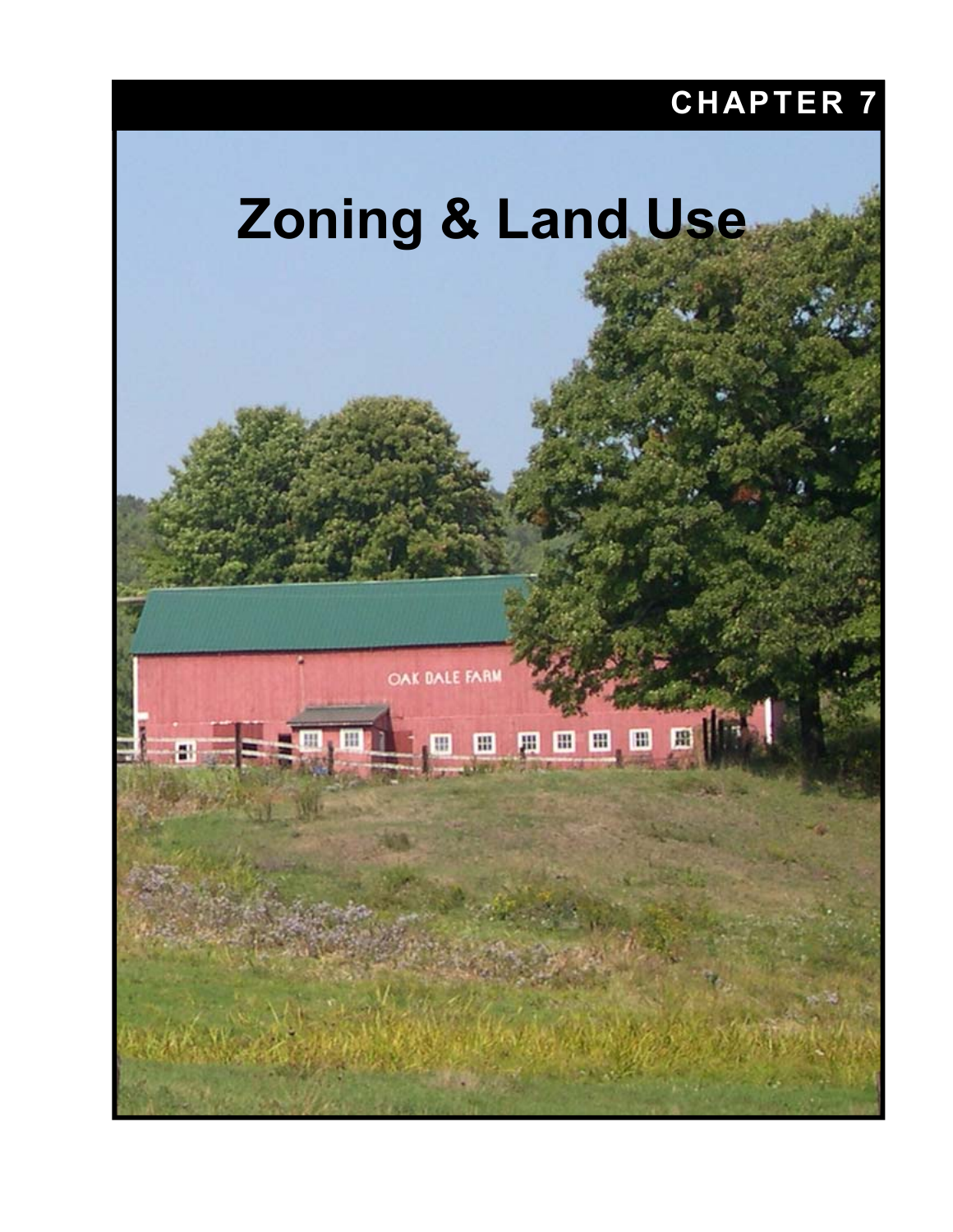he existing land uses along the eastern section of the Mohawk Trail Scenic Byway reflect the history of the corridor. The Mohawk Trail has been a primary transportation route for north central Massachusetts **Solution** the existing land uses along the eastern section of the Mohawk Trail Scenic Byway reflect the history of the corridor. The Mohawk Trail has been a primary transportation route for north central Massachusetts sin 1900s, it was the main route for transporting goods produced in the mills that were powered by the Millers River. In the 1900s, the Trail (Routes 2 and 2A) became one of the oldest tourist and scenic routes in the country and a gateway to the Connecticut River Valley and the Berkshire Hills of Western Massachusetts.

The land along the corridor is predominantly forestland with village centers and commercial and residential development scattered along the way. Originally farm communities, many of the towns developed as classic New England mill villages where the power of the Millers, Connecticut and Green Rivers were tapped for manufacturing purposes. Manufacturing and farming are still present in most of the towns along the Byway.

Zoning is a tool that enables communities to support existing land uses and to promote desired future land uses and development patterns. Land uses can assist communities to direct growth to appropriate areas and to protect important natural, scenic and historic resources for future generations. As such, zoning is a tool which allows a town to establish its own blueprint to guide development, and to protect unique resources for future generations.

Land use and zoning are important to consider when completing a comprehensive plan such as this corridor management plan. In addition to preserving scenic vistas, farmland, and historic and natural resources, zoning can be effective in guiding commercial activities that support tourism along the byway.

The development of the corridor management plan and associated public participation processes are intended to identify efforts that will enhance and protect the area through which the Mohawk Trail East Scenic Byway travels. To protect and enhance the Scenic Byway experience, it is important to consider the land use and zoning directly abutting the roadway and within the larger Byway corridor. There are key viewsheds and vistas that make traveling the Byway scenic and enjoyable, while historic downtowns give travelers places to stop and explore along the way.

It is important to note that it is the landowners and individual towns who ultimately control what happens in a community. This chapter is intended to provide information and guidance for those communities that wish to implement additional measures to protect the Byways resources. This chapter of the Byway Corridor Management Plan includes a description of the existing land use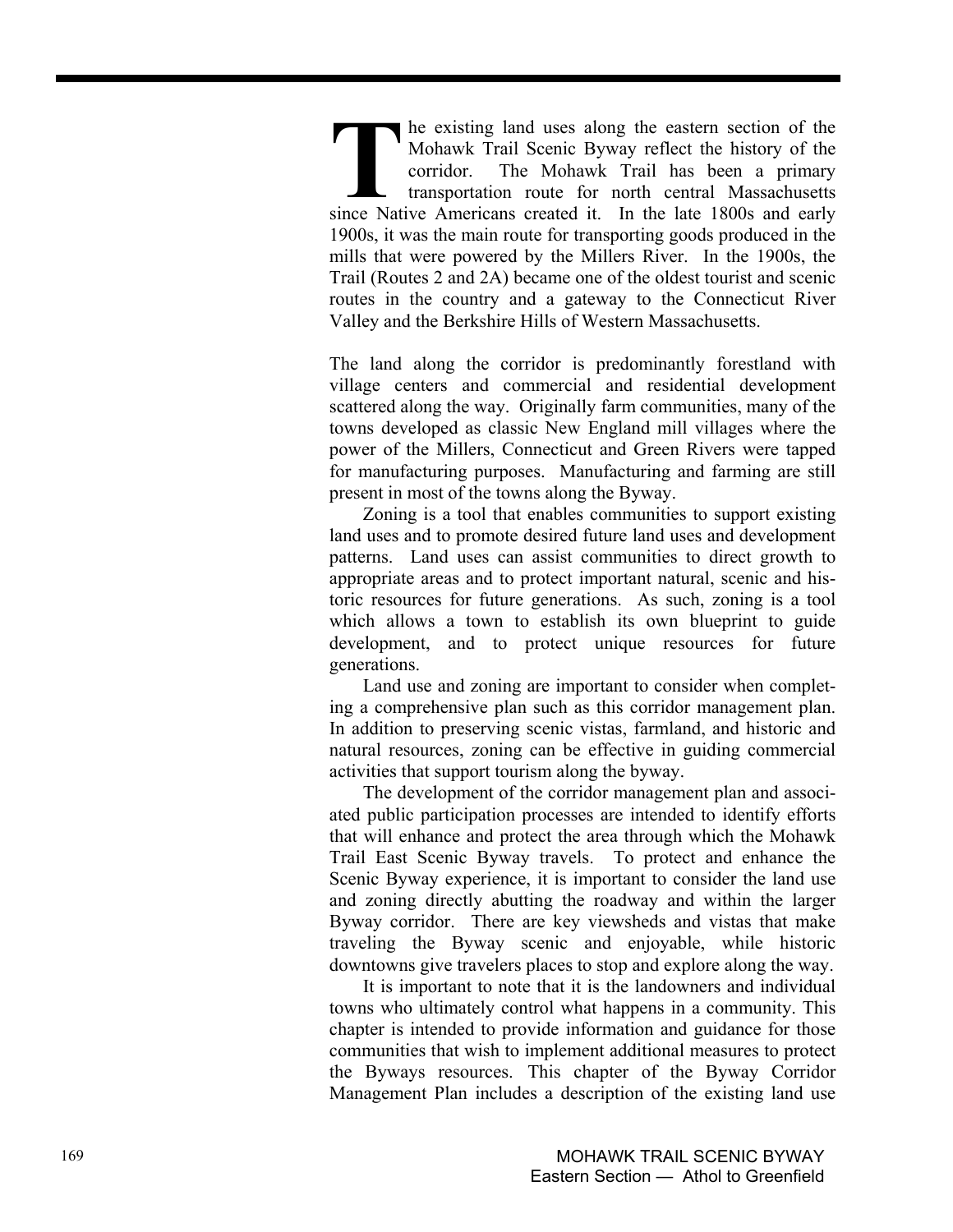patterns, an examination of the zoning in the municipalities along the Byway, and an analysis of how the zoning may impact the landscapes within the Byway study area. The chapter also recommends actions to protect the Byway's natural, scenic, and historic resources.

In recent years, the communities along the Mohawk Trail East Scenic Byway have actively participated in planning and have been proactive in thinking about development and how they would like to manage and shape growth to support their visions for the future. Since 2000, each town has prepared a Community Development Plan and an Open Space and Recreation Plan. In Community Development Plans, towns designate certain areas as the most desirable for potential future development, and also indicate which areas may be unsuitable for new development because of environmental and infrastructure constraints. In Open Space and Recreation Plans, communities create strategies to protect developable open space lands and important historic and natural resource areas from development, and make recommendations to support recreational activities and access. Some of the towns along the Scenic Byway have developed comprehensive Master Plans. Many of the towns have also undertaken zoning bylaw changes to support their vision regarding future land uses and development and the preservation of rural areas and important resources.

The descriptions and analysis of land uses and zoning along the Mohawk Trail East Scenic Byway are based on a variety of information sources. These sources include: field observations and personal communications with local residents; discussions at Mohawk Trail East Scenic Byway committee meetings; land use data and protected open space provided through the Commonwealth's Office of Geographic and Environmental Information (referred to as MassGIS); zoning data; and recent Community Development Plans, Master Plans, and Open Space and Recreation Plans.

## **Land Use**

The Mohawk Trail East Scenic Byway study area is defined as covering Route 2/Route 2A between Athol and Greenfield, and a half-mile buffer along each side of the road. The study area includes sections of Athol, Orange, Wendell, Erving, Montague, Gill, and Greenfield. The Scenic

Byway mainly runs along Route 2A through Athol, Orange, and Greenfield, and on Route 2 through Erving and Gill. The Route 2A sections were formerly part of Route 2, before highway bypasses were created around the town centers of Athol, Orange, and Greenfield.

The land uses within the Mohawk Trail East Scenic Byway study area vary tremendously as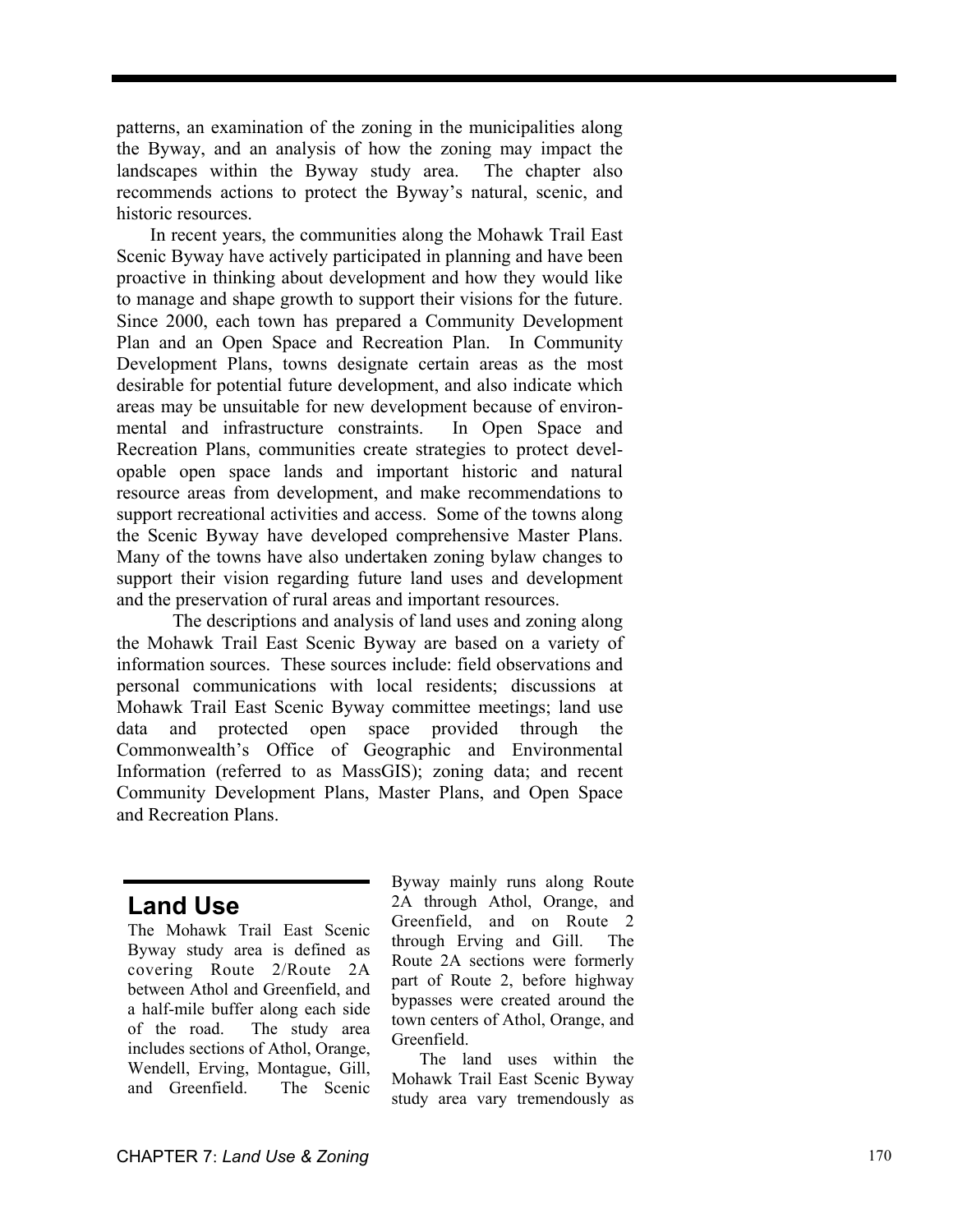one travels from Athol to Greenfield. There are sections of undeveloped forests and open vistas particularly through Erving, as well as areas of dense development such as in downtown Greenfield, Athol, and Orange. As indicated in Table 7-1, overall, an estimated 59% of the Byway study area is forestland (MassGIS, 1999). The next major land uses are residential development (20%), and water bodies and wetlands (7%). More detailed information on land use within the Byway study area in each town is provided later in this section.

The land use figures presented in this chapter are based on data provided by MassGIS. MassGIS classifies land uses based on aerial photography interpretation. Statewide data are available for 1999, 1985, and 1971. MassGIS has 21 land use classifications; these 21 classifications have been grouped into seven broader categories. The forest category includes all land classified as forest by MassGIS. The agriculture category includes cropland, pasture, and woody perennials (such as orchards and nurseries). The water and wetlands category contains all areas classified as water or as wetlands by MassGIS.<sup>1</sup> The residential land use category includes singlefamily homes and multi-unit housing complexes and structures. The commercial land use category contains all land defined as commercial by MassGIS, including shopping areas. The industrial and transportation category includes light and heavy industry, mining and waste disposal facilities, and transportation infrastructure (such as highways, airports, railroads, and freight storage). The other open space and recreation category includes abandoned agriculture, areas of no vegetation, areas under power lines, parks cemeteries, and public and institutional green spaces and buildings, and vacant undeveloped land in urbanized areas, and recreation sites (such as playgrounds, golf courses, tennis courts, beaches, swimming pools, marinas, fairgrounds, race tracks, and stadiums).

1. Forested wetlands are included in the forest category, not the water and wetlands category.

| <b>Land Use Type</b>          | Acreage | <b>Percentage of the Total</b> |
|-------------------------------|---------|--------------------------------|
| Forest                        | 10,467  | 58.6%                          |
| Agriculture                   | 501     | 2.8%                           |
| Water and Wetlands            | 1,210   | $6.8\%$                        |
| Residential                   | 3,545   | 19.8%                          |
| Commercial                    | 555     | $3.1\%$                        |
| Industrial & Transportation   | 685     | 3.8%                           |
| Other Open Space & Recreation | 912     | $5.1\%$                        |
| <b>Total</b>                  | 17,875  | 100.0%                         |

**Table 7-1: Land Uses within the Scenic Byway Corridor Study Area\*** 

\*Study area defined as including ½ mile on each side of Route 2/Route 2A, from Athol (eastern Route 2/Route 2A intersection) to Greenfield (Route 2/Route 2A/Interstate 91 intersection at rotary). See Byway Base Map for more details.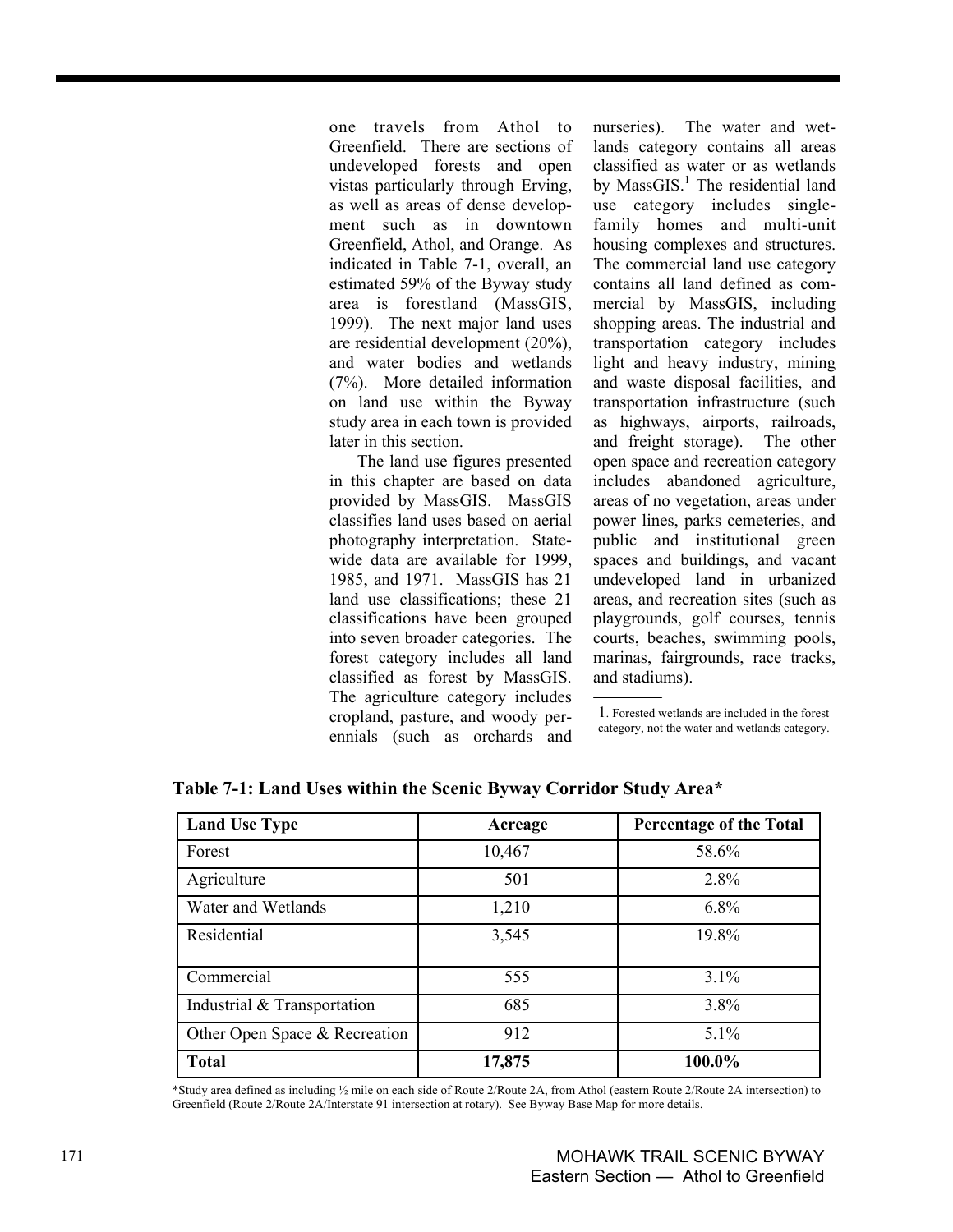It is important to note that the land use classifications do not indicate whether land is permanently protected from development. Land that is categorized as forest or agricultural land, or that falls into the non-agricultural open space and recreation category may or may not be protected from future development. A discussion of land that is protected from development appears later in this chapter.

The land use patterns within the Scenic Byway study area are reflective of the land uses in the seven communities along the Byway overall. It is worth noting, however that there is frequently a greater level of developed land uses within the Byway study area than elsewhere in these communities, because Route 2/2A historically was and continues to be a major transportation corridor.

#### *Athol*

The study area for this Corridor Management Plan, the Mohawk Trail East Scenic Byway starts in Athol at the intersection of Routes 2 and 2A east of downtown Athol. The Scenic Byway travels west along Route 2A through the uptown common area and downtown Athol to the Athol-Orange border west of the downtown.

The Town of Athol, located in Worcester County, is a population and employment center for the region. At the same time, however, the town is still predominantly rural, with considerable amounts of forestland and other open space and natural resource areas.

The Town of Athol has a population of 11,697 (U.S. Census Bureau, 2005 Population Estimates). The current employment base is 3,375 workers (MA Office of Labor and Workforce Development, 2005). Historically, the town's development and land use patterns have been strongly tied to the Millers River and transportation infrastructure. The town established a strong manufacturing base when the Millers River's power was harnessed for industrial purposes during the nineteenth and twentieth centuries. The current land use patterns in Athol generally follow the historic land use trends. Manufacturing is still an important part of Athol's economy. Most of the town's current commercial and industrial development is still focused in the downtown and along the Millers River. The town is currently pursuing the creation of a new business park to promote new economic growth. The business park is proposed to be located at the eastern end of the Byway, at the intersection of Route 2 and Route 2A. Athol's residential land uses continue to be concentrated near the historic village centers on lots of a half-acre or smaller. Overall, an estimated one-fifth of Athol's housing units are multi-family structures (of 3 units or more) (U.S. Census, 2000); most of these structures are in the downtown.

Athol has a total land area of 21,355 acres. An estimated 16% of the town (3,330 acres) lies within the Byway study corridor. Within the town's portion of the Byway corridor, half of the land (50%) is forested, and 4% is agricultural land. Other land uses in the Byway corridor include residential land (29%), commercial land (4%), and industrial uses and transportation infrastructure (3% combined). According to the MassGIS data, all of the current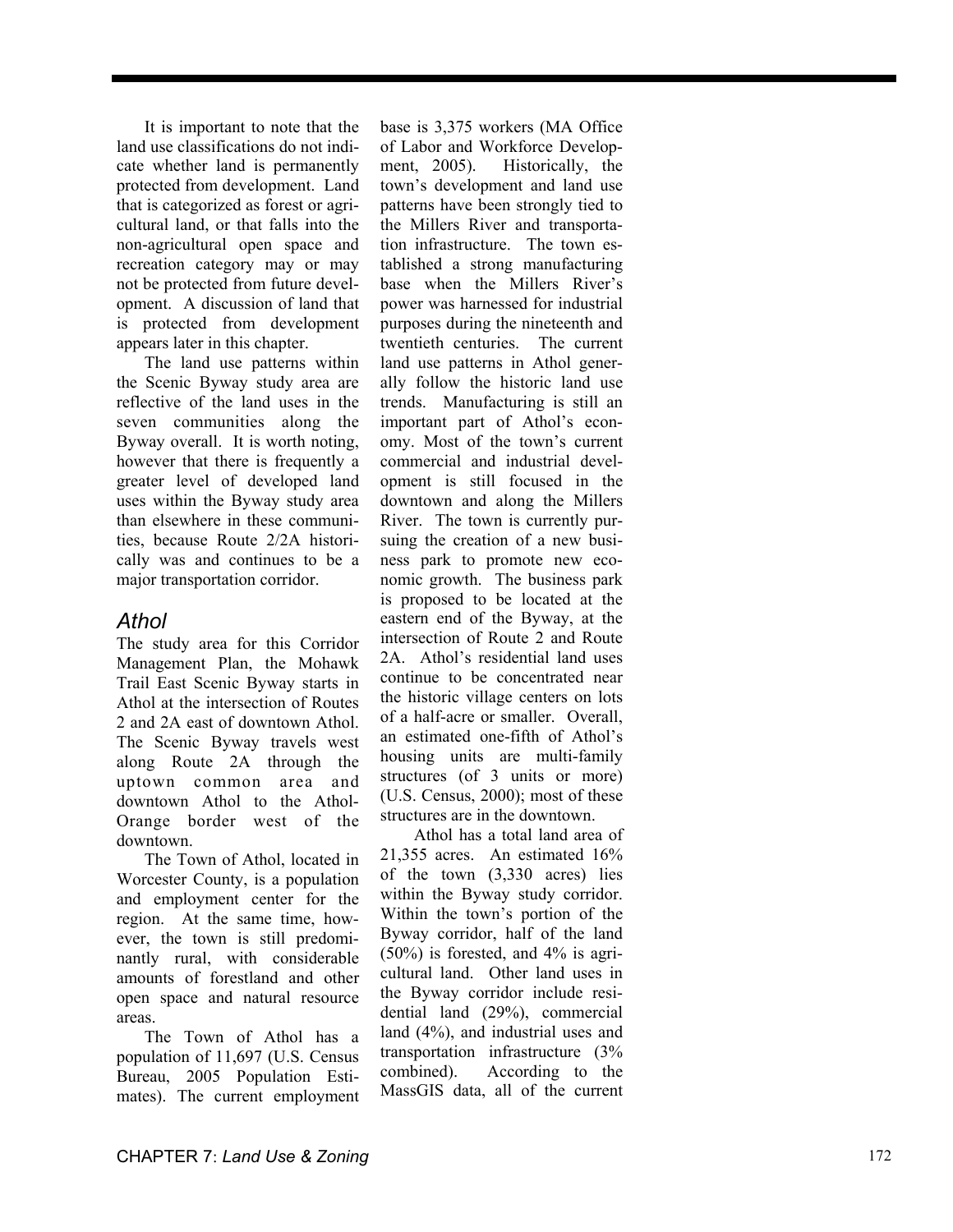| <b>Land Use Type</b>          | Acres in<br><b>Byway</b><br>Corridor* | Percentage of<br>Byway Corridor* | Acres in<br><b>Town</b> | Percentage of<br><b>Town</b> |
|-------------------------------|---------------------------------------|----------------------------------|-------------------------|------------------------------|
| Forest                        | 1,650                                 | 50%                              | 16,212                  | 76%                          |
| Agriculture                   | 146                                   | 4%                               | 660                     | $3\%$                        |
| Water and Wetlands            | 174                                   | $5\%$                            | 1,026                   | $5\%$                        |
| Residential                   | 963                                   | 29%                              | 2,503                   | 12%                          |
| Commercial                    | 145                                   | 4%                               | 145                     | $1\%$                        |
| Industrial & Transportation   | 100                                   | 3%                               | 171                     | $1\%$                        |
| Other Open Space & Recreation | 152                                   | $5\%$                            | 639                     | 3%                           |
| <b>Total Acreage</b>          | 3,330                                 | 100%                             | 21,355                  | 100%                         |

**Table 7-2: Acreages for Different Land Uses, Athol** 

\*Byway corridor is defined as including  $\frac{1}{2}$  mile on each side of the Mohawk Trail (Route 2/2A), from Athol (eastern Route 2/2A intersection) to Greenfield (Route 2 and Interstate-91 intersection). See Byway Base Map for more details.

Note: Totals may not add to 100% due to rounding.

Source: FRCOG compilation of 1999 MassGIS land use data.

commercial land uses in Athol (145 acres) are located within the Byway study area. The remaining portion of the Byway study area (5%) consists of recreational land and other open space.

## *Orange*

The Scenic Byway travels west along Route 2A from Athol in Worcester County into Orange in Franklin County. The Byway runs through downtown Orange, which includes the Orange Center National Historic District (which has been listed on the National Register of Historic Places since 1989) as well as areas east and west of the downtown. The Millers River is within the Byway study area for most of the Byway's segment through Orange. There are a number of scenic views of Millers River in Orange along Route 2A.

Orange is a center for employment and the third most populous Town in Franklin County after Greenfield and Montague. The Town of Orange has a population of 7,667 (U.S. Census Bureau, 2005 Population Estimates) and an employment base of 2,085 workers (MA Office of Labor and Workforce Development, 2005). Orange has a strong manufacturing history tied to the Millers River, and currently, three of the largest five employers are manufacturing firms. The largest of these firms, Rodney Hunt, is located downtown within the Byway corridor (Rodney Hunt produces equipment for industrial and municipal water and wastewater flow management). Orange has two industrial parks located outside of the Byway corridor near the Orange Municipal Airport.

Orange Center has a mix of civic, business, and residential land uses. There are a few important vacant lots and structures such as the historic Putnam Hall building which is being considered for redevelopment. The Town of Orange recently completed the Orange Riverfront Park on a brownfields site where the town highway garage had been located.

The development pattern of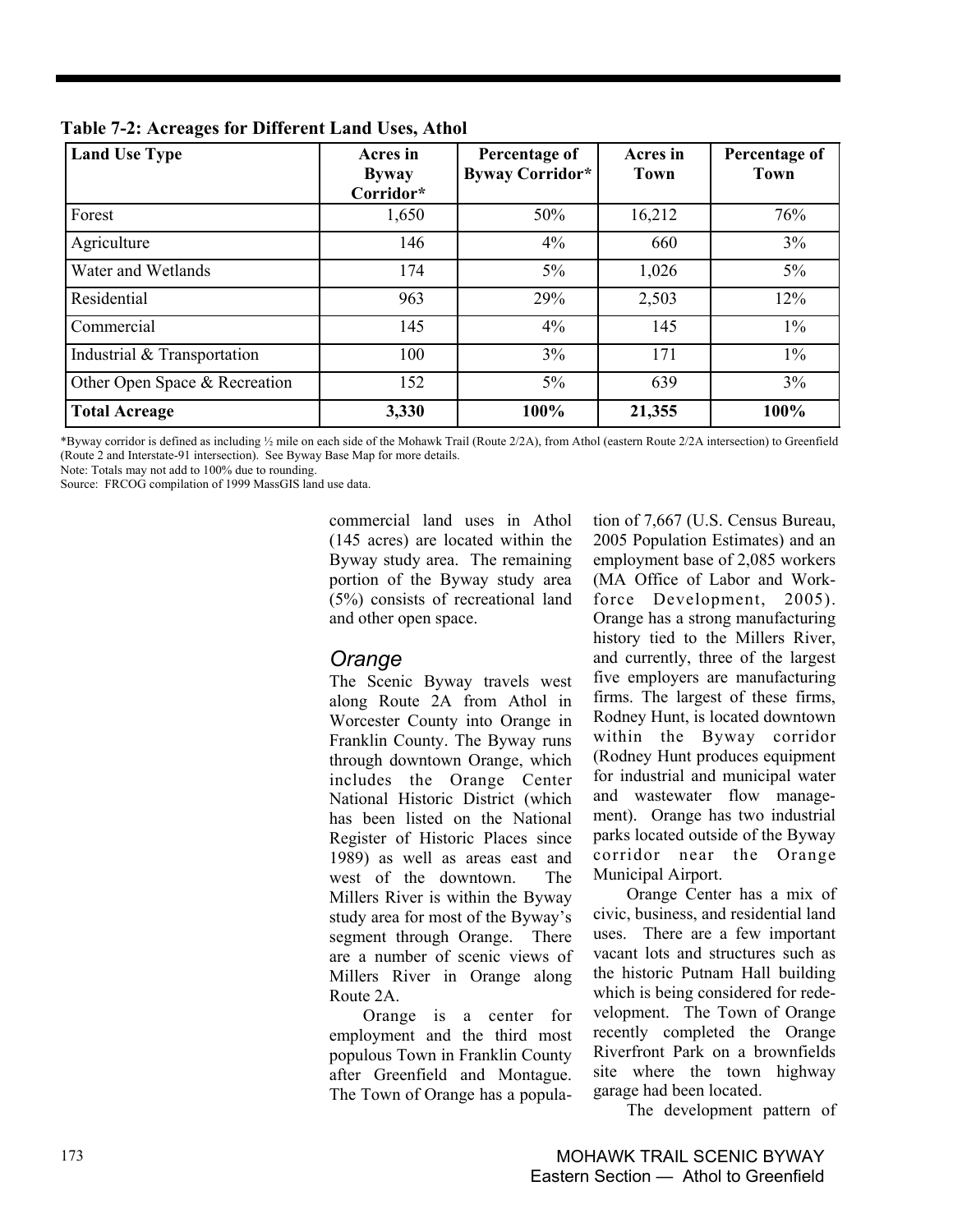| <b>Land Use Type</b>          | Acres in<br><b>Byway</b><br>Corridor* | Percentage of<br>Byway Corridor* | Acres in<br>Town | Percentage of<br><b>Town</b> |
|-------------------------------|---------------------------------------|----------------------------------|------------------|------------------------------|
| Forest                        | 1,876                                 | 56%                              | 16,723           | 73%                          |
| Agriculture                   | 115                                   | 3%                               | 1,531            | 7%                           |
| Water and Wetlands            | 183                                   | 6%                               | 1,213            | $5\%$                        |
| Residential                   | 788                                   | 23%                              | 2,178            | 9%                           |
| Commercial                    | 102                                   | 3%                               | 123              | $>1\%$                       |
| Industrial & Transportation   | 143                                   | 4%                               | 630              | 3%                           |
| Other Open Space & Recreation | 158                                   | $5\%$                            | 646              | 3%                           |
| <b>Total Acreage</b>          | 3,364                                 | 100%                             | 23,044           | 100%                         |

**Table 7-3: Acreages for Different Land Uses, Orange** 

\*Byway corridor is defined as including ½ mile on each side of the Mohawk Trail (Route 2/2A), from Athol (eastern Route 2/2A intersection) to Greenfield (Route 2 and Interstate-91 intersection). See Byway Base Map for more details.

Totals may not add to 100% due to rounding.

Source: FRCOG compilation of 1999 MassGIS land use data.

Orange today reflects its original settlement. In parts of downtown, the minimum lot size is 10,000 square feet, less than one-quarter acre, per unit for homes served by water and sewer. In rural residential areas, the minimum lot size is 2 acres. In recent years, new single-family homes have been increasingly built outside of the village centers. The town's housing stock consists 21% of multi-family housing containing three or more units. In the downtown, there are a number of former multi-storied mill buildings that are currently vacant or underutilized and could be potentially redeveloped.

Orange has a total acreage of 23,044 acres. An estimated 15% of the town (3,364 acres) falls within the Mohawk Trail East Byway study area. Within Orange's Byway section, the primary land use is forest (56%), 3% of the acreage is agricultural, and 6% has water or wetlands. Residential uses occupy 23% of the Byway corridor in Orange, and commercial, industrial, and transportation uses combined comprise 7%. The remaining land (5%) consists of recreational uses or other open space.

#### *Erving*

The Scenic Byway travels west through Erving on Route 2. The Byway runs through Erving Center and the Villages of Farley and Ervingside and through the undeveloped and minimally developed areas between the villages.

The Town of Erving is geographically the smallest town in the Scenic Byway study corridor, with a total area of 9,194 acres. It is also a small town based on its population of 1,550 residents (2005). Erving's development is mostly located in its three villages: Erving Center, Farley, and Ervingside, all of which are in the Byway corridor. There has been limited development outside of the village areas. This is a result of the steep slopes throughout town and the limited availability of water and sewer services. Over threequarters (78%) of the housing units in Erving are single-family homes.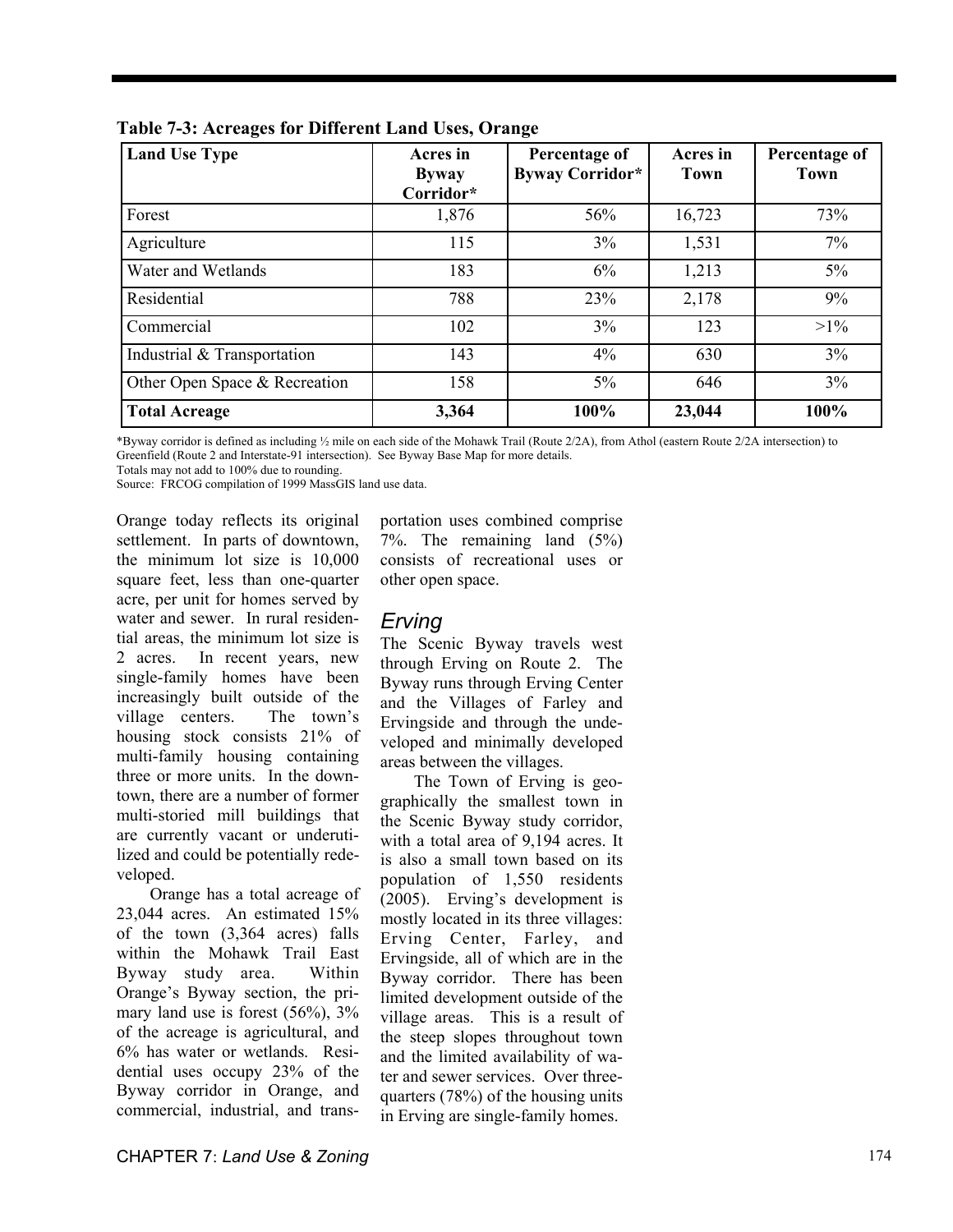As with Athol and Orange, Erving's historic settlement and development was influenced heavily by the Millers River and by the role of the Mohawk Trail as a transportation corridor. By the late nineteenth century, there were industrial mills operating in each of the villages. The mills and manufacturing have played an important role in Erving's economy since its early days. The town's primary industry is still manufacturing, and the Erving Paper Mill, located near Erving Center, is the town's largest employer, with over 100 employees. There are an estimated 290 workers in total employed in Erving (2005). Since 1990, the employment base in Erving has shrunk by 63%, a decrease of almost 500 workers. This decline is due largely to the loss of manufacturing jobs including the closing of Erving Paper's Usher Plant in 1991, and the closing of International Paper Company Plant in Ervingside in 2000. Both of these facilities fall within the Byway study area. The International Paper Plant in Ervingside is currently vacant. During the summer of 2007, the Usher Plant had a major fire. The plant was demolished and the site is being considered for redevelopment.

Thirty-nine percent (39%) of Erving's total land area is within the Byway study area. Within Erving's section of the Byway corridor, the predominant land use is forestland (77%). Other land uses include residential land (11%), industrial uses and transportation infrastructure (4%), water and wetlands (3%), agricultural uses (1%), and commercial uses (less than 1%). The remaining land (3%) falls into the category of recreational uses and other open space. It is notable that all of the commercial land in Erving (17 acres), 96% of the transportation and industrial land (136 acres), and 71% of the residential land (537 acres) fall within the Scenic Byway study area.

### *Wendell*

Although the Mohawk Trail East Scenic Byway does not run

| <b>Land Use Type</b>          | Acres in<br><b>Byway</b><br>Corridor* | Percentage of<br>Byway Corridor* | Acres in<br>Town | Percentage of<br>Town |
|-------------------------------|---------------------------------------|----------------------------------|------------------|-----------------------|
| Forest                        | 2,759                                 | 77%                              | 7,515            | 82%                   |
| Agriculture                   | 32                                    | $1\%$                            | 157              | 2%                    |
| Water and Wetlands            | 106                                   | 3%                               | 392              | 4%                    |
| Residential                   | 384                                   | 11%                              | 537              | 6%                    |
| Commercial                    | 17                                    | $>1\%$                           | 17               | $>1\%$                |
| Industrial & Transportation   | 136                                   | 4%                               | 141              | $1\%$                 |
| Other Open Space & Recreation | 126                                   | $4\%$                            | 435              | $5\%$                 |
| <b>Total Acreage</b>          | 3,559                                 | 100%                             | 9,194            | 100%                  |

**Table 7-4: Acreages for Different Land Uses, Erving** 

\*Byway corridor is defined as including ½ mile on each side of the Mohawk Trail (Route 2/2A), from Athol (eastern Route 2/2A intersection) to Greenfield (Route 2 and Interstate-91 intersection). See Byway Base Map for more details.

Source: FRCOG compilation of 1999 MassGIS land use data.

Totals may not add to 100% due to rounding.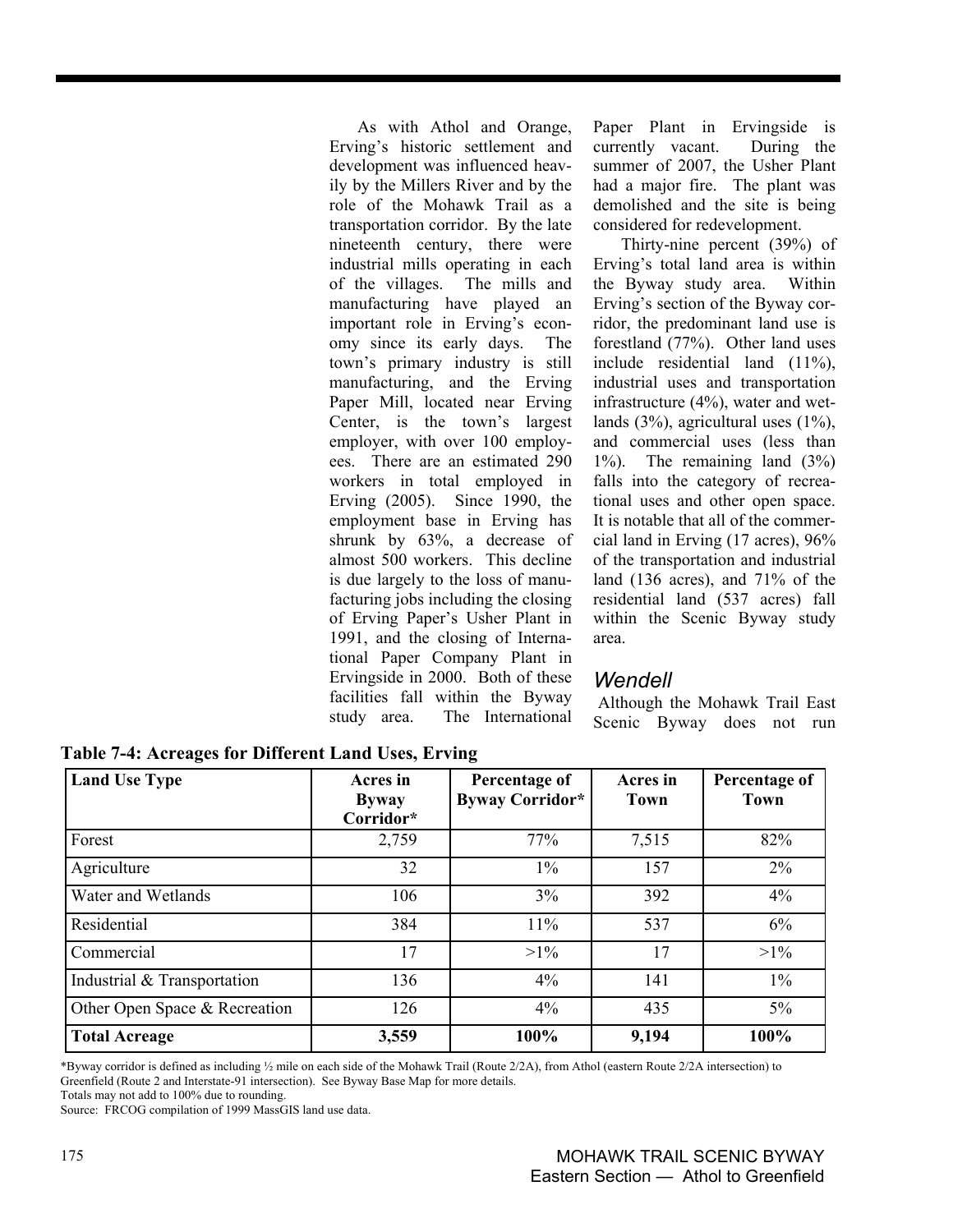through the Town of Wendell, a portion of the Byway study area falls within the town. Nine percent (9%) of Wendell's land acreage is within a half-mile of the Scenic Byway (Route 2). As one travels along the Byway through Erving, Wendell lies just to the south across the Millers River. Wendell connects to the Mohawk Trail via bridges in Wendell Depot, Erving Center and Farley. Much of the viewshed seen from the Byway in Orange and Erving is permanently protected land within the Wendell State Forest.

Wendell's portion of the Byway study area includes the Village of Wendell Depot, which developed after rail service was established in the 1840s, and the older settlement area of Mormon Hollow. Wendell Center, the town's civic center and most prominent village, is located south of the Byway study area. Wendell has the smallest population of any town in the Byway study area, with an estimated 1,035 residents as of 2005 (U.S. Census Bureau).

Wendell has a total land area of 20,615 acres. Within Wendell's section of the Mohawk Trail East Byway study area, 87% of the land is forested, 1% has agricultural uses, and 4% has water or wetlands (Table 7-5). Residential uses occupy 3% of the Byway corridor, and commercial, industrial, and transportation uses combined comprise 2%. The remaining areas (2%) contains other open space or recreational land uses.

## *Montague*

The Town of Montague lies just south of Route 2, and Montague's two largest villages, Turners Falls and Millers Falls, are located within the Byway study area. The Village of Turners Falls has one National Register Historic Distric and several properties have Preservation Restrictions. The Connecticut River Scenic Farm Byway (Route 63) travels north/ south and crosses the Mohawk Trail East Scenic Byway in Montague and Erving. It passes through the Village of Millers

| <b>Land Use Type</b>          | Acres in<br><b>Byway</b><br>Corridor* | Percentage of<br><b>Byway</b><br>Corridor* | Acres in<br><b>Town</b> | Percentage of<br><b>Town</b> |
|-------------------------------|---------------------------------------|--------------------------------------------|-------------------------|------------------------------|
| Forest                        | 1,611                                 | 87%                                        | 18,727                  | 91%                          |
| Agriculture                   | 19                                    | $1\%$                                      | 293                     | $1\%$                        |
| Water and Wetlands            | 78                                    | 4%                                         | 594                     | 3%                           |
| Residential                   | 56                                    | 3%                                         | 560                     | 3%                           |
| Commercial                    | 5                                     | $>1\%$                                     |                         | $>1\%$                       |
| Industrial & Transportation   | 38                                    | $2\%$                                      | 66                      | $>1\%$                       |
| Other Open Space & Recreation | 41                                    | $2\%$                                      | 374                     | $2\%$                        |
| <b>Total Acreage</b>          | 1,849                                 | 100%                                       | 20,615                  | 100%                         |

**Table 7-5: Acreages for Different Land Uses, Wendell** 

Byway corridor is defined as including ½ mile on each side of the Mohawk Trail (Route 2/2A), from Athol (eastern Route 2/2A intersection) to Greenfield (Route 2 and Interstate-91 intersection). See Byway Base Map for more details. Totals may not add to 100% due to rounding.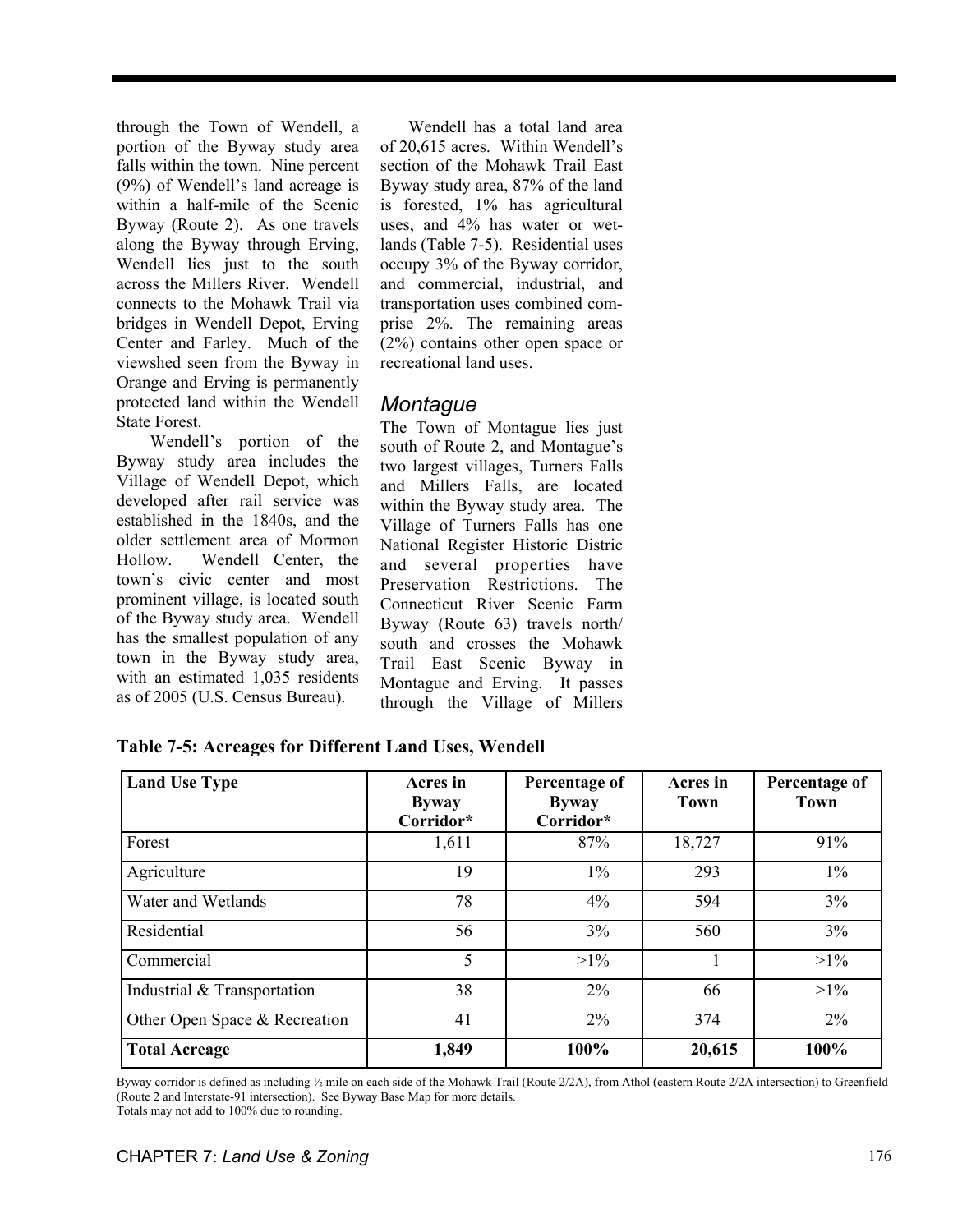Falls. The Village of Turners Falls was designated as a National Register Historic District in 1982. In addition, there are on-going efforts to obtain National Register designation for downtown Millers Falls.

Montague's total estimated population currently stands at 8,408 (2005). Turners Falls is the major urbanized center in Montague with just over half (51%) of the town's population. Millers Falls is smaller with 13% of the town's population. As with many other communities along the Byway, Turners Falls and Millers Falls were settled during the Eighteenth Century as the rivers helped power and create manufacturing enterprises. Though the role of manufacturing in the town's economy declined over the twentieth century, the manufacturing industry is still a major part of the economy. Four of the town's eight largest employers are manufacturing firms and account for 29% of the town's 2,800 jobs. Some of these employers and jobs are located at the town's industrial park near the Turners Falls Municipal Airport, the north end of which lies within the Byway corridor.

The Montague Town Hall and other civic buildings are located in Turners Falls, which also has retail businesses, offices, industrial uses, and residential structures. Most (80%) of Montague's multi-family housing is located within Turners Falls. In recent years, there have been a number of redevelopment and revitalization projects in Turners Falls. The historic Moltenbray, and Crocker and Cutlery mill buildings were renovated for use as high-quality affordable rental housing. The Colle Opera House has been redeveloped as art galleries and commercial office space. The Connecticut River Great Falls Discovery Center is located in an historic mill building just across the Connecticut River in the Byway corridor. The Discovery Center was established as a collaborative effort of the Massachusetts Department of Conservation Recreation (DCR) and the U.S. Fish and Wildlife Service Silvio Conte National

| <b>Land Use Type</b>          | Acres in<br><b>Byway</b><br>Corridor* | Percentage of<br>Byway Corridor* | Acres in<br><b>Town</b> | Percentage of<br><b>Town</b> |
|-------------------------------|---------------------------------------|----------------------------------|-------------------------|------------------------------|
| Forest                        | 588                                   | 54%                              | 14,084                  | 70%                          |
| Agriculture                   | 62                                    | 6%                               | 1,764                   | 9%                           |
| Water and Wetlands            | 216                                   | 20%                              | 880                     | 4%                           |
| Residential                   | 110                                   | 10%                              | 1,744                   | 9%                           |
| Commercial                    | 18                                    | $2\%$                            | 81                      | $>1\%$                       |
| Industrial & Transportation   | 17                                    | $1\%$                            | 278                     | $1\%$                        |
| Other Open Space & Recreation | 73                                    | $7\%$                            | 1,278                   | 6%                           |
| <b>Total Acreage</b>          | 1,084                                 | 100%                             | 20,109                  | 100%                         |

**Table 7-6: Acreages for Different Land Uses, Montague** 

\*Byway corridor is defined as including ½ mile on each side of the Mohawk Trail (Route 2/2A), from Athol (eastern Route 2/2A intersection) to Greenfield (western Route 2, 2A and Interstate-91 intersection). See Byway Base Map for more details.

Totals may not add to 100% due to rounding.

Source: FRCOG compilation of 1999 MassGIS land use data.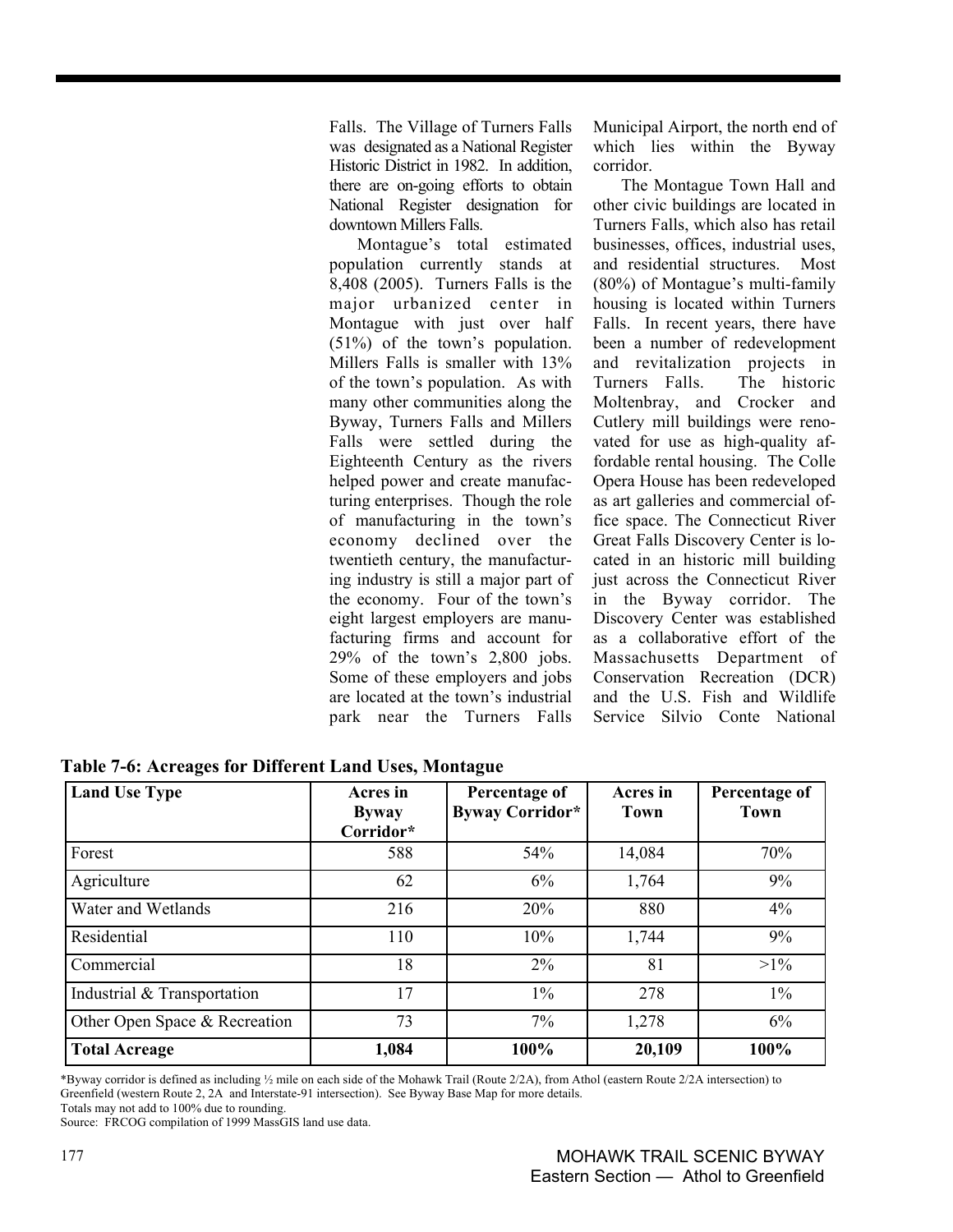Wildlife Refuge. It serves as an educational visitor center for the Connecticut River Watershed.

Millers Falls is smaller and predominantly residential with some retail spaces and offices. Millers Falls has a freight rail yard that has the potential to be a passenger rail stop. Millers Falls has undergone revitalization over the last few years. An extensive streetscape improvement project was recently completed with funding provided through the Scenic Byway Program (as part of the Connecticut River Scenic Farm Byway) and the Massachusetts Transportation Enhancement Program.

Five percent (5%) of Montague's land area is within the Byway study corridor. Within Montague's portion of the Byway corridor, 54% of the land is forested, 6% is used for agriculture, and 20% consists of water and wetlands. Residential uses comprise 10% of the Byway area and commercial, industrial and transportation uses combined account for 3%. The remaining land (7%) is recreational land and other types of open space land.

### *Gill*

The Scenic Byway travels through Gill along Route 2 (the French King Highway). Much of the Gill segment of the Byway from the French King Bridge runs close to the Connecticut River and provides excellent river views. The milewide Byway corridor includes forestland near Stacy Mountain, the Barton Cove Recreation Area, the Riverside neighborhood near the Gill-Montague Bridge, and homes and small businesses along Rte 2.

The Town of Gill is 9,478 acres in size, and Gill's current population is approximately 1,400 residents (U.S. Census Bureau, 2005). There is scattered singlehome residential development throughout the town. The three main areas with developed land uses are Gill Center, the Riverside neighborhood, and Northfield Mount Hermon School's Gill campus. The residential area of Riverside is located within the Byway corridor, between the Connecticut River and Route 2 near the Gill-Montague Bridge that leads to Turners Falls. Gill Center, the town's primary village area and the Northfield Mount Hermon School (NMH) campus are located to the north of the Byway corridor on Main Road. NMH is the largest employer in the town with an estimated total 340 staff and faculty members (2007, NMH).

Gill's Community Development Plan (2004) included a parcel-level analysis to identify undeveloped and underutilized properties that could support additional commercial development near the Route 2-Main Road intersection. The parcel-level analysis was initiated by the Town of Gill to examine options for diversifying the town's tax base and promoting additional commercial activity in this area. This area of Gill serves as the primary gateway to Route 2, and to Turners Falls via the Gill-Montague Bridge. The analysis found two vacant parcels that had the best potential for new development and fourteen other parcels with the best potential for redevelopment. Following up on this analysis in 2006, the Town approved the creation of a new village district for this area, in order to encourage commercial de-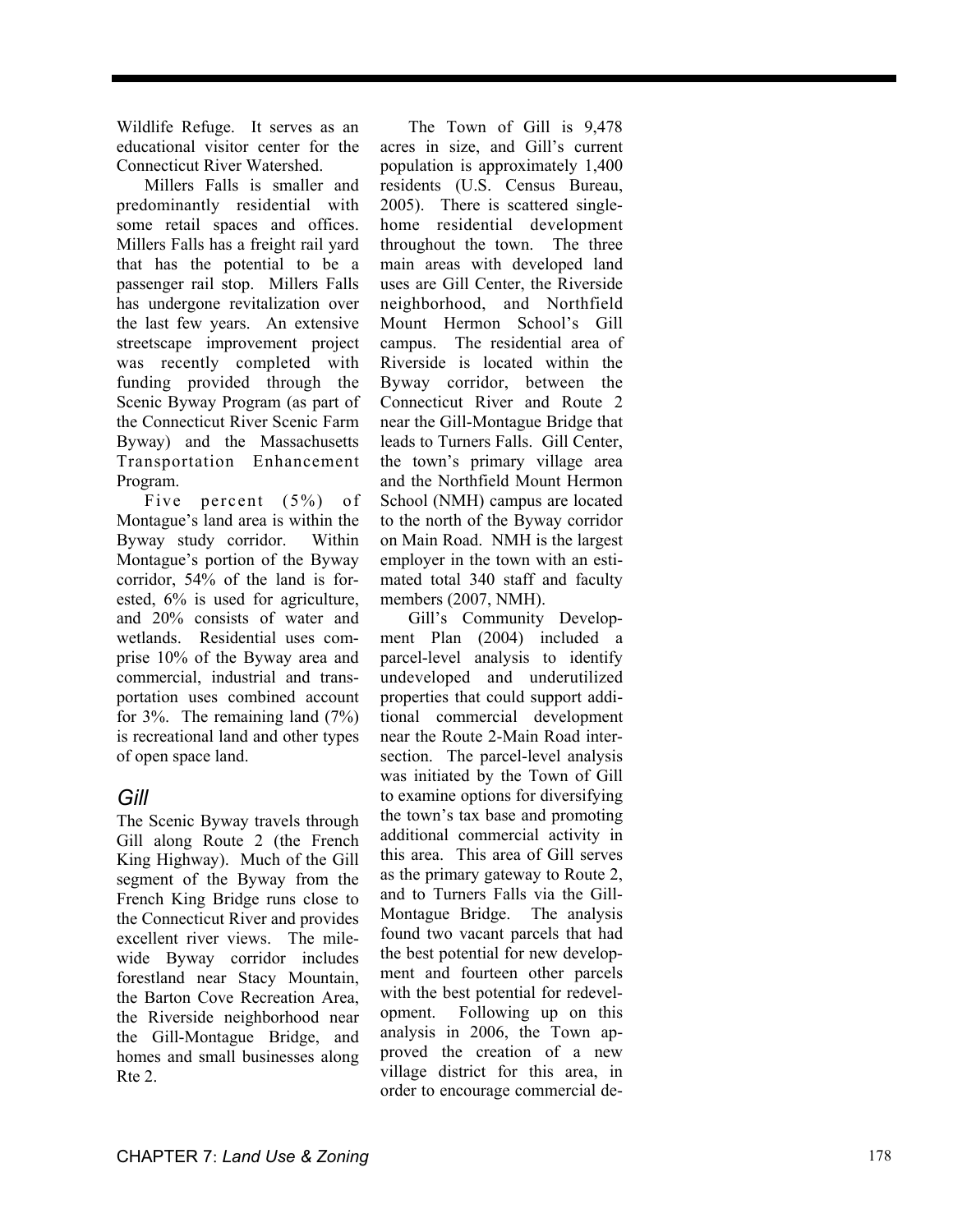| <b>Land Use Type</b>          | Acres in<br><b>Byway</b><br>Corridor* | Percentage of<br><b>Byway</b><br>Corridor* | Acres in<br><b>Town</b> | Percentage of<br>Town |
|-------------------------------|---------------------------------------|--------------------------------------------|-------------------------|-----------------------|
| Forest                        | 1,005                                 | 57%                                        | 5,558                   | 58%                   |
| Agriculture                   | 73                                    | 4%                                         | 1,876                   | 20%                   |
| Water and Wetlands            | 326                                   | 18%                                        | 756                     | 8%                    |
| Residential                   | 259                                   | 15%                                        | 833                     | 9%                    |
| Commercial                    | 12                                    | $>1\%$                                     | 20                      | $>1\%$                |
| Industrial & Transportation   | 9                                     | $1\%$                                      | 17                      | $>1\%$                |
| Other Open Space & Recreation | 84                                    | $5\%$                                      | 419                     | 4%                    |
| <b>Total Acreage</b>          | 1,767                                 | 100%                                       | 9,478                   | 100%                  |

**Table 7-7: Acreages for Different Land Uses, Gill** 

\*Byway corridor is defined as including ½ mile on each side of the Mohawk Trail (Route 2/2A), from Athol (eastern Route 2/2A intersection) to Greenfield (Route 2 and Interstate-91 intersection). See Byway Base Map for more details.

Totals may not add to 100% due to rounding.

Source: FRCOG compilation of 1999 MassGIS land use data.

velopment in the district over other locations in town, and to help preserve rural areas and the scenic character of the Mohawk Trail. The village district is largely within the Scenic Byway corridor. Commercial development of a large vacant land parcel within the village district is now under consideration; the early parcel-level analysis had found this parcel had great potential for new growth.

An estimated 19% of the Town of Gill is within the Scenic Byway study area. Within Gill's section of Byway corridor, 57% of the area is forestland, 4% is farmland, and 18% consists of water and wetlands. Fifteen percent (15%) of the Byway area has residential land uses, 5% has recreational uses or other open space, and the remaining 1% contains commercial, industrial, and transportation uses.

## *Greenfield*

Greenfield's portion of the Mohawk Trail East Scenic Byway travels on the French King Highway (partially on Route 2 and partially on Route 2A), and includes commercial businesses and historic residential neighborhoods along Route 2A through the center of downtown Greenfield. The study area for this Corridor Management Plan ends at the rotary at the intersection of Route 2A and Interstate 91/Route 2, where Route 2A ends and the western section of the Mohawk Trail Scenic Byway begins. (Corridor Management Plan completed in 2002.)

Greenfield is the largest population and economic center in Franklin County and along the eastern section of Mohawk Trail Scenic Byway. Greenfield's population is estimated at 17,385 (2005). Residential land uses in Greenfield are concentrated in and near the downtown and between Route 2/Interstate 91 and Route 2A.

Most of the town's retail and commercial activity is located in and near the downtown area and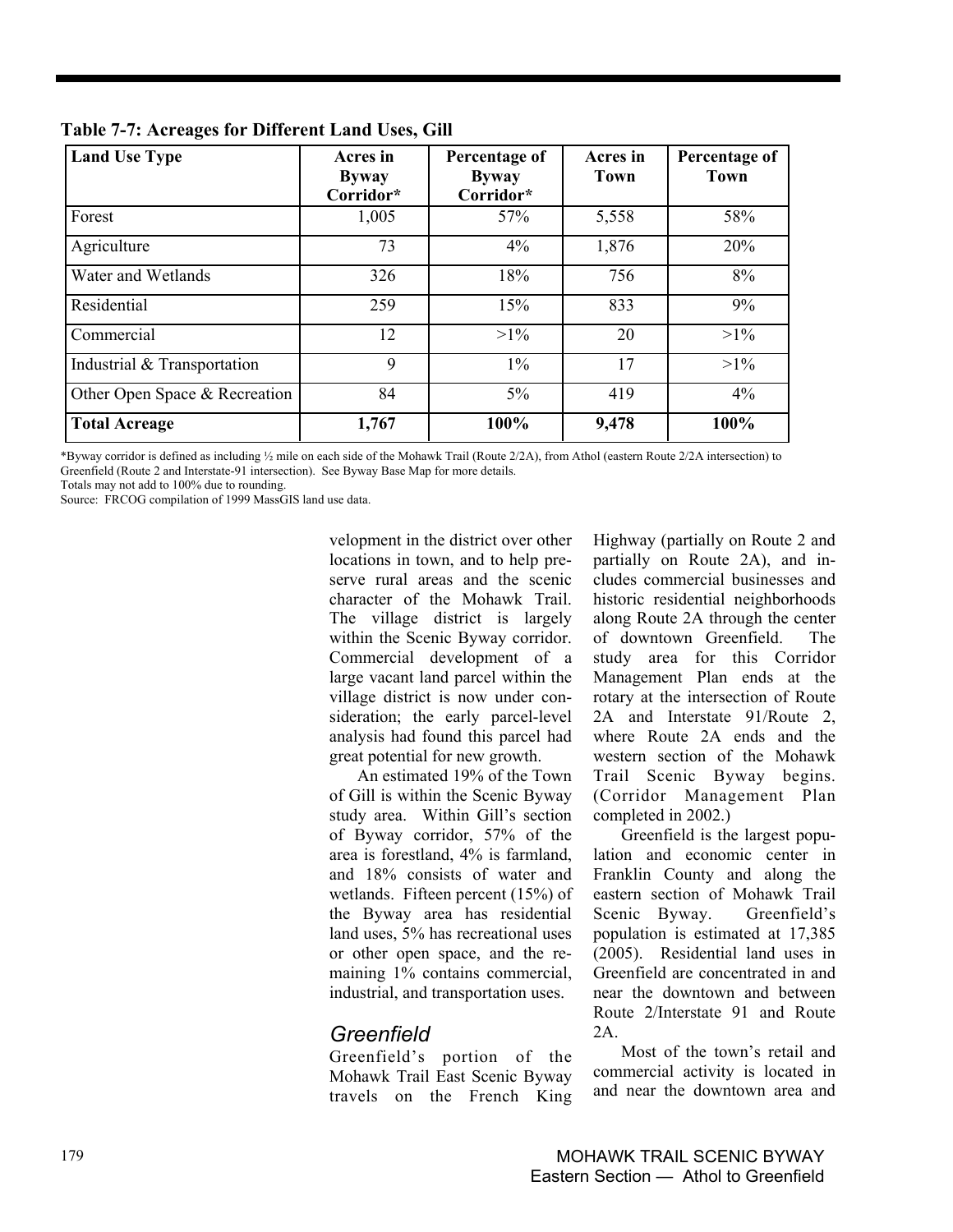| <b>Land Use Type</b>          | Acres in<br><b>Byway Corridor*</b> | Percentage of<br><b>Byway</b><br>Corridor* | Acres in<br>Town | Percentage of<br>Town |
|-------------------------------|------------------------------------|--------------------------------------------|------------------|-----------------------|
| Forest                        | 980                                | 34%                                        | 6,721            | 48%                   |
| Agriculture                   | 55                                 | $2\%$                                      | 1,936            | 14%                   |
| Water and Wetlands            | 127                                | 4%                                         | 312              | $2\%$                 |
| Residential                   | 985                                | 34%                                        | 2,826            | 20%                   |
| Commercial                    | 256                                | 9%                                         | 325              | $2\%$                 |
| Industrial & Transportation   | 242                                | 8%                                         | 689              | $5\%$                 |
| Other Open Space & Recreation | 277                                | 9%                                         | 1,228            | 9%                    |
| <b>Total Acreage</b>          | 2,922                              | 100%                                       | 14,036           | 100%                  |

**Table 7-8: Acreages for Different Land Uses, Greenfield** 

\*Byway corridor is defined as including ½ mile on each side of the Mohawk Trail (Route 2/2A), from Athol (eastern Route 2/2A intersection) to Greenfield (Route 2 and Interstate-91 intersection). See Byway Base Map for more details.

Totals may not add to 100% due to rounding.

Source: FRCOG compilation of 1999 MassGIS land use data.

the roads leading to and from it. The town's industrial park is located northeast of downtown. A new shopping center has been proposed for an undeveloped site near the industrial park. Both the industrial park and shopping center site are within the Scenic Byway corridor.

Greenfield's current employment base stands at 10,235 workers (2005). Manufacturing and construction together account for 9% of the total employment base, and service-related jobs comprise 91% of the employment, with an estimated 650 service industry employers in town. The main sectors of services employment are education and health services (30% of the total employment base) and trade, transportation, and utilities (20%). Greenfield's largest employers are the Baystate Franklin Medical Center (with 500 to 999 workers), Gentiva Health Services, Big Y Supermarket, and the Greenfield Public Schools (each with 250 to 499 workers). All

these employers are located within the Byway corridor.

Greenfield has a total area of 14,036 acres. Approximately onefifth  $(21\% \text{ or } 2,922 \text{ acres})$  lies within the Scenic Byway study area. The dominant land uses within Greenfield's portion of the Byway corridor are forestland (34%) and residential uses (34%). The remaining land contains commercial uses (9% of the total), industrial and transportation uses (8%), recreational uses and other open space (9%), water and wetlands (4%), and agricultural land  $(2\%)$ .

## *Land Use Changes for the Entire Byway*

#### **From 1971 to 1999**

The land use changes along the Scenic Byway between 1971 and 1999 illustrate the development trends along the corridor during this time frame. Between 1971 and 1999, the greatest change within the Byway corridor was the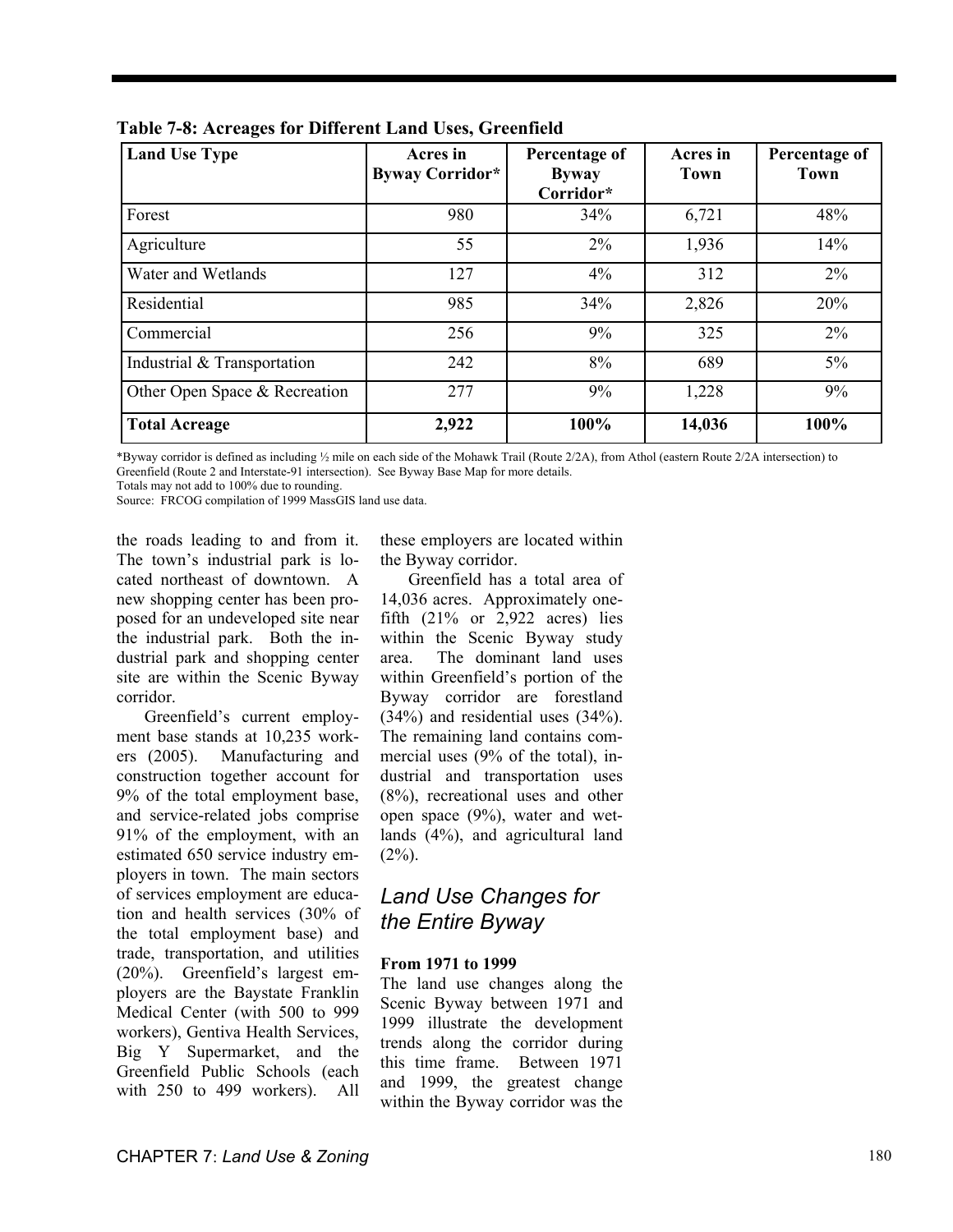increase in residential land, of 440 acres (30%) (Table 7-9). During the same time frame, commercial land increased by 87 acres (18%), as did industrial and transportation land which increase by 142 acres (19%). The other open space and recreation category increased by 79 acres (10%) and the water and wetlands category increased 17 acres  $(+2)$ . The largest losses were forestland, which decreased by 590 acres (-5%), and agricultural land use, which fell by 172 acres  $(-23\%)$ .

Between 1971 and 1999, each of the towns in the Scenic Byway study area had land use changes that mirrored the general trends. All seven of the towns saw a decrease in forestland and agricultural land, and an increase in residential land. Within the mile-wide Byway corridor, the greatest changes occurred in the eastern part of the Byway, in Athol and Orange. In Athol's part of the Byway corridor, between 1971 and 1999, residential land increased by 84 acres (10%), commercial land

grew by 7 acres (5%), and forestland fell by 44 acres  $(-3\%)$ . In Orange's section of the Byway study area, residential land grew by 138 acres (21%) and forestland decreased by 224 acres (11%).

#### **Since 1999**

Limited data is available for land use changes since 1999. The limited information that is available makes it clear that the towns along the Mohawk Trail East Scenic Byway have continued to experience residential growth since 1999. Building permit data obtained from the towns and through the U.S. Census Bureau web site (shown in Table 7-11) indicates that from 2000 to 2005 each town within the Byway study area experienced an increase in their housing supply of between 1% and 10%. The largest number of new housing units were in Athol (255 new units) and Orange (195). The greatest percentage growth was in Erving, where the housing stock expanded by 10%.

| <b>Land Use Type</b>             | <b>Acres Change in</b><br><b>Byway Corridor</b> | <b>Percentage Change</b><br>in Byway Corridor |
|----------------------------------|-------------------------------------------------|-----------------------------------------------|
| Forest                           | $-590$                                          | $-5\%$                                        |
| Agriculture                      | $-172$                                          | $-23%$                                        |
| Water and Wetlands               | 17                                              | $2\%$                                         |
| Residential                      | 440                                             | 30%                                           |
| Commercial                       | 87                                              | 18%                                           |
| Industrial & Transportation**    | 142                                             | 60%                                           |
| Other Open Space & Recreation*** | 79                                              | 19%                                           |

**Table 7-9: Land Use Changes For the Entire Byway Corridor\*, 1971-1999** 

\*Byway corridor is defined as including ½ mile on each side of the Mohawk Trail (Route 2/2A), from Athol (eastern Route 2/2A intersection) to Greenfield (Route 2, Route 2A and Interstate-91 intersection). See Byway Base Map for more details. The information in this table was compiled using the best data that was available.

<sup>\*\*</sup> Industrial & Transportation includes land with industrial uses, landfills, waste disposal, and mining. \*\*\*Other Open Space & Recreation includes abandoned agriculture; areas of no vegetation; areas under power lines; parks; cemeteries; public and institutional green-spaces and buildings; vacant undeveloped land in urbanized areas; and areas with participant, spectator, or water-based recreation (such as playgrounds, golf courses, tennis courts, beaches, swimming pools, marinas, fairgrounds, race tracks, and stadiums). Source: FRCOG compilation of 1999 MassGIS land use data.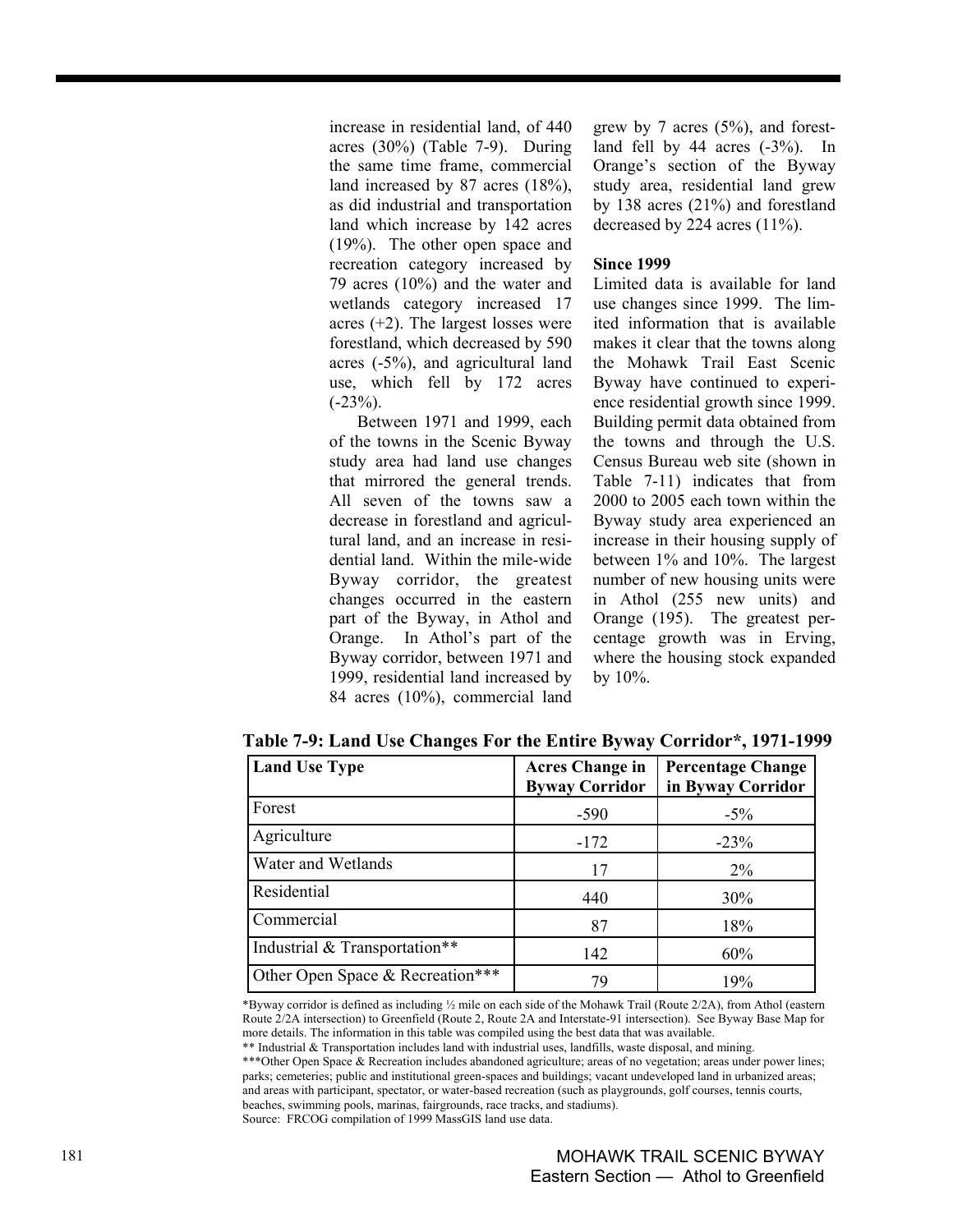| <b>Town</b>   | <b>Land Use Type</b>          | <b>Acreage Change</b><br>in Byway<br><b>Corridor</b> | Percentage<br><b>Change in Byway</b><br><b>Corridor</b> | Acreage<br>Change in<br><b>Town</b> | Percentage<br>Change in<br><b>Town</b> |
|---------------|-------------------------------|------------------------------------------------------|---------------------------------------------------------|-------------------------------------|----------------------------------------|
| <b>Athol</b>  | Forest                        | $-44$                                                | $-3\%$                                                  | $-536$                              | $-3%$                                  |
|               | Agriculture                   | $-33$                                                | $-20%$                                                  | $-221$                              | $-26%$                                 |
|               | Water and Wetlands            | $-7$                                                 | $-4%$                                                   | $-5$                                | 0%                                     |
|               | Residential                   | 84                                                   | 10%                                                     | 656                                 | 36%                                    |
|               | Commercial                    | 7                                                    | $5\%$                                                   | 7                                   | 5%                                     |
|               | Industrial & Transportation   | 6                                                    | 6%                                                      | 3                                   | 3%                                     |
|               | Other Open Space & Recreation | $-13$                                                | $-8%$                                                   | 119                                 | 23%                                    |
| Orange        | Forest                        | $-224$                                               | $-11%$                                                  | $-1,285$                            | $-7%$                                  |
|               | Agriculture                   | $-86$                                                | $-43%$                                                  | $-95$                               | $-6%$                                  |
|               | Water and Wetlands            | 58                                                   | 47%                                                     | 336                                 | 38%                                    |
|               | Residential                   | 138                                                  | 21%                                                     | 637                                 | 41%                                    |
|               | Commercial                    | 29                                                   | 40%                                                     | 34                                  | 39%                                    |
|               | Industrial & Transportation   | 11                                                   | $8\%$                                                   | 76                                  | 14%                                    |
|               | Other Open Space & Recreation | 78                                                   | 96%                                                     | 296                                 | 85%                                    |
| <b>Erving</b> | Forest                        | $-119$                                               | $-4%$                                                   | $-155$                              | $-2\%$                                 |
|               | Agriculture                   | $-23$                                                | $-42%$                                                  | $-34$                               | $-18%$                                 |
|               | Water and Wetlands            | 3                                                    | 3%                                                      | 243                                 | 164%                                   |
|               | Residential                   | 127                                                  | 50%                                                     | 167                                 | 45%                                    |
|               | Commercial                    | $\boldsymbol{0}$                                     | $0\%$                                                   | $\theta$                            | $0\%$                                  |
|               | Industrial & Transportation   | 33                                                   | 32%                                                     | 38                                  | 36%                                    |
|               | Other Open Space & Recreation | $-22$                                                | $-15%$                                                  | $-259$                              | $-37%$                                 |
| Wendell       | Forest                        | $-30$                                                | $-2\%$                                                  | $-387$                              | $-2\%$                                 |
|               | Agriculture                   | $-7$                                                 | $-26%$                                                  | $-83$                               | $-22%$                                 |
|               | Water and Wetlands            | $-26$                                                | $-25%$                                                  | 97                                  | 20%                                    |
|               | Residential                   | 27                                                   | 91%                                                     | 243                                 | 77%                                    |
|               | Commercial                    | 5                                                    |                                                         | 1                                   | $\overline{a}$                         |
|               | Industrial & Transportation   | 27                                                   | 248%                                                    | 30                                  | 85%                                    |
|               | Other Open Space & Recreation | $\overline{\mathbf{4}}$                              | 10%                                                     | 98                                  | 36%                                    |

**Table 7-10: Land Use Changes by Community, within the Byway Corridor & Overall, 1971-1999**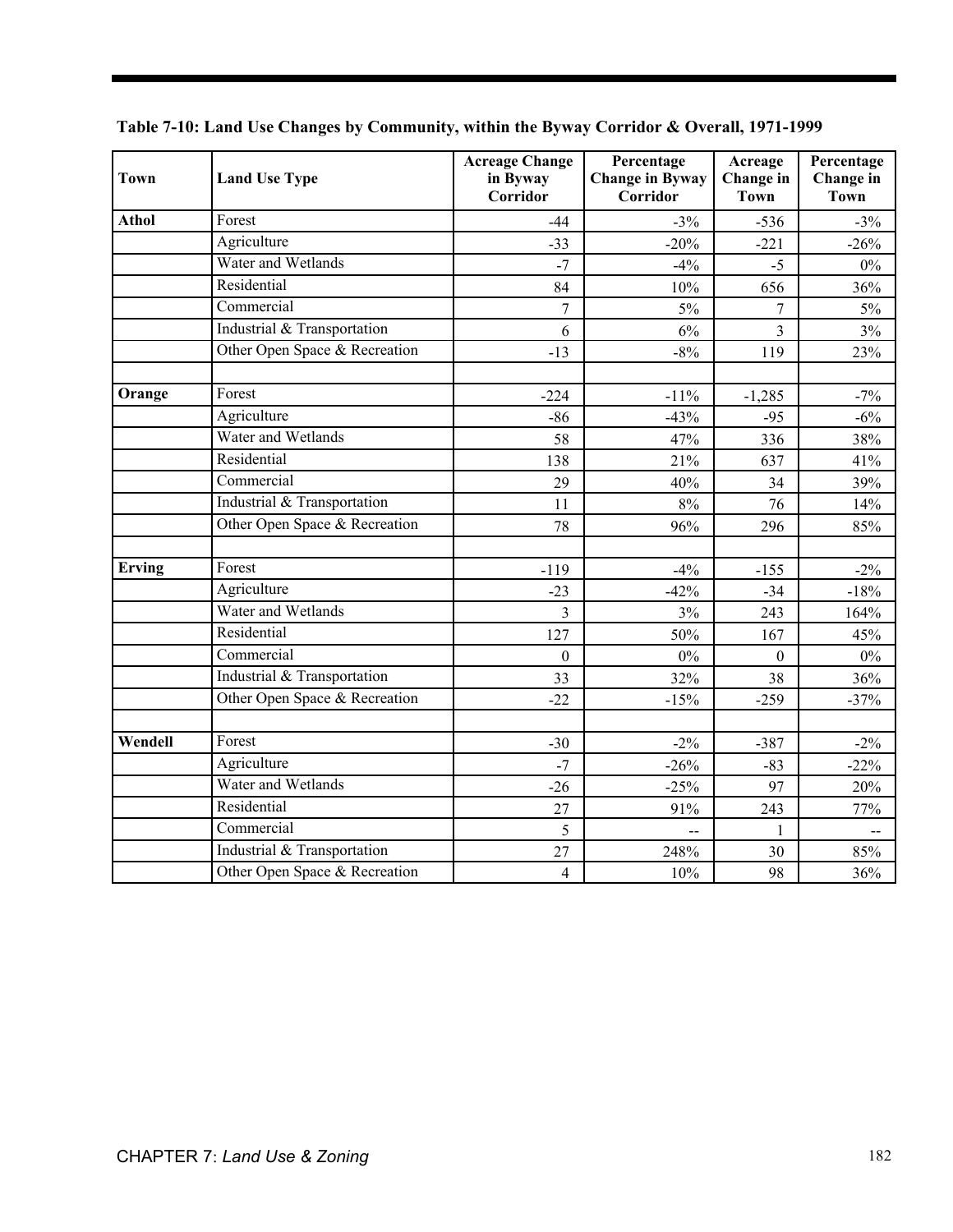|             |                               | <b>Acreage Change in</b> | Percentage                         | Acreage           | Percentage               |
|-------------|-------------------------------|--------------------------|------------------------------------|-------------------|--------------------------|
| Town        | <b>Land Use Type</b>          | <b>Byway Corridor</b>    | <b>Change in Byway</b><br>Corridor | Change in<br>Town | Change in<br><b>Town</b> |
| Montague    | Forest                        | $-25$                    | $-4\%$                             | $-375$            | $-3\%$                   |
|             | Agriculture                   | $-4$                     | $-6%$                              | $-354$            | $-17%$                   |
|             | Water and Wetlands            | $\boldsymbol{0}$         | $0\%$                              | $\theta$          | $0\%$                    |
|             | Residential                   | $\overline{7}$           | 7%                                 | 376               | 27%                      |
|             | Commercial                    | $-2$                     | $-8%$                              | 16                | 24%                      |
|             | Industrial & Transportation   | $\overline{2}$           | 13%                                | 45                | 19%                      |
|             | Other Open Space & Recreation | 21                       | 41%                                | 292               | 30%                      |
| <b>Gill</b> | Forest                        | $-63$                    | $-6\%$                             | $-330$            | $-6\%$                   |
|             | Agriculture                   | $-11$                    | $-13%$                             | $-84$             | $-4%$                    |
|             | Water and Wetlands            | $\theta$                 | $0\%$                              | 46                | 6%                       |
|             | Residential                   | 58                       | 29%                                | 317               | 61%                      |
|             | Commercial                    | 5                        | 72%                                | 13                | 192%                     |
|             | Industrial & Transportation   | 4                        | 78%                                | 5                 | 40%                      |
|             | Other Open Space & Recreation | $\overline{7}$           | 9%                                 | 33                | 8%                       |
| Greenfield  | Forest                        | $-85$                    | $-8%$                              | $-349$            | $-5\%$                   |
|             | Agriculture                   | $-8$                     | $-13%$                             | $-499$            | $-20%$                   |
|             | Water and Wetlands            | $-12$                    | $-8%$                              | $-13$             | $-4%$                    |
|             | Residential                   | $-1$                     | $0\%$                              | 430               | 18%                      |
|             | Commercial                    | 43                       | 20%                                | 70                | 28%                      |
|             | Industrial & Transportation   | 59                       | 32%                                | 138               | 25%                      |
|             | Other Open Space & Recreation | $\overline{4}$           | 2%                                 | 224               | 22%                      |

**Table 7-10: Land Use Changes by Community, within the Byway Corridor & Overall, 1971-1999** 

\*Byway corridor is defined as including ½ mile on each side of the Mohawk Trail (Route 2/2A), from Athol (eastern Route 2/2A intersection) to Greenfield (Route 2, Route 2A and Interstate-91 intersection). See Byway Base Map for more details. The information in this table was compiled using the best data that was available.

\*\*Figures for Athol are preliminary and are in the process of being updated. Revised figures will appear in the next draft. Source: FRCOG compilation of 1971 and 1999 MassGIS land use data.

## **Protected Open Space**

Since 1999 there has been an increase in protected open space within the Byway study area. The protection of important scenic, natural and/or historic landscapes preserves and enhances the Byway corridor. Permanently protected land is sometimes referred to as Chapter 97 land, in reference to the section of the Massachusetts General Law which contains the state's statue that allows for the permanent protection of land for conservation purposes. Land is permanently protected when it is owned by the Commonwealth of Massachusetts and managed by a state conservation agency, such as the Department of Conservation and Recreation (DCR). Land is also considered permanently protected when it is owned by a town and is under the authority of the Conservation Commission, or when it is owned by a land trust for conservation purposes. Land acquired by a public agency for the purpose of water supply protection may also be permanently protected if a conservation restriction has been placed on the water supply recharge area.

The Massachusetts Agricultural Preservation (APR) Program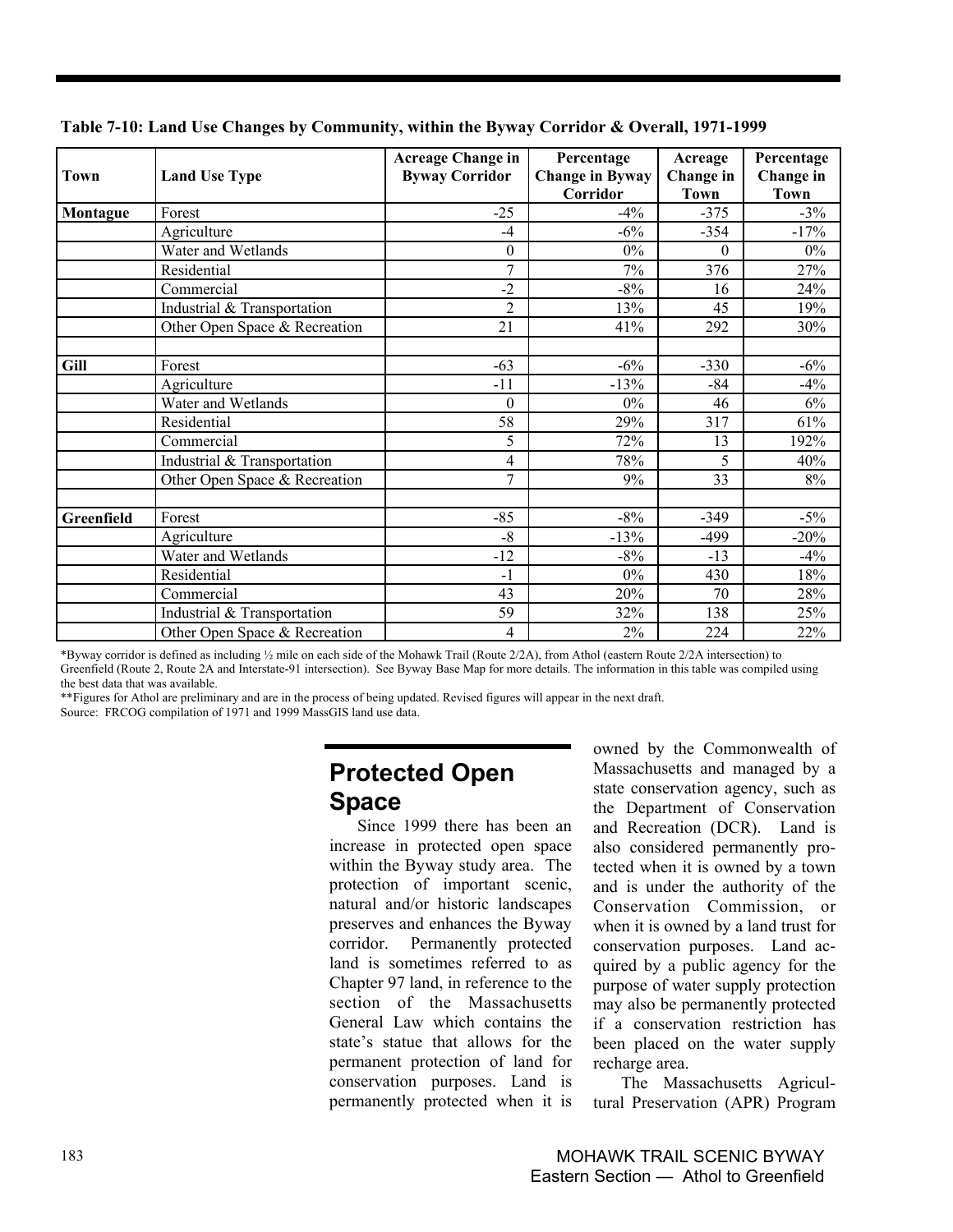| <b>Community</b> | <b>Housing Units</b><br>(2000)<br><b>U.S. Census)</b> | Number of<br><b>Housing Units</b><br><b>Authorized</b><br>through Building<br><b>Permits</b><br>2000-2005 | <b>Housing Growth</b><br>(%) |
|------------------|-------------------------------------------------------|-----------------------------------------------------------------------------------------------------------|------------------------------|
| Athol            | 4,824                                                 | 255                                                                                                       | 5.3%                         |
| Orange           | 3,303                                                 | 195                                                                                                       | 5.9%                         |
| Erving           | 630                                                   | 64                                                                                                        | 10.1%                        |
| Wendell          | 439                                                   | 32                                                                                                        | 7.3%                         |
| Montague         | 3,844                                                 | 93                                                                                                        | 2.4%                         |
| Gill             | 560                                                   | 27                                                                                                        | 4.8%                         |
| Greenfield       | 8,301                                                 | 83                                                                                                        | 1.0%                         |
| <b>Total</b>     | 21,901                                                | 754                                                                                                       | 3.4%                         |

**Table 7-11: New Residential Construction in Communities along the Scenic Byway, 2000-2005** 

Sources: Franklin Cooperative Construction Inspection Program, town building inspectors, town annual reports, and U.S Census Bureau.

is a tool for permanently protecting actively farmed land that meets the requirements of the program. The APR program is administered by the Massachusetts Department of Agricultural Resources (DAR). The program provides funding to purchase the development rights of prime farmland in order to keep it in agricultural use permanently.

In addition, a conservation restriction (referred to as a CR) can be executed to permanently protect land while still remaining in private ownership. A CR is a legally binding agreement between a landowner and the CR holder, which is usually a public agency or a private land trust, whereby the landowner agrees to not develop the land in order to protect certain conservation values. The conservation restriction may run for a period of years or in perpetuity, and is recorded at the applicable Registry of Deeds. All permanent conservation restrictions must be approved by the Massachusetts Executive Office of Energy and

Environmental Affairs (EOEEA).

Once a parcel of land is permanently protected for land conservation purposes, the only way to remove this restriction is by a twothirds vote of the Massachusetts State Legislature. The State Legislature has on occasions voted at the request of local communities to release land from permanent protection status, so that conservation land can be used for schools, roads, economic development, or other public projects not related to resource protection. Reforms have been proposed at the State level to make this process more difficult.

Land that is enrolled in the Massachusetts Chapter 61 tax abatement programs (Mass General Law, Chapter 61) and land with limited term conservation restrictions are considered to be temporarily protected from development. Eligible landowners who enroll in the Chapter 61 program get a reduction in their local property taxes in return for maintaining land in productive forestry, agri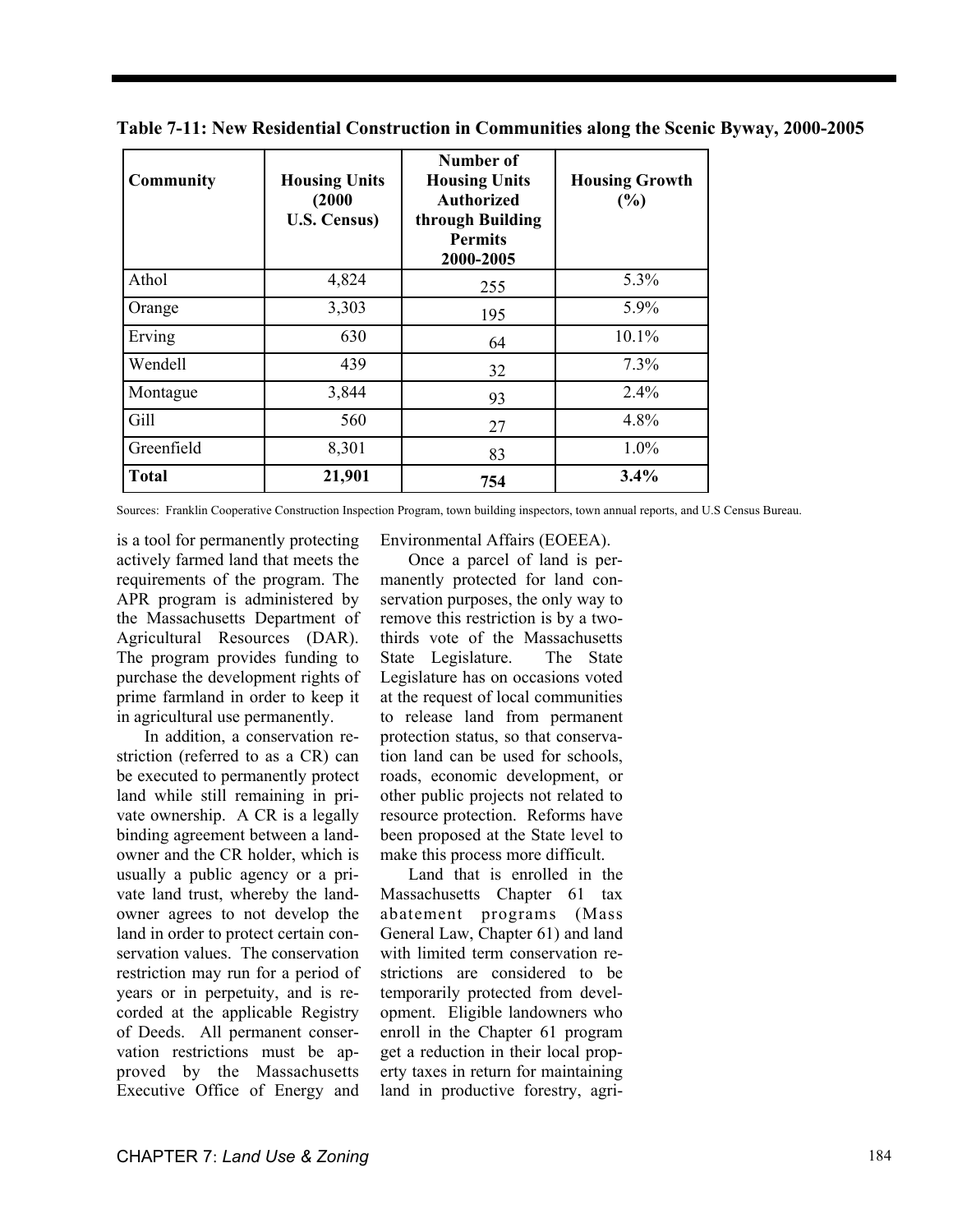cultural or recreational use for a certain period of time. The Chapter 61 program provides many public benefits, including maintaining wildlife habitat, recreational open space and sustaining rural character. The program also provides the towns with an opportunity to permanently protect the lands that are enrolled. When land that is currently enrolled in the Chapter 61 program is being put up for sale and converted to a use that would make it ineligible to participate in the Chapter 61 programs, there is a 120-day waiting period during which time the town where the land is located may exercise its right of first refusal to purchase the property at fair market value and preserve it permanently. A principal challenge for towns in exercising the right of first refusal is raising the funds to purchase the parcel at fair market value within a short time frame. Towns can assign their right of first refusal to a land conservation organization, which may have more capital available.

Table 7-12 lists the amount of permanently and temporarily protected land within the Byway corridor and Table 7-13 details the acreage of protected land in the towns along the Byway. The figures in the tables are based on Open Space data from MassGIS. MassGIS's Open Space data is regularly updated using information provided by the EOEEA, DAR, and land trusts.

As indicated in the table, of the 17,735 acres within the Byway study area, 15% (2,765 acres) is permanently protected. The towns with the greatest percentage of protected open space within the Byway study corridor are Wendell and Erving, where 51% and 17%, respectively, of the towns' Byway study area is permanently protected. Many of the scenic views seen along the Erving section of the Byway include permanently protected land in the Erving and Wendell State Forests. An estimated 4% of the Byway corridor has temporary protection status through the Chapter 61 Programs. Wendell, Gill and Orange have the highest percentages of Chapter 61 land within the Byway corridor, while Athol and Montague have no Chapter 61 land within the corridor.

Generally, for all of the towns, much of the land which is protected or temporarily protected from development lies outside of the Scenic Byway study area. This reflects the historic development patterns and land use activities along the Mohawk Trail. Overall, for the seven communities along the Mohawk Trail East combined, 28% of the land is permanently protected, and 10% has temporary protection. The protection of land outside of the corridor can enhance the Byway and help preserve the Byway's scenic views. This is true especially in areas, such as through the hilly sections of Erving, where the vistas along the Byway are long-range and extend beyond the mile-wide Byway corridor.

As mentioned earlier, all of the towns along the Mohawk Trail East Scenic Byway have prepared Open Space and Recreation Plans in the past six years. Each of the Open Space Plans includes recommendations to prioritize future land protection activities, such as the acquisition of Chapter 61 lands and the permanent protection of unprotected but important open space parcels, and purchase of development rights from willing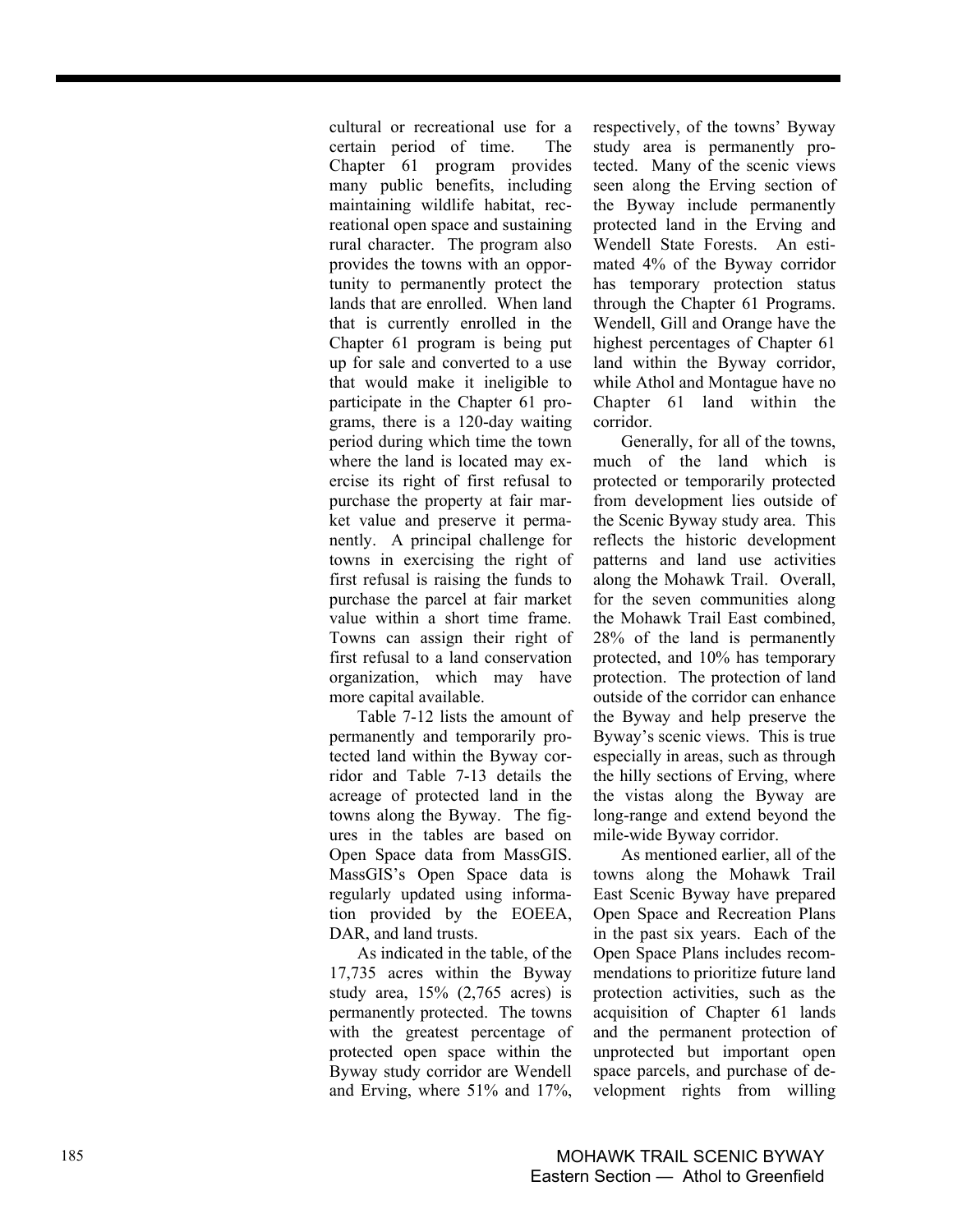| $\mathop{{\rm commut}}\nolimits_{\mathop{\rm V}}$ | Athol   | Orange | Erving | Wendell | Montague      |       | Greenfield | Total  |
|---------------------------------------------------|---------|--------|--------|---------|---------------|-------|------------|--------|
| Acreage within the Scenic Byway                   | 3,330   | 3,364  | 3,559  | 1,849   | 1,084         | 1,767 | 2,922      | 17,875 |
| <b>Study Area</b>                                 |         |        |        |         |               |       |            |        |
| evel of Protection (acreage)                      |         |        |        |         |               |       |            |        |
| Land with Permanent Protection                    |         |        |        |         |               |       |            |        |
| (Chapter 97)                                      | 67      | 381    | 605    | 952     | $\frac{1}{4}$ | 210   | 109        | 2,765  |
| Land with Temporary Protection                    |         |        |        |         |               |       |            |        |
| (Chapter 61)                                      |         | 196    | 27     | 200     |               | 299   | $\infty$   | 730    |
| Percentage of Byway Acreage in                    |         |        |        |         |               |       |            |        |
| the town that is Permanently Pro-                 |         |        |        |         |               |       |            |        |
| tected                                            | 11.0%   | 11.3%  | 17.0%  | 51.5%   | 13.0%         | 11.9% | 3.7%       | 15.5%  |
| Percentage of Byway Acreage in                    |         |        |        |         |               |       |            |        |
| the town that is Temporarily Pro-                 |         |        |        |         |               |       |            |        |
| tected                                            | $0.0\%$ | 5.8%   | 0.8%   | 10.8%   | $0.0\%$       | 16.9% | 0.3%       | 4.1%   |

**Table 7-12: Protected Open Space Acres within the Byway Corridor\*, by Community, 2007**  Table 7-12: Protected Open Space Acres within the Byway Corridor\*, by Community, 2007

91 intersection). See Byway Base Map for more details.

Note: Some of the figures for Greenfield are currently blank because they are in the process of being updated. 91 intersection). See Byway Base Map for more details.<br>Note: Some of the figures for Greenfield are currently blank because they are in the process of being updated.<br>Source: FRCOG compilation of MassGIS open space data, wi Source: FRCOG compilation of MassGIS open space data, with updates by FRCOG staff.

| <b>UMD</b>                           | Athol | Orange | Erving | Wendell | Montague | 。<br>1 | Greenfield | Total    |
|--------------------------------------|-------|--------|--------|---------|----------|--------|------------|----------|
| Acreage within Community             | 1,355 | 23,044 | 9,194  | 20,615  | 20,109   | 9,478  | 14,036     | 117,832  |
| <b>Level of Protection (acreage)</b> |       |        |        |         |          |        |            |          |
| Land with Permanent Protection       | 4,775 | 5,770  | 2,784  | 11,004  | 6,937    | 882    | 1,450      | 33,602   |
| Land with Temporary Protection       | 560   | 2,193  | 54     | 2,988   | 2,253    | 2,781  | 1,138      | 11,967   |
| Percentage of Byway acreage that     | 22.4% | 25.0%  | 30.3%  | 53.3%   | 34.5%    | 9.3%   | 10.3%      | 27.7%    |
| Percentage of Byway acreage that     | 2.6%  | 9.5%   | 0.6%   | 14.5%   | $11.2\%$ | 29.3%  | 8.1%       | $10.2\%$ |
|                                      |       |        |        |         |          |        |            |          |

**Table 7-13: Protected Open Space Acres in the Communities along the Scenic Byway, 2006**  Table 7-13: Protected Open Space Acres in the Communities along the Scenic Byway, 2006

Source: FRCOG compilation of MassGIS open space data, with updates by FRCOG GIS staff, 2007. Source: FRCOG compilation of MassGIS open space data, with updates by FRCOG GIS staff, 2007.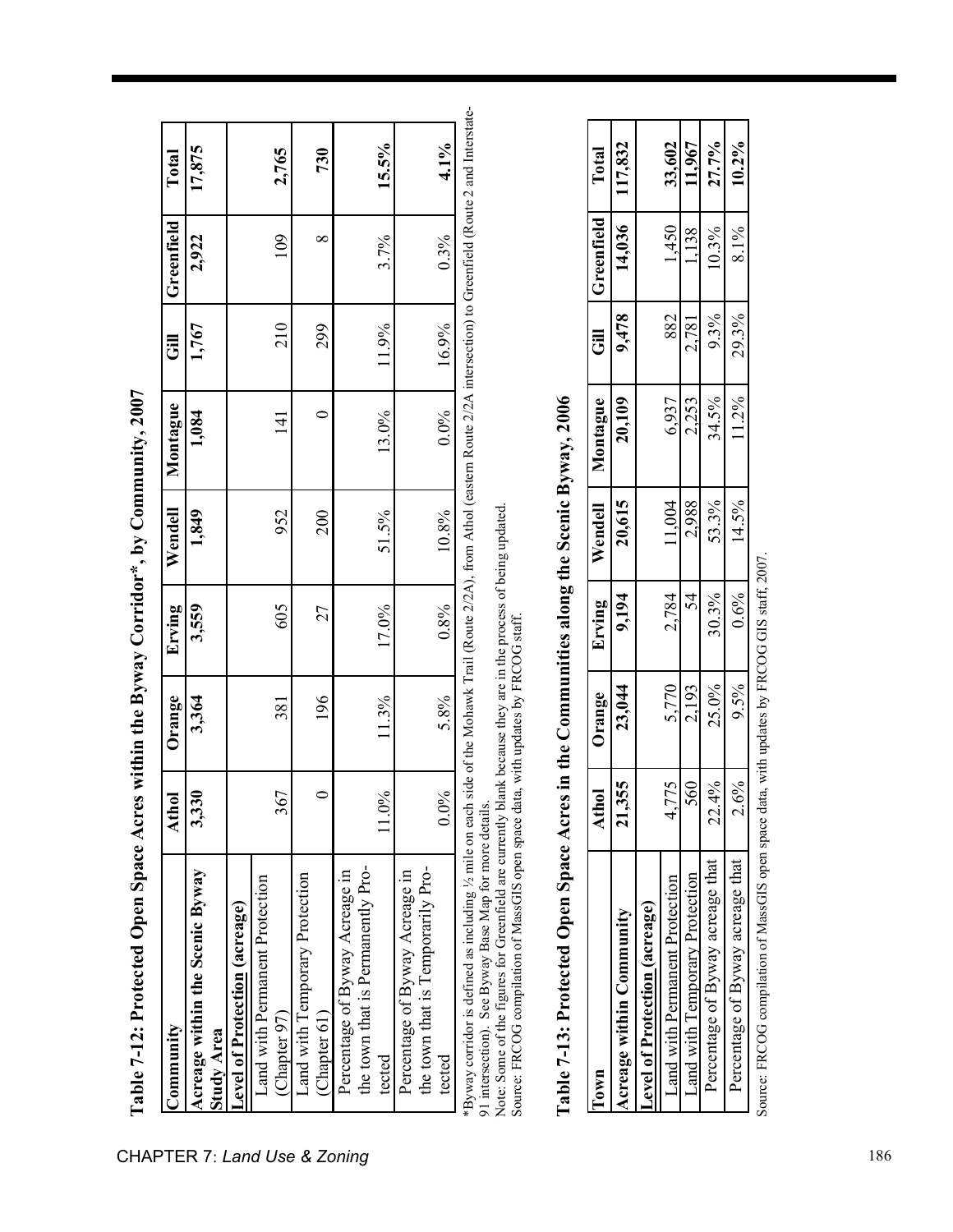landowners. Funding for the permanent protection of important scenic or natural resources (such as a purchase of a Conservation Restriction from a willing landowner) along a byway is one of the eligible funding categories under the Federal Scenic Byway Program.

Since 2000, there has been new attention focused on protection of forestland and farmland in the region through land trusts and other initiatives. Much of the focus has been in the North Quabbin region, which includes the towns of Athol, Orange, Erving, and Wendell, as well as five other towns (New Salem, Petersham, Phillipston, Royalston, and Warwick). In 2000, the Executive Office of Environmental Affairs (now the Executive Office of Energy and Environmental Affairs or EOEEA) launched the Tully Valley Private Forest Lands Initiative, a three-year land protection effort. The primary goal of the Tully Initiative was to protect lands within the Tully Watershed that were especially vulnerable to sprawling residential development patterns, and in doing so, to prevent the fragmentation of contiguous forestland areas and to help protect the region's biodiversity and economic viability of sustainable forestry activities. The Mount Grace Land Conservation Trust was the lead agency for the initiative and partnered with EOEA in negotiating the purchase of conservation restrictions for unprotected open space parcels. The Massachusetts Department of Conservation and Recreation, the Department of Fish and Game, the New England Forestry Foundation, and the Trustees of Reservations were also important participants.

By the time of its completion in 2003, the Tully Initiative had resulted in the permanent protection of more than 9,100 acres of forestland in the north-central Massachusetts region, including acreage in Athol and Orange. Between 2001 and 2006, through the Tully Initiative and other land protection efforts, the amount of permanently protected land in Athol increased by 1,000 acres and the amount of permanently protected land in Orange increased by 3,000 acres.

There have also been a number of initiatives in the region to promote farming and forestry and associated businesses. These initiatives are seen as a way to support the preservation of farmland and forestland, to protect these lands from development, and to encourage the agricultural and forestry sectors of the economy. Each of the Master Plans and Community Development Plans created for the towns along the Scenic Byway include recommendations to encourage farming and forestry. In the past few years, five of the Byway towns (all except Athol and Erving) have created Agricultural Commissions, and Orange has also adopted a right-to-farm bylaw, to promote local farming activities. In addition, Community Involved with Supporting Agriculture (CISA), a non-profit organization based in Deerfield, has a regional "Buy Local" campaign to support local farms and promote local farm products. Local agricultural products are sold at farm stands, farmers' markets, and in local stores. Another important initiative is the North Quabbin Woods project, coordinated by the New England Forestry Foundation (NEFF). The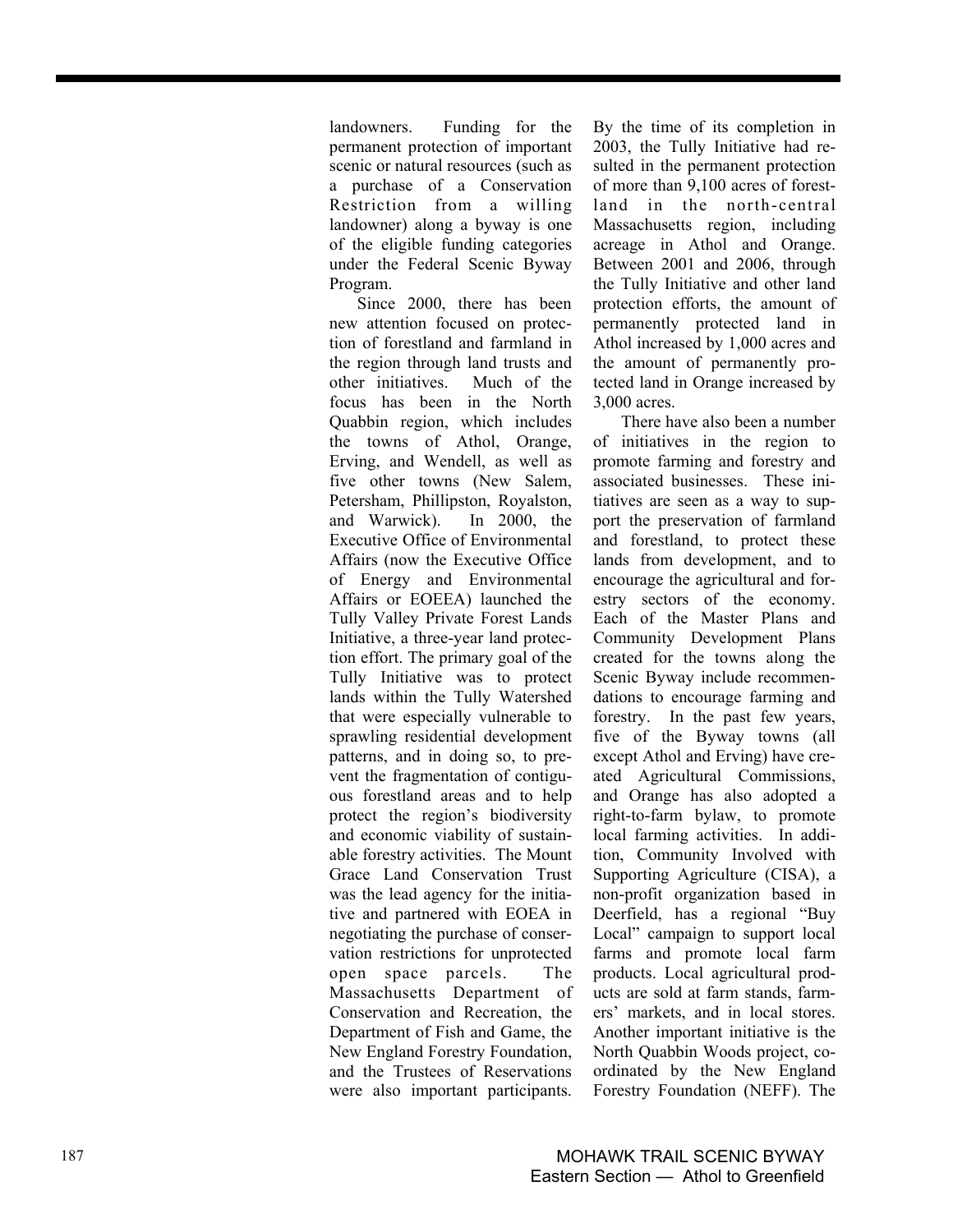main goals of the North Quabbin Woods project are: to encourage land protection and stewardship; to improve the regional economy by promoting the sustainable use of timber and non-timber forest resources; to develop a marketing strategy for forest-based tourism, and to build community awareness of and input on forestry issues.

## **Zoning along the Scenic Byway**

The future pattern of development along the Mohawk Trail East Scenic Byway will be greatly influenced by zoning and by the nature of the land available for development. The zoning along the Byway differs from town to town. The zoning for the Byway communities is summarized in this section. The focus of the discussion is on the zoning within the Byway corridor study area and how it benefits and protects the Byway's character. Comprehensive information on the zoning within the towns along the Byway can be found by referencing the towns' zoning bylaws. All of the towns along the Scenic Byway have Community Development Plans and a number have also prepared comprehensive Master Plans. Each of these plans includes zoning-related recommendations that can help preserve and enhance the Byway.

## *Enacted Zoning Measures*

Table 7-14 provides a brief summary of zoning measures that the communities along the Scenic Byway have enacted to protect important resources and encourage development at appropriate

locations in town and at an appropriate scale. Key measures are described below in this section. More details on the zoning within the Scenic Byway corridor are provided under the zoning discussion for each town.

#### **Village Center Zoning**

With village center zoning, towns establish zoning districts that have different allowable densities and allowed land uses. The different districts are generally designed to encourage future growth and development in village center areas over more rural areas of town, and to help preserve rural character, farmland, forestland, and natural resource areas. The village zones typically allow a mix of residential, commercial and sometimes light industrial uses, and have the best infrastructure for new development. The village zones can be established in historic town and village centers or can be created in less developed areas that are considered to have best potential for new growth.

#### **Open Space Residential Development**

Open Space Residential Developments (OSRD), also known as conservation subdivisions, are a type of development in which homes are built on smaller than regular lots in exchange for a significant portion of the remaining area being set-aside as protected open space. The overall density of an OSRD project is typically the same as the density in a standard subdivision. However, the clustering of homes helps preserve open space and natural resources and encourages a less sprawling pattern of development. The grouping of homes also promotes efficient provision of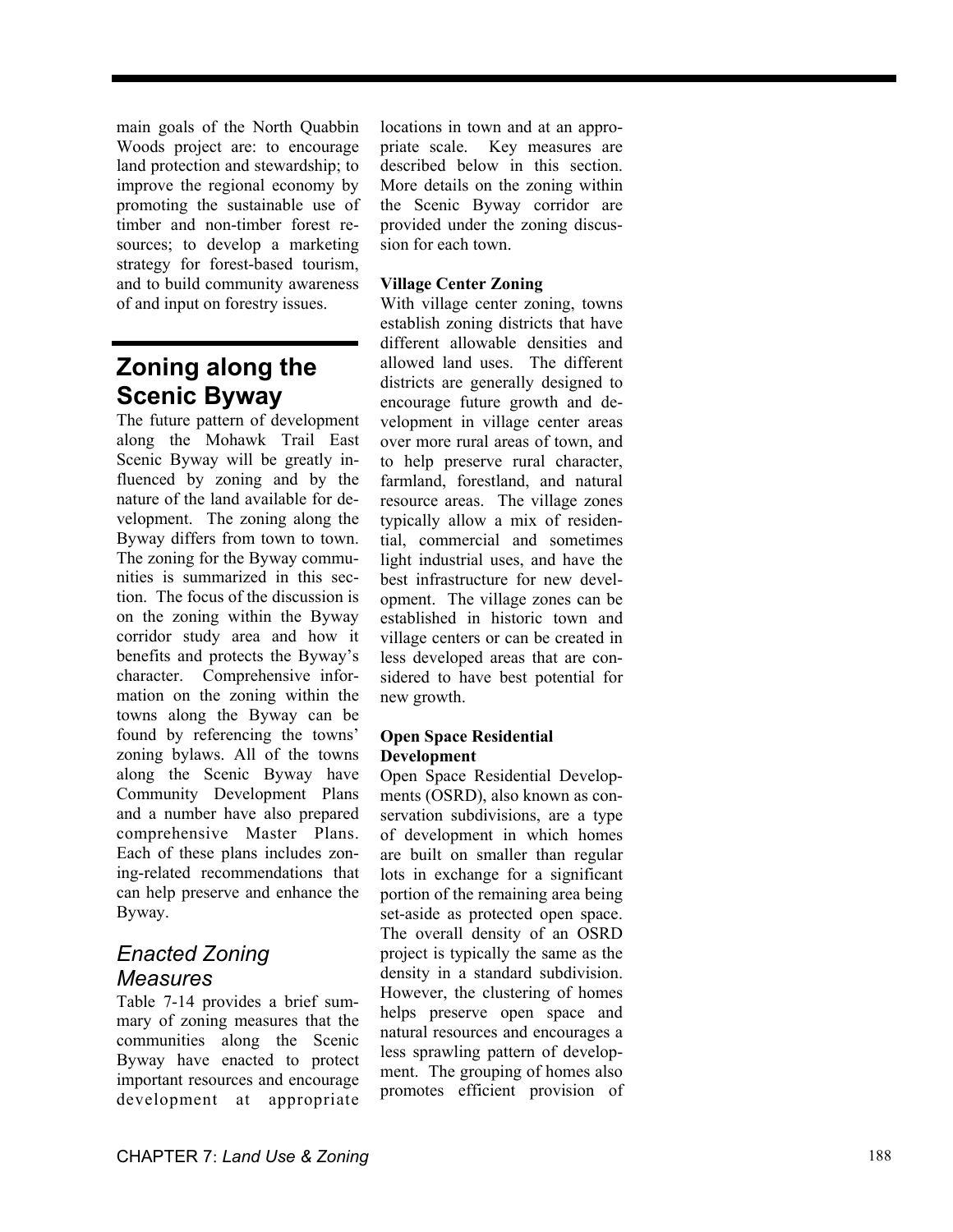water and sewer services and the efficient creation of new roads to serve the homes. This often lowers the development costs for the project, which can result in less expensive housing units. The preserved open space in an OSRD is used for passive recreation and/or conservation purposes. Often the protected open space remains under the ownership of the homeowners with a conservation restriction placed on the land, though sometimes a municipality or land trust will take ownership of the open space.

#### **Back Lot Development with Open Space Set Aside**

Back lot development zoning is designed to help preserve quality farmland and forestland and reduce the level of Approval-Not-Required (ANR) development along rural roadways. The main purpose of back lot zoning is to allow the owners of important agricultural land, forestland, or habitat areas to transfer their development rights from important open space parcels that have roadway frontage, to land without frontage or land with less than the required frontage that is not valuable for farming, forestry, or habitat preservation purposes. The land that fronts of the roadway can then be protected from development through a conservation restriction.

#### **Flag Lots (sometimes called Backlots)**

Flag lots encourage infill development in areas that already have residential and/or commercial land uses and in areas with public water and waste disposal infrastructure. Flag lots have less than the generally required roadway frontage. The part of the lot being used for development lies behind current homes or businesses and is reached via an access strip off the roadway. By allowing infill growth, a flag lot zoning provision can reduce the development pressures on undeveloped land elsewhere in the community.

#### **Accessory Apartments**

An accessory apartment zoning provision is another way to promote infill development, and also helps preserve older larger homes, including those in historic residential neighborhoods and village centers. Accessory apartments are secondary housing units that are added within an existing home, typically with little or no change to the external building structure. Accessory apartments offer homeowners who have difficulty affording their home and who do not need all their current housing space, a financial way to remain in their homes. They also offer an affordable housing option for residents with low or fixed incomes, including relatives of the family residing in the primary house.

#### **Site Plan Review**

Site Plan Review is a process for reviewing development plans and site conditions for development projects. Site Plan Review is intended to ensure that significant development projects will be completed in a manner that minimizes impacts to community character and nearby properties. According to Site Plan Review, the assigned municipal board (typically the Planning Board) reviews plans based on guidelines that have been established to ensure that the project will be designed in a way that it best fits the site and larger community. The reviewing board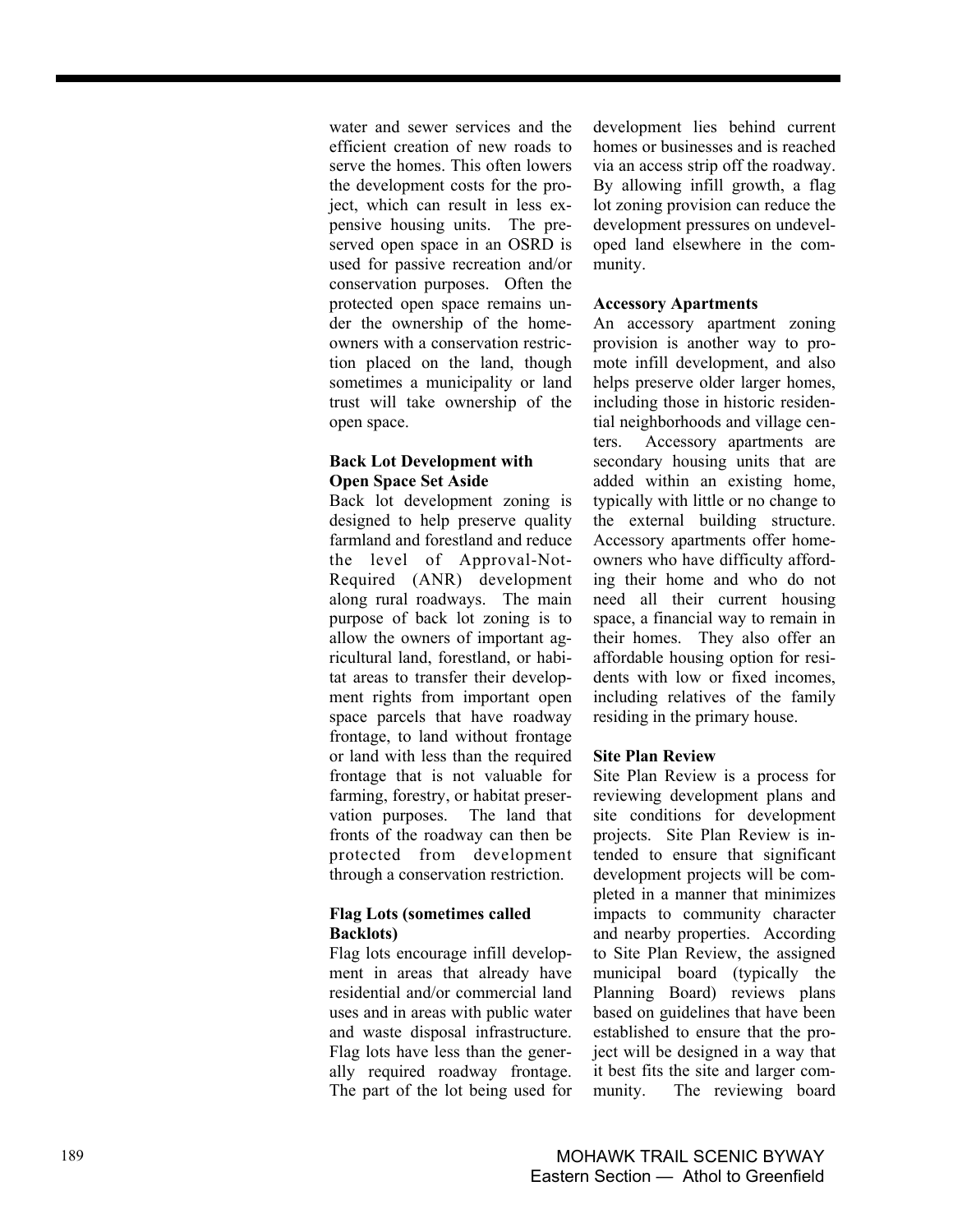**Table 7-14: Zoning Summary for the Communities within the Scenic Byway Corridor** 

|                                                                                                                                                                                                                                                                                                                                                                                                              | <b>Athol</b>                                                   | Orange                                       | Erving                                                       | Wendell                          | Montague                                    | $\mathbf{E}$                                 | Greenfield                                                                               |
|--------------------------------------------------------------------------------------------------------------------------------------------------------------------------------------------------------------------------------------------------------------------------------------------------------------------------------------------------------------------------------------------------------------|----------------------------------------------------------------|----------------------------------------------|--------------------------------------------------------------|----------------------------------|---------------------------------------------|----------------------------------------------|------------------------------------------------------------------------------------------|
| Number of Zoning<br>Districts Total (not<br>including overlay districts)                                                                                                                                                                                                                                                                                                                                     | $\boldsymbol{7}$                                               | 5                                            | $\overline{4}$                                               | 1                                | 14                                          | 4                                            | 11                                                                                       |
| Number of Zoning<br>Districts in the Byway<br>corridor                                                                                                                                                                                                                                                                                                                                                       | $\tau$                                                         | 5                                            | 4                                                            | $\mathbf{1}$                     | 7                                           | 4                                            | 11                                                                                       |
| Village zoning<br>$district(s)$ with higher<br>densities and/or more<br>allowed uses to<br>promote development<br>in the district( $s$ )                                                                                                                                                                                                                                                                     | Yes                                                            | Yes                                          | Yes                                                          | N <sub>0</sub>                   | Yes                                         | Yes                                          | Yes                                                                                      |
| Open Space<br>Residential<br>Development (also<br>known as a<br>Conservation<br>Subdivision) provision                                                                                                                                                                                                                                                                                                       | Yes, by<br>special permit                                      | Yes, by<br>right with<br>Site Plan<br>Review | Yes, by<br>special<br>permit                                 | Yes, by<br>special<br>permit     | N <sub>0</sub>                              | Yes, by<br>right with<br>Site Plan<br>Review | Yes, by<br>right with Site<br>Plan Review                                                |
| <b>Back Lot allowed</b>                                                                                                                                                                                                                                                                                                                                                                                      | N <sub>0</sub>                                                 | No                                           | No                                                           | Yes, with<br>Site Plan<br>Review | Yes, by<br>special<br>permit                | N <sub>0</sub>                               | N <sub>o</sub>                                                                           |
| Flag Lot allowed                                                                                                                                                                                                                                                                                                                                                                                             | Yes, by<br>special permit                                      | Yes                                          | No                                                           | N <sub>0</sub>                   | N <sub>0</sub>                              | $\mathrm{Yes}^{**}$                          | Yes, by<br>special permit                                                                |
| <b>Accessory Apartment</b><br>allowed                                                                                                                                                                                                                                                                                                                                                                        | Yes, by<br>right                                               | Yes, by right                                | Yes                                                          | $No^*$                           | Yes, by<br>special<br>permit                | Yes, by<br>right                             | N <sub>0</sub>                                                                           |
| <b>Site Plan Review</b>                                                                                                                                                                                                                                                                                                                                                                                      | Yes                                                            | Yes                                          | Yes                                                          | Yes                              | Yes                                         | Yes                                          | Yes                                                                                      |
| Types of Overlay<br>Districts in the Byway<br>Corridor                                                                                                                                                                                                                                                                                                                                                       | Major<br>Commercial<br>Floodplain<br>Groundwater<br>Protection | Floodplain<br>Water<br>Supply<br>Protection  | Groundwater<br>Protection<br>Wireless<br>Commun-<br>ications | None                             | Floodplain<br>Water<br>Supply<br>Protection | Floodplain                                   | Scenic<br>Corridor<br>Planned<br>Development<br>Adult<br><b>Businesses</b><br>Floodplain |
| * Wendell has an Accessory Dwelling provision for secondary dwellings that are detached from the main home; secondary dwellings are allowed by spe-<br>cial permit.<br>** Gill requires commercial and mixed use development on flag lots to undergo Site Plan Review; Site Plan Review is not required for residential Flag Lot<br>development.<br>Source: Local zoning bylaws, current as of October 2007. |                                                                |                                              |                                                              |                                  |                                             |                                              |                                                                                          |

<sup>\*</sup> Wendell has an Accessory Dwelling provision for secondary dwellings that are detached from the main home; secondary dwellings are allowed by special permit.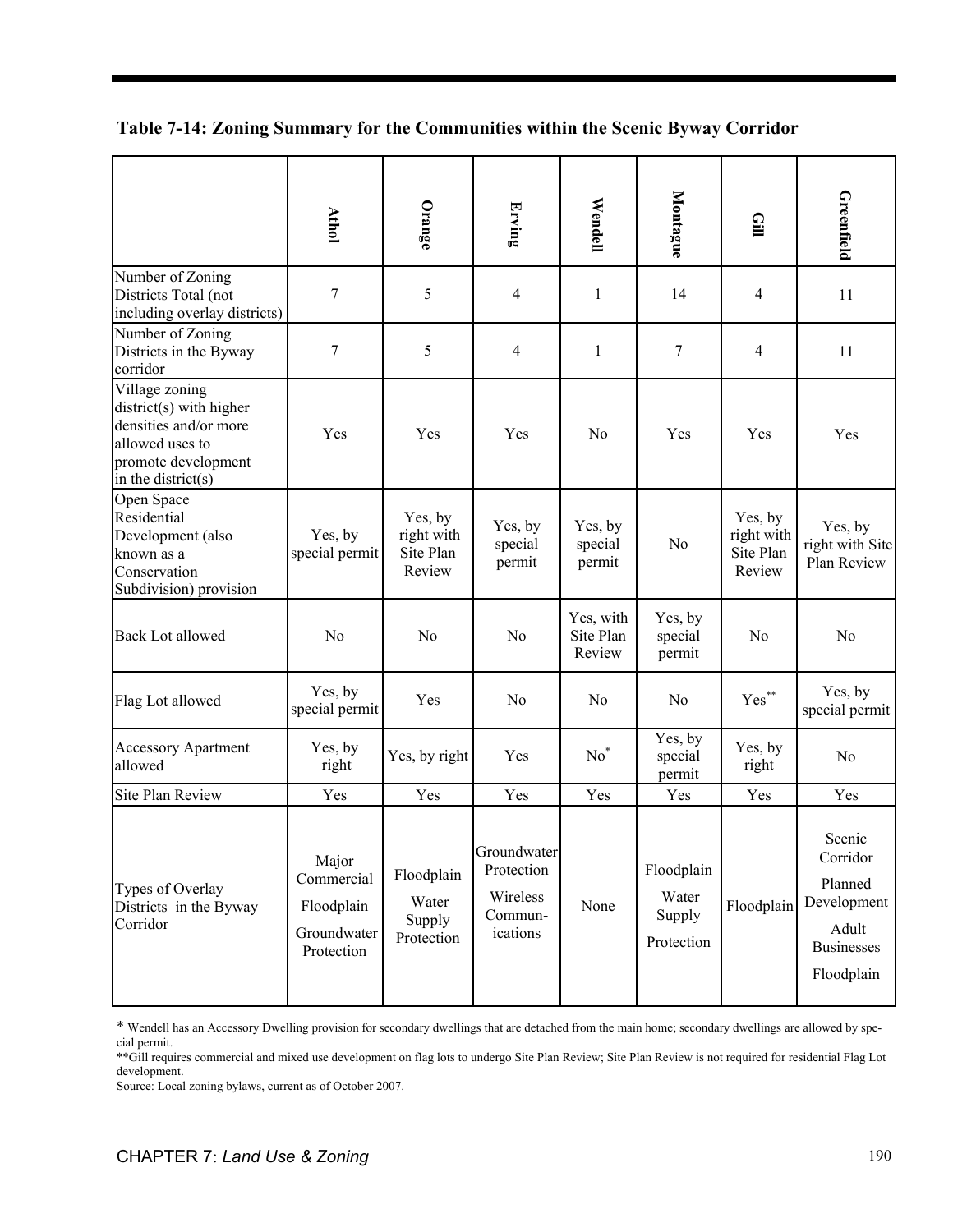evaluates development proposals using these established criteria and can request changes to modify a project before granting approval. Site Plan Review can be a part of a town's review of significant projects that are allowed by-right under the zoning bylaws, or part of the review of projects that are allowed through the special permit process.

#### **Overlay Districts**

Overlay districts are typically created over primary zoning districts to help protect an important resource that appears within the overlay area, such as an aquifer, a floodplain, sensitive wildlife habitat, farmland, forestland, or scenic views. They can also be used to encourage residential or economic growth. Land uses within the overlay zone must meet the regulations of both the overlay district and the underlying zoning district.

#### **Approval Not Required (ANR) Development**

Approval Not Required (ANR) development is allowed throughout Massachusetts and is regulated under the Massachusetts Subdivision Control Law (Massachusetts General Law, Chapter 41, Section 81-K through 81-GG). Under the Subdivision Control Law, land along a public way can be legally subdivided using an ANR plan without needing Planning Board approval for the subdivision, if it meets certain basic requirements. ANR development often leads to spread out development along a town's roads and can fragment the landscape and negatively impact the quality of forestland, farmland, wildlife habitats, watersheds, and recreational opportunities within a community. There have been some legislative proposals at the State level to reform the Zoning Act to change the ANR provisions to better enable communities to direct their residential growth.

## **Zoning**

The towns along the Mohawk Trail East Scenic Byway vary significantly in terms of how complex their zoning is and how many zoning districts they have. At one end of the spectrum are Greenfield and Montague, which have 11 and 14 zoning districts, respectively; at the other end is Wendell, which has one zoning district that covers the whole town.

In general, the towns have a mix of residential, residential/commercial/industrial, and village zones. A map showing generalized zoning districts in the towns along the Mohawk Trail East Scenic Byway is provided at the back of this chapter. As indicated on the map, most of the zoning districts in each community fall within the Scenic Byway study area; this reflects the significance of Route 2/Route 2A as a development and transportation corridor.

The village districts in each town tend to be located in the historic town centers; Gill is the only town with a village zone outside of its town center. Gill's village district is located along Route 2 in an area with a lot of development pressure and is adjacent to a dense residential neighborhood. The village districts in each town allow a mix of residential, commercial, and mixed-use buildings. Some small commercial uses, such as neighborhood stores and professional and businesses offices, are usually allowed in these districts by right. Other larger commercial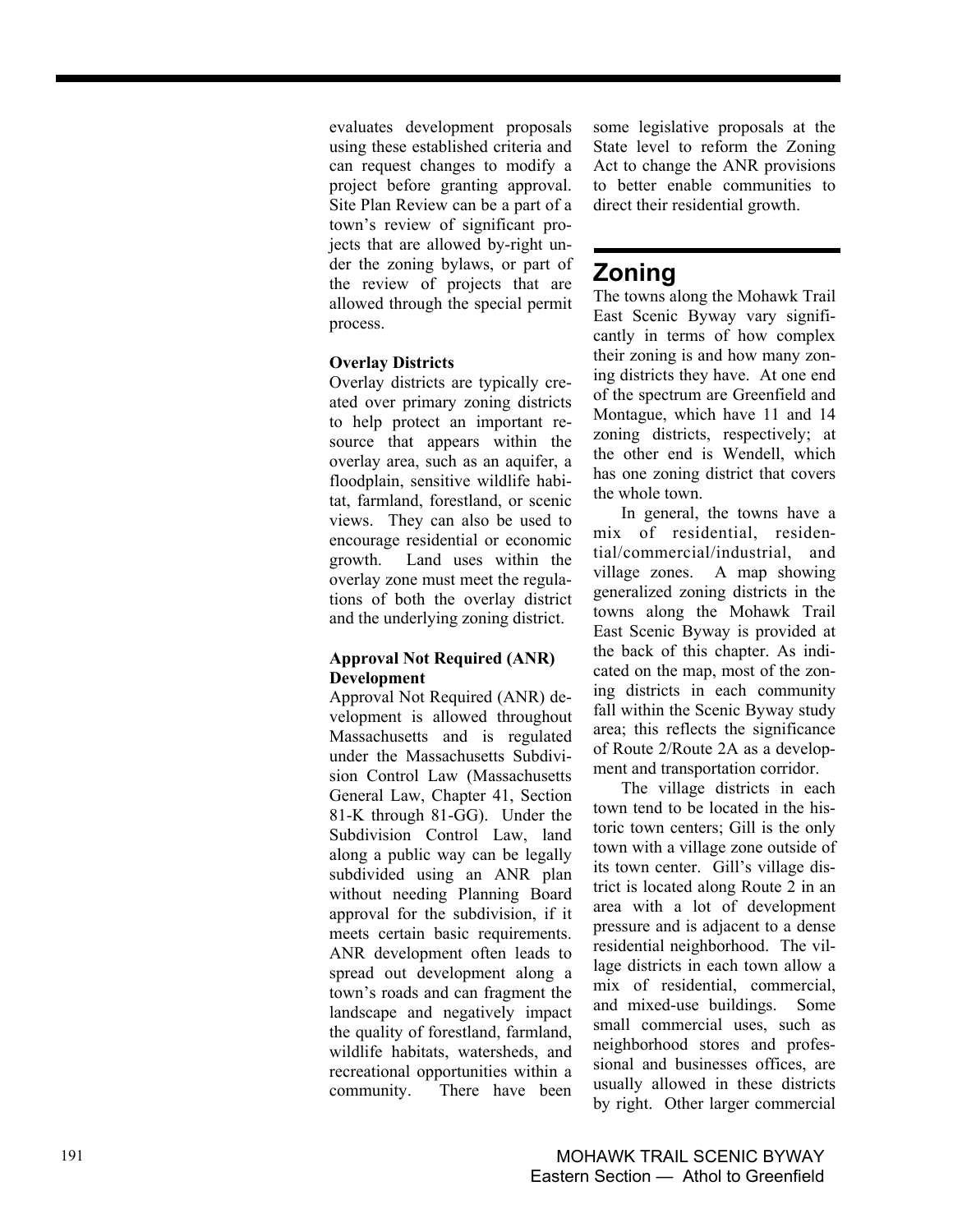and some industrial uses are allowed with the granting of a special permit. The village districts often the highest development densities as well, since they are the most likely to be have public sewer and/or water services.

Each town, except Wendell, has multiple residential zoning districts. The allowable density and intensity of residential uses in these districts vary by what is most appropriate for each district's location. The residential districts in and near the village centers generally have the highest allowable densities with minimum lot sizes for a single-family home often a quarter-acre or smaller. Residential districts in outlying rural areas tend to have the lowest allowable density. Each of the Byway towns has a rural residential district with a large minimum lot size. In rural residential zones, the minimum lot size for a single-family home varies by town: one acre (Athol and Greenfield), two acres (Erving, Gill, Orange), three acres (Wendell) and four acres (Montague). Some of the rural residential districts are referred to as "residential/ agriculture" or " residential/forestry" or "agriculture/forestry" districts to reflect their goal of helping preserve farms and forestland by limiting the intensity of development in these areas. In each of the towns along the Scenic Byway, the largest zoning district by area is the rural residential district. For each town, the rural residential district ranges from an estimated 50% of the land area in town (Montague and Greenfield) to 100% (Wendell).

A few of the larger towns along the Scenic Byway, such as Montague and Greenfield, have commercial/industrial zones where the towns explicitly encourage commercial and/or industrial activities and discourage residential development. These commercial/industrial zones are the most likely districts to allow light industrial or industrial uses such as warehouses, motor vehicle sales and service, and manufacturing.

Under State law (Massachusetts General Laws, Chapter 40A, Section 3), there are certain agricultural, religious, educational uses that must be allowed by right in all zoning districts. Single family homes and child care facilities must also be allowed by right. Aside from these uses, the other uses allowed in each zoning district are determined by each town. Changes to zoning bylaws require a two-thirds vote of approval by Town Meeting, or for Greenfield, approval by the City Council.

The sections below discuss the zoning in each town along the Scenic Byway. The discussion focuses on the zoning regulations that apply within the Byway corridor and which may impact developed land uses, open space, and forestland in the corridor area.

### *Athol*

Athol has seven zoning districts, all of which are represented in the town's portion of the Mohawk Trail East Scenic Byway corridor and abut Route 2A. The zoning districts and their lot size and frontage requirements are summarized in Table 7-15. Within the Byway corridor, no single zoning district is dominant. For the town overall, the main district is the Rural Single-Family Residential District, which covers an estimated 90% of the town.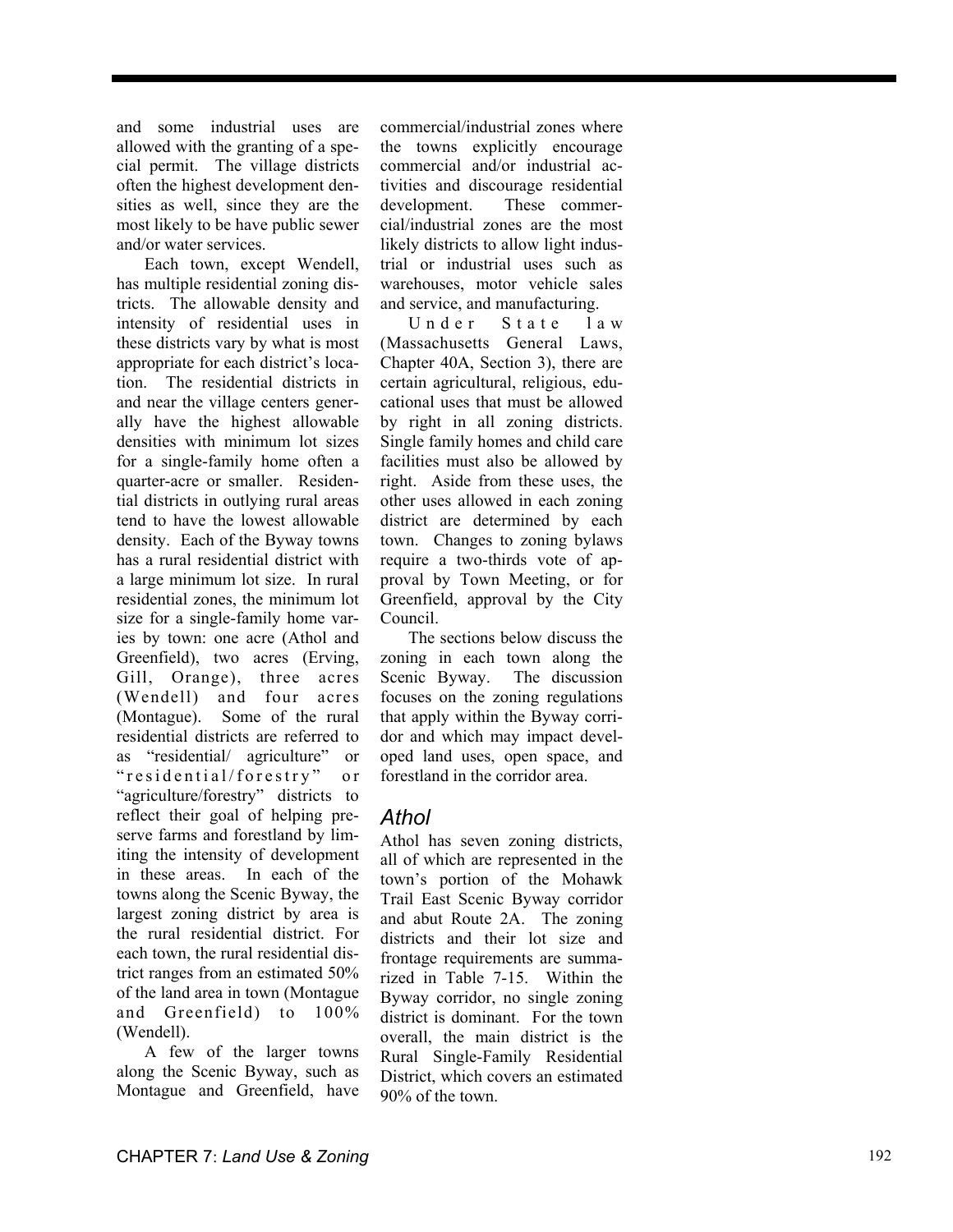|                                                 |                                                               |                                                                      | <b>Minimum Standards</b>                         |                                    |                                          |                                   |
|-------------------------------------------------|---------------------------------------------------------------|----------------------------------------------------------------------|--------------------------------------------------|------------------------------------|------------------------------------------|-----------------------------------|
|                                                 | Lot Size,<br>total or<br>for first<br>housing<br>unit (sq ft) | Area for<br>each addi-<br>tional<br>housing<br>unit $(sq\text{ ft})$ | Lot<br><b>Front-</b><br>age<br>(f <sup>t</sup> ) | Front<br>Yard<br>(f <sup>t</sup> ) | <b>Side</b><br>Yard<br>(f <sup>t</sup> ) | Rear<br>Yard<br>(f <sup>t</sup> ) |
| <b>Multi-Family Residential (RA)</b>            | 8,000                                                         | 4,000                                                                | 65                                               | 25                                 | 10                                       | 30                                |
| <b>Medium Single-Family Residential</b><br>(RB) | 10,000                                                        |                                                                      | 70                                               | 25                                 | 15                                       | 30                                |
| <b>Rural Single-Family Residential (RC)</b>     | 44,000                                                        | 10,000                                                               | 160                                              | 30                                 | 20                                       | 30                                |
| <b>Central Commercial (CA)</b>                  | $0**$                                                         | --                                                                   | $\theta$                                         | $\overline{0}$                     | $\mathbf{0}$                             | 15                                |
| <b>Neighborhood Commercial (CB)</b>             | 10,000                                                        | 2,000                                                                | 115                                              | 25                                 | $\mathbf{0}$                             | 15                                |
| General (G)                                     | 10,000                                                        | 2,000                                                                | 75                                               | $\mathbf{O}^{\text{a}}$            | $0^{a, b}$                               | 15<br>a                           |
| Industrial (I)                                  | 40,000                                                        |                                                                      | 200                                              | 40                                 | 30                                       | 30                                |

**Table 7-15: Zoning Districts within the Athol Section of the Byway Study Area** 

*\* 44,000 square feet equal 1.01 acres; 10,000 square feet equal 0.23 acres.* 

*\*\*In Montague the "Central Commercial" district does not have a minimum lot size requirement. The size of a structure is regulated by the maximum lot coverage requirement which is 50%.* 

*a. Permitted residential uses must comply with the setback regulations for the RA District.* 

*b. Increase to 15 feet when abutting a residential district.* 

*c. Corner lot shall maintain front yard requirements for each street frontage.* 

Athol has village zoning in the center of the downtown and a mix of residential and commercial districts elsewhere along Route 2A. An industrial district was created in 2006 at the eastern end of the Byway. The district is approximately 400 acres in size. Templeton Road (Route 2A) is to the north, Route 2 is to the south, and Petersham Road is to the west. The district is the site of the proposed North Quabbin Business Park, which is currently in the planning stages and looking for tenants. Athol has created an overlay district, the Major Commercial Overlay District, for the North Quabbin Business Park site to promote development there.

Since the completion of the Athol's Master Plan and the Community Development Plan, the Town has implemented a number

of the Plans' zoning recommendations. The creation of an industrial zoning district was one recommendation. Also recommended was the passage of zoning changes to allow open space residential developments, homes on flag lots, and accessory apartments. All of these were approved in 2006. Another adopted recommendation was the creation of a Site Plan Review process. Site Plan Review is now required for all non-residential buildings, structures, and parking lots.

### *Orange*

Orange has six zoning districts, all of which are represented within Orange's section of the Scenic Byway corridor (Table 7-16). The districts have different minimum lot size requirements in areas with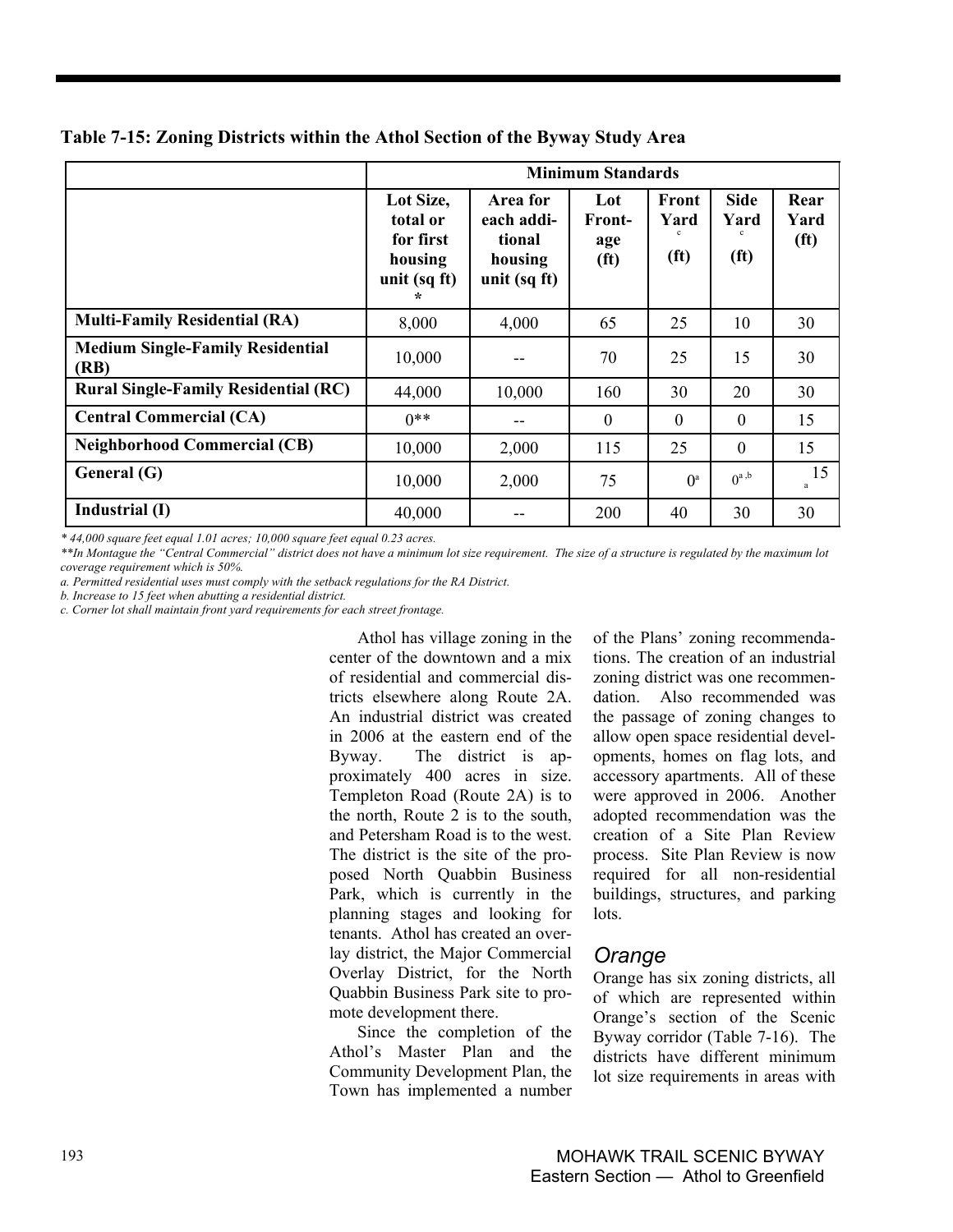|                                                                            |                                                                   |                                                                  | <b>Minimum Standards</b>             |                                    |                                  |                                   |
|----------------------------------------------------------------------------|-------------------------------------------------------------------|------------------------------------------------------------------|--------------------------------------|------------------------------------|----------------------------------|-----------------------------------|
|                                                                            | Lot Size,<br>total or<br>for first<br>housing<br>unit (sq ft) $*$ | Area for<br>each<br>additional<br>housing<br>unit (sq ft)        | Lot<br>Frontage<br>(f <sup>t</sup> ) | Front<br>Yard<br>(f <sup>t</sup> ) | <b>Side</b><br>Yard<br>$(f t)^a$ | Rear<br>Yard<br>(f <sup>t</sup> ) |
| <b>Village Residential/Commercial</b><br>(AC) and Village Residential (AR) | $10,000$ with<br>sewer:<br>21,780<br>without sewer                | 10,000 with<br>sewer:<br>20,000<br>without sewer                 | 50                                   | 20                                 | 10                               | 15                                |
| <b>Commercial Area Revitalization</b><br>District (CARD)                   | 5,000                                                             | 5,000                                                            | 50                                   | 20                                 | 10                               | 15                                |
| <b>Residential/Commercial (B)</b>                                          | 21,780 with<br>sewer;<br>43,560<br>without sewer                  | 20,000 with<br>sewer;<br>40,000<br>without sewer                 | 100                                  | 20                                 | 10                               | 15                                |
| Residential $(C)$                                                          | 43,560                                                            | $20,000$ with<br>sewer;<br>40,000<br>without sewer               | 100                                  | 35                                 | 15                               | 25                                |
| <b>Rural Residential (D)</b>                                               | 87,120                                                            | $40,000$ with<br>sewer <sup>b</sup> ;<br>80,000<br>without sewer | 200                                  | 35                                 | 20                               | 35                                |

**Table 7-16: Zoning Districts within the Orange Section of the Byway Study Area** 

\* 21,780 square feet equals a half-acre; 43,560 square feet equals one acre; 87,120 square feet equal two acres.

a. Wider side yards are required for multi-family dwellings with more than 4 housing units.

b. There are currently no parts of the Rural Residential District that have sewer access.

Source: Town of Orange Zoning Bylaw, May 2006.

and without public sewer service. The primary zoning district within the Byway study area is a village zone, which runs along Route 2A and extends from the downtown east to the Orange-Athol town line. Along Route 2 and 2A west of downtown are residential districts of different densities. Overall, the largest zoning district in Orange is the rural residential district, which covers an estimated 75% of the town.

In the center of downtown and within the Byway corridor, there is a village district known as the Commercial Area Redevelopment District (also referred to as the CARD district). The CARD district is approximately 10 blocks in

size, and was created to encourage high-density development and redevelopment in downtown. Within the CARD district: there are no onsite parking requirements; buildings can occupy 100% of a lot area and can be up to five stories in height; and large multi-family homes are allowed by right. The CARD district is the only zoning district in Orange with complete sewer access.

Orange has a residential/commercial zoning district (known as the B District), a small portion of which lies in the Scenic Byway corridor. The district is in the western half of the town and runs from the Byway corridor south to the Orange-New Salem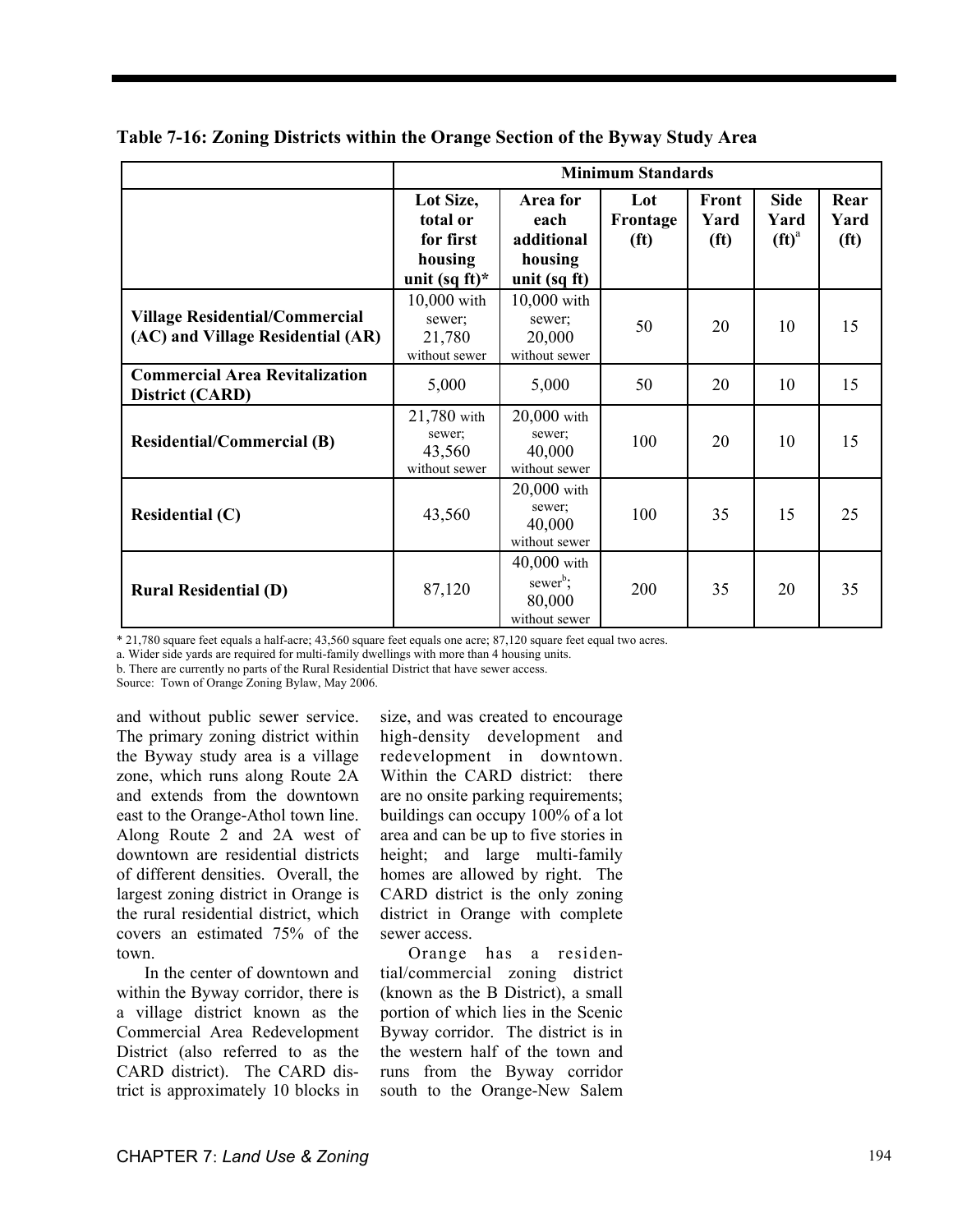town line. The district includes the Orange Municipal Airport and the town's two industrial parks. In the B District and in the town's village districts, including the CARD district, a number of commercial uses are allowed by right, such as inns/hotels, bed and breakfasts, boarding houses, restaurants. Other small retail and commercial offices (of 2,000 square feet or less) are allowed by right if they can meet performance standards regarding parking, noise, lighting, and screening for adjacent properties. Larger retail and commercial offices (up to 5,000 square feet) and light industrial businesses (up to 10,000 square feet) are generally allowed by right if they can meet a more detailed list of performance standards regarding their impact on other properties. Businesses that cannot meet the performance standards may still be allowed by special permit.

Performance standards were added to Orange's zoning in 2006. They were created to make the zoning bylaws more flexible and to help the town attract a variety of commercial enterprises. Prior to the establishment of performance standards, more commercial and light industrial uses required special permits. The Orange Zoning Bylaw states (Section 5400) that the "performance standard section provides an alternative to the special permit process and should save applicants time and expense." The performance standards address a variety of characteristics of potential businesses that could impact nearby properties and the community overall, including traffic generation, noise, wastewater treatment, storm-water runoff, parking and loading areas, lighting, buffering from adjacent properties, and hours of operation.

The establishment of performance standards was a recommendation of the Orange Master Plan and the Community Development Plan. Other zoning recommendations of the Plans that have also been implemented in the last few years include:

- Revisions to the Open Space Development provisions to allow this type of development by right with Site Plan Review. These revisions were made to promote this development option and to encourage new construction which permanently preserves open space;
- Changes to allow accessory apartments and flag lots to encourage infill residential development;
- An increase in the minimum lot size in the rural residential district to two acres from one acre in order to reduce the allowable density and development pressures in the rural areas of Orange and to help these areas remain rural; and
- Revisions to the Site Plan Review guidelines to make the procedures and requirements more clear.

## *Erving*

The Town of Erving has four zoning districts, all of which are represented in the Erving portion of the Mohawk Trail East Scenic Byway study corridor. Table 7-17 lists the zoning districts and their lot and frontage requirements. The largest district within the Byway corridor and Erving overall is the rural residential district.

Until 2005, Erving had only one zoning district. The district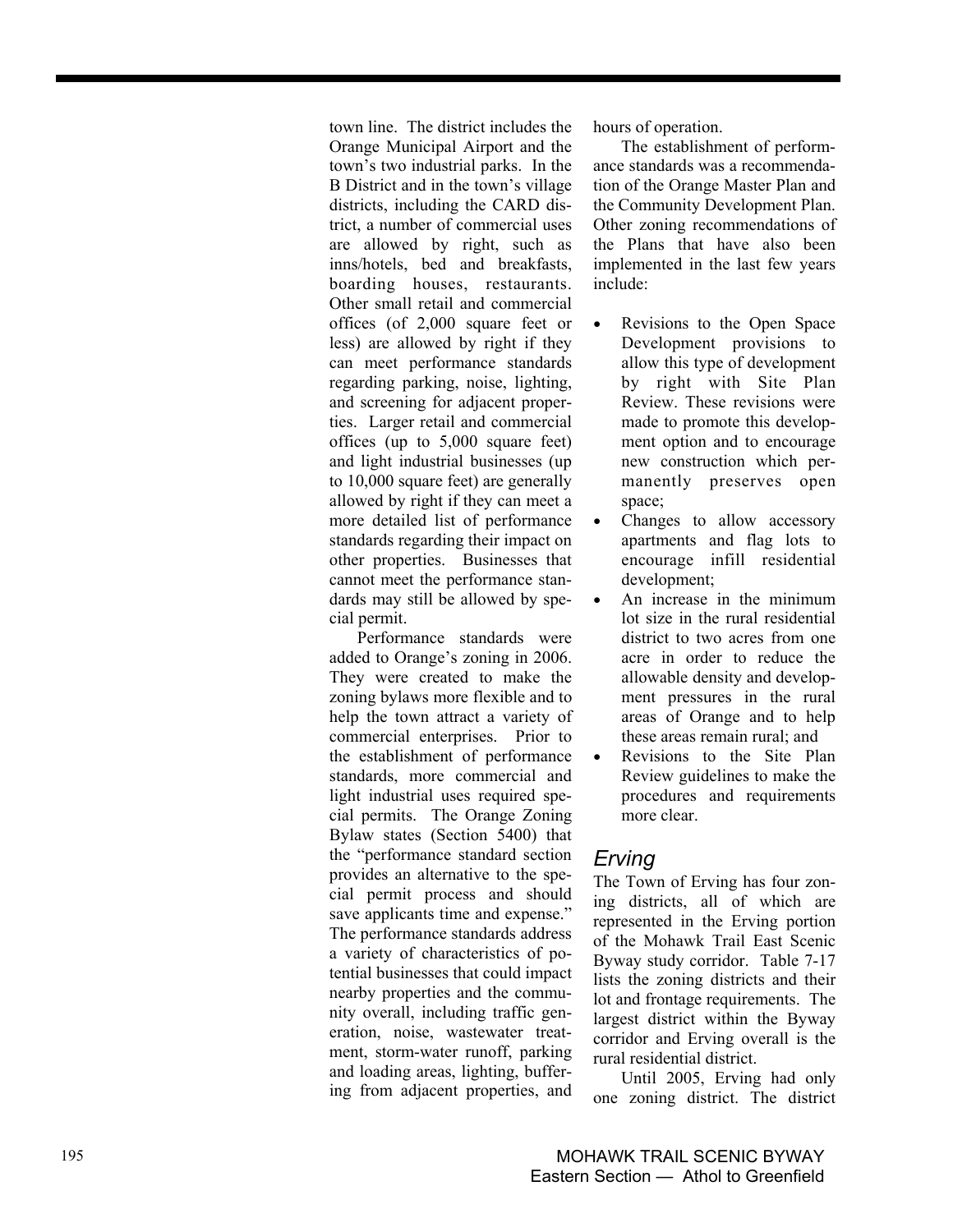|                                            |                                                                      |                                                              | <b>Minimum Standards</b>             |                                    |                             |                                   |
|--------------------------------------------|----------------------------------------------------------------------|--------------------------------------------------------------|--------------------------------------|------------------------------------|-----------------------------|-----------------------------------|
|                                            | Lot Size,<br>total or<br>for first<br>housing<br>unit<br>$(sq ft)^*$ | Area for<br>each<br>additional<br>housing<br>unit<br>(sq ft) | Lot<br>Frontage<br>(f <sup>t</sup> ) | Front<br>Yard<br>(f <sup>t</sup> ) | <b>Side</b><br>Yard<br>(ft) | Rear<br>Yard<br>(f <sup>t</sup> ) |
| <b>Central Village (CV)</b>                | 21,780                                                               | $\theta$                                                     | 125                                  | 20                                 | 10                          | 20                                |
| <b>Village Residential (VR)</b>            | 21,780                                                               | $\Omega$                                                     | 125                                  | 20                                 | 10                          | 20                                |
| <b>French King Commercial District (C)</b> | 87,120                                                               | $\theta$                                                     | 225                                  | 50                                 | 50                          | 50                                |
| <b>Rural Residential (RR)</b>              | 87,120                                                               | $\theta$                                                     | 225                                  | 100                                | 50                          | 50                                |

|  |  |  | Table 7-17: Zoning Districts within the Erving Section of the Byway Study Area |
|--|--|--|--------------------------------------------------------------------------------|
|  |  |  |                                                                                |

\* 21,780 square feet equal half an acre; 87,120 square feet equal two acres.

Source: Town of Erving Zoning Bylaw, June 2005.

had a minimum lot requirement of 20,000 to 30,000 square feet (0.46 to 0.69 acres), depending on whether there was public sewer access. New commercial and industrial development was allowed if it would be adjacent to an existing non-residential, nonagricultural use, or if it was served by public water or sewer service and had direct access to Route 63, Route 2, or Route 2A. These zoning regulations could have led to a sprawling pattern of development and resulted in increases in traffic and reductions in the scenic views within village centers and along the major roadways.

In 2005, Erving made changes to its zoning based on the recommendations of the Erving Master Plan and Community Development Plan. New zoning districts were created to support new residential and business development in the parts of town that already have the most development and to support the preservation of Erving's rural and scenic areas. With the new zoning districts, new residential growth was encouraged to locate in the Villages of Erving Center,

Farley, and Ervingside, and new commercial development was encouraged to locate in Erving Center, Ervingside, and along the Mohawk Trail between Route 63 and the French King Bridge.

Single-family homes bed and breakfasts, and agricultural, educational, and religious uses are allowed by right in all of Erving's zoning districts. Accessory apartments and two-family homes are each allowed in some districts by right and may be allowed in others with a special permit. Hotels, motels, and inns, and municipal uses may be allowed in all the zoning districts by special permit. In the residential/commercial district along the Mohawk Trail (the French King Commercial District), small professional and business offices are allowed by right, and retail stores (up to 5,000 square feet) and larger offices may be allowed by special permit. The town created this district to promote business development in this area while also ensuring that any new businesses will be compatible with the Scenic Byway.

The village districts in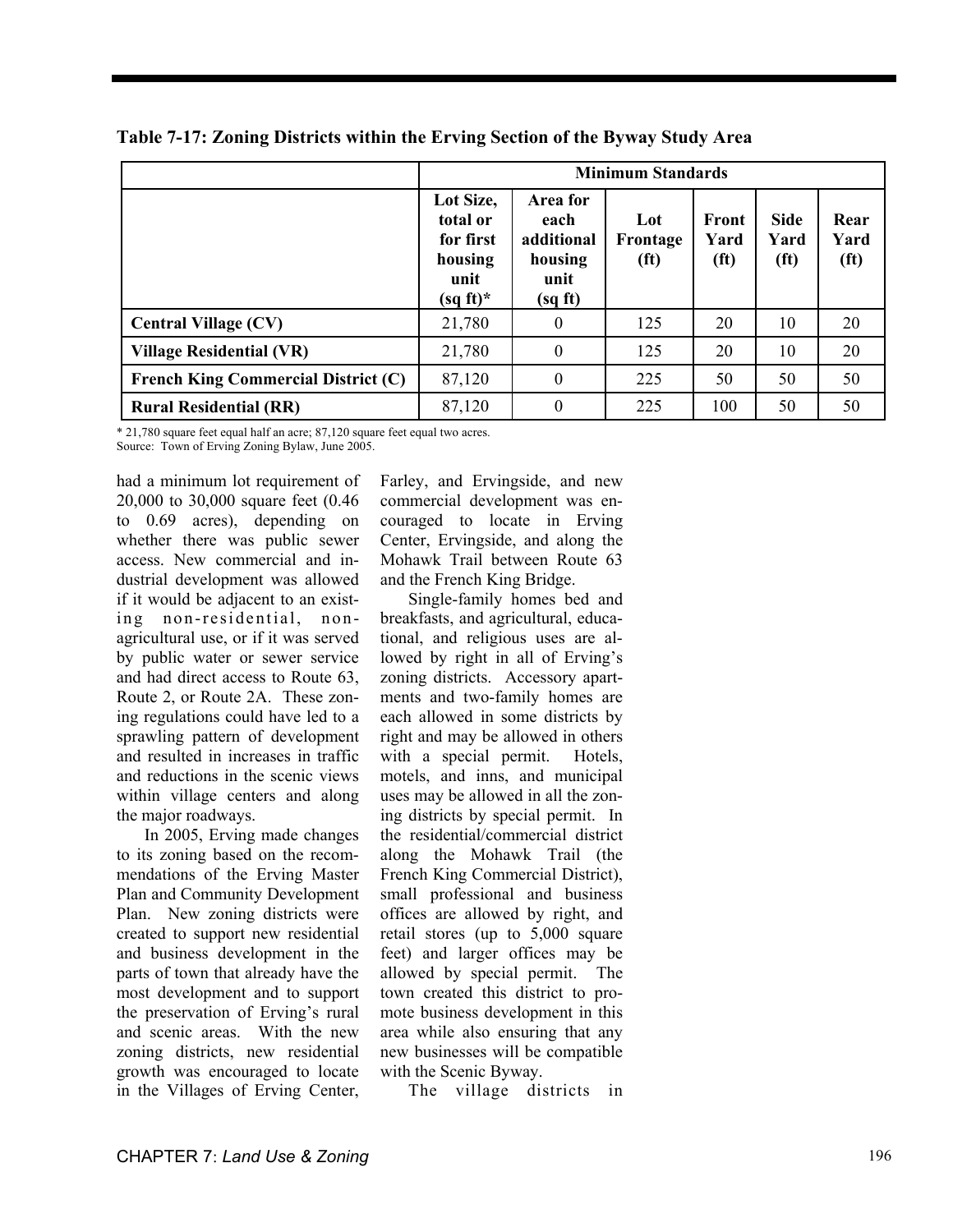Ervingside and Erving Center allow more commercial and industrial uses than any other zoning districts in Erving. By-right uses in the village districts, in addition to those listed earlier, include retail stores under 5,000 square feet. Uses allowed by special permit include multi-family dwellings, retail stores over 5,000 square feet, and some light industrial uses such as manufacturing, warehousing, gasoline stations and repair garages, and laundromats.

Erving has two overlay districts within the Scenic Byway corridor, the Groundwater Protection Overlay District and the Wireless Communication Overlay District. The Groundwater Protection District includes sections of Ervingside in Millers Falls and an area north of Ervingside along the Route 2 (Mohawk Trail) and along Route 63 (Moore Street and Northfield Road). The purpose of the Groundwater Protection District is to protect the town's drinking water by restricting land uses that could adversely affect the town's aquifer and groundwater supplies.

The Wireless Communications District bylaw designates specific areas where wireless communications facilities may be located, in order to protect Erving's community character. The Wireless District includes two areas along the Mohawk Trail, one just west of Erving Center and the other between Ervingside and Farley. The construction of wireless infrastructure on the Mohawk Trail in the Wireless District, such as the current tower on the west side of the French King Bridge, may impact the scenic views along the Byway. Wireless Communications Facilities may be allowed by

special permit in the overlay district.

As shown in Table 7-14, Erving has adopted other zoning measures to support desired types of development and protection of natural resources. An Open Space Residential Development bylaw was adopted in 2005 to support the clustering of housing and preservation of open space. Erving has also established Site Plan Review for non-residential and nonagricultural uses and for the creation of four or more subdivision lots.

#### *Wendell*

Wendell has one zoning district, the Rural Residential and Agricultural District, which covers all of town. Building lots for singlefamily and two-family dwellings are required to be at least three acres in size and buildings lots for three-family dwellings must be at least four acres.

One recommendation of Wendell's Community Development Plan was to investigate whether any part of town, such as the village areas of Wendell Depot (within the Byway corridor) or Wendell Center, could be appropriate for slightly higher residential development or for a mixed-use traditional neighborhood district. This recommendation is still under consideration. It is worth noting that the current minimum threeacre lot size requirement is greater than the lot sizes of many existing homes and other buildings in village centers. This requirement can make it hard to expand the village centers and retain the same village character. A key factor that would facilitate a higher density district is the provision of public wastewater and/or water services, which is not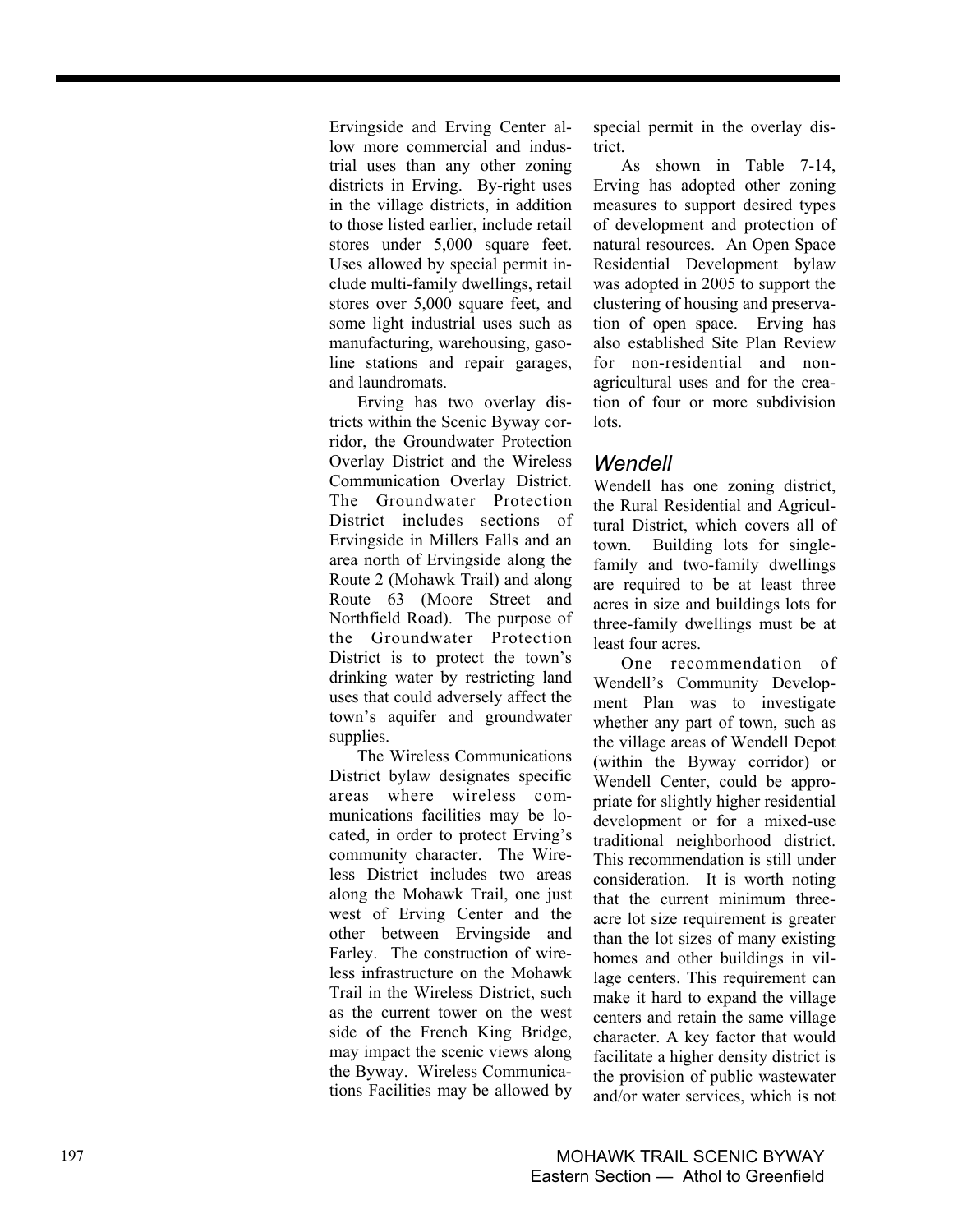|                                      |                                                          |                                                                  | <b>Minimum Standards</b>    |                                    |                                          |                                   |
|--------------------------------------|----------------------------------------------------------|------------------------------------------------------------------|-----------------------------|------------------------------------|------------------------------------------|-----------------------------------|
|                                      | Lot Size,<br>for first<br>housing<br>unit<br>$(sq ft)^*$ | Area for<br>each<br>additional<br>housing<br>unit<br>$(sq ft)^*$ | Lot<br>Frontage<br>$(ft)**$ | Front<br>Yard<br>(f <sup>t</sup> ) | <b>Side</b><br>Yard<br>(f <sup>t</sup> ) | Rear<br>Yard<br>(f <sup>t</sup> ) |
| <b>Agricultural-Forestry 4 (AF4)</b> | 174,240                                                  | 22,500                                                           | 250                         | $25^{\mathrm{a}}$                  | $15^{\rm b}$                             | 30 <sup>b</sup>                   |
| <b>Recreation/Education (RE)</b>     |                                                          | --                                                               | --                          | $- -$                              | $15^{\rm b}$                             | 30 <sup>b</sup>                   |
| <b>Residential (RS)</b>              | 22,500                                                   | 22,500                                                           | $150^{\circ}$               | $25^{\circ}$                       | $15^{\rm b}$                             | 30 <sup>b</sup>                   |
| <b>Central Business (CB)</b>         | 10,000                                                   | 5,000                                                            | 75                          | 0 <sup>d</sup>                     | $0^e$                                    | $0^e$                             |
| <b>General Business (GB)</b>         | 22,500                                                   | 22,500                                                           | $\mathbf{0}$                | $25^{\rm a}$                       | $0^e$                                    | $0^e$                             |
| <b>Neighborhood Business (NB)</b>    | 10,000                                                   | 5,000                                                            | 75                          | $25^{\mathrm{a}}$                  | 10                                       | 20                                |
| <b>Historic Industrial (HI)</b>      |                                                          | --                                                               |                             | $25^{\mathrm{a}}$                  | $15^{\rm b}$                             | 30 <sup>b</sup>                   |
| Industrial (I)                       |                                                          | --                                                               | --                          | $25^{\rm a}$                       | $15^{\rm b}$                             | 30 <sup>b</sup>                   |
| <b>Unrestricted (UN)</b>             |                                                          |                                                                  |                             | $25^{\rm a}$                       | $15^{\rm b}$                             | 30 <sup>b</sup>                   |

**Table 7-18: Zoning Districts within the Montague Section of the Byway Study Area** 

\*174,240 square feet equal four acres; 22,500 square feet equals 0.52 acres.

\*\*Montague's zoning does not specify the minimum lot size or frontage for commercial or industrial uses. The minimums listed in commercial and industrial zones are for residential homes.

a. No building need provide a street line setback greater than that of the principal buildings on 3 out of 4 adjoining properties.

b. Setback listed is for principal building, setback is less for accessory buildings.

c. Lot frontage listed is for single-family homes; two-family homes require 200 feet frontage, and multi-family homes require 300 feet.

d. In the CB district, where sidewalks exist, the front yard setback shall be the edge of sidewalk away from the street line. Where no sidewalk exists, the front yard setback shall be no more than 10 feet.

e. No side yard setback is required for non-residential structures in the CB and GB districts provided that there is access to the rear of the lot over a drive of at least 12 feet in width.

Source: Town of Montague Zoning Bylaw, May 2004.

likely for Wendell Depot at the current time, or perhaps shared septic systems.

Wendell's zoning bylaws allow only a few uses by right: single-family and two-family dwellings, bed and breakfasts, home occupations, and educational, religious, and agricultural uses. Uses that may be allowed by special permit include three-unit dwellings, accessory dwellings, small retail stores, small professional offices, and commercial and light industrial businesses.

As indicated in Table 7-14, Wendell allows open space residential developments by special permit, and back lot residential development by right with Planning Board review of a Back Lot Site Plan. There is no requirement that the land in front of the back lot be permanently protected from future development. The Conservation Development and Back Lot zoning provisions are designed to promote the efficient use of land and to help preserve forestland and wildlife habitats. Wendell's zoning also includes a Site Plan Review process for the construction or alteration of commercial, industrial, and municipal facilities.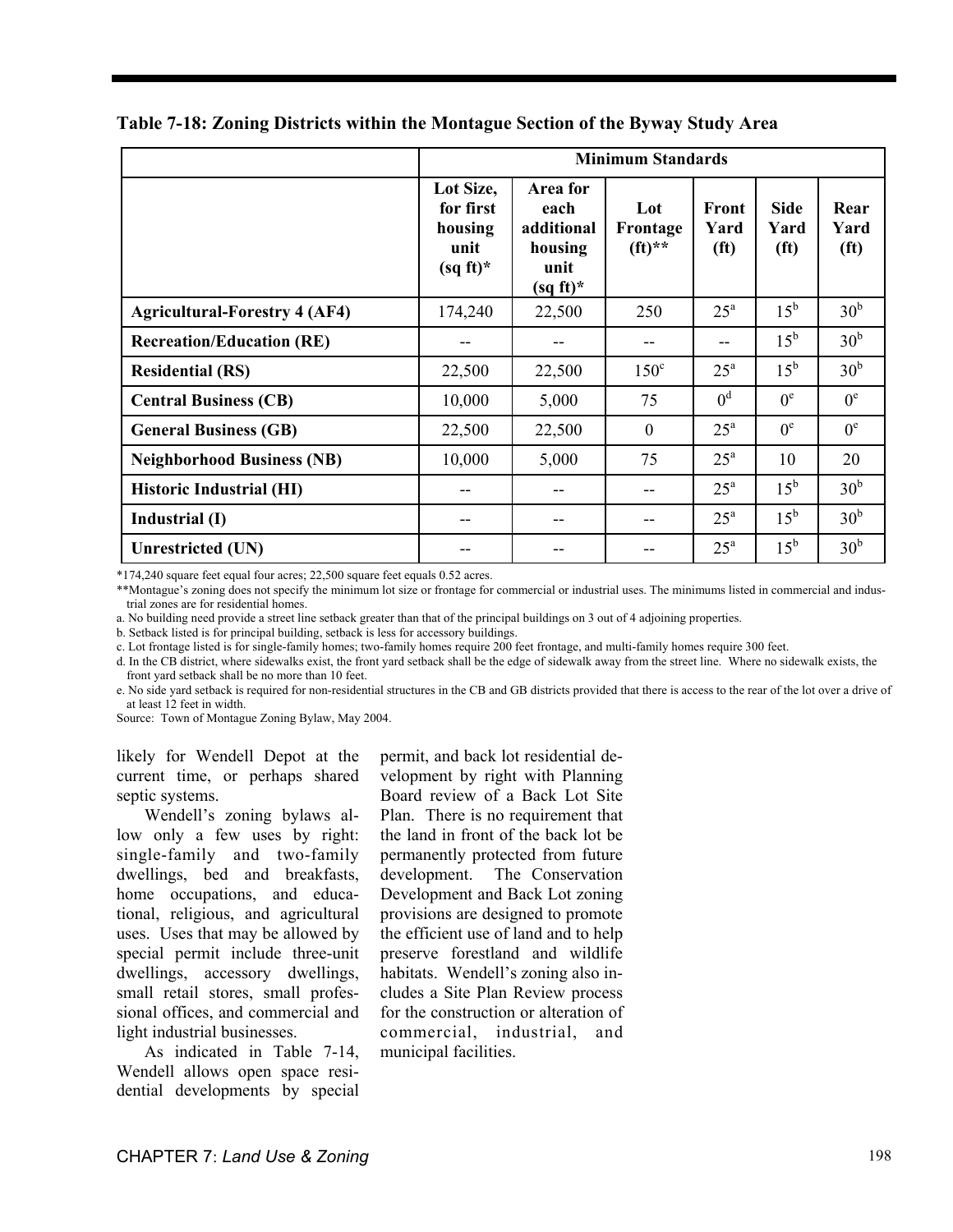### *Montague*

The Montague section of the Mohawk Trail East Scenic Byway study corridor covers portions of Turners Falls and Millers Falls and the area along the Connecticut River between the two. Montague's section of the Byway corridor is largely zoned rural residential (Agricultural-Forestry), but also includes village, commercial, industrial, denser residential zones (Table 7-18). Nine of the town's fourteen zoning districts are represented within the Scenic Byway corridor. Montague's zoning does not specify minimum lot size, frontage or lot coverage for commercial or industrial uses. These dimensional topics are regulated by site constraints and are addressed through the Site Plan Review process.

The standard minimum lot size for homes in the rural residential (Agricultural-Forestry) district is four acres. In other residential areas, the standard minimum lot size is 22,500 square feet (0.52 acres) for a single-family dwelling, and 22,500 square feet for each additional dwelling unit. In general the residential districts allow single-family homes by right and two-family homes or accessory apartments by special permit. The Montague zoning bylaws provide a special permit option for the reduction of residential frontage and lot size requirements where public water and sewer are available. The Zoning Board of Appeals (ZBA) regularly grants such requests, which encourage housing on small, infill lots in existing neighborhoods and help protect village character. The ZBA supports these requests because the standard lot size and setback requirements could result in a more spread-out land use pattern than currently exists in the village centers of Turners Falls and Millers Falls.

Since the completion of the Montague Comprehensive Plan in 1999, Montague has being working to implement the Plan's recommendations and to realize the Future Land Use Map created as part of the Plan. The Future Land Use Map shows the preferred locations for residential, commercial and industrial development and areas planned for future agricultural use and conservation. Implemented recommendations include the creation of a number of new zoning districts in Turners Falls, Millers Falls, and elsewhere in town to better direct future growth and encourage the continued redevelopment of the historic village centers and underutilized historic mill buildings. Montague has also strengthened its Environmental Impact and Site Plan Review standards for large-scale projects to promote and protect Montague's natural, scenic, and historic resources.

Until 1999, Montague had only one commercial zone. After the completion of the Comprehensive Plan, new commercial and industrial districts were created to distinguish different areas in town and to better encourage the most appropriate land uses in each. In 1999, the Central Business District was established in the commercial core of Turners Falls and Millers Falls "to provide for pedestrianoriented downtown areas with mixed-use buildings and a range of retail and commercial services" (Zoning Bylaw, Section 5.2.11). In the Central Business District, residential uses are prohibited from the first floor. Land uses allowed by right in the district include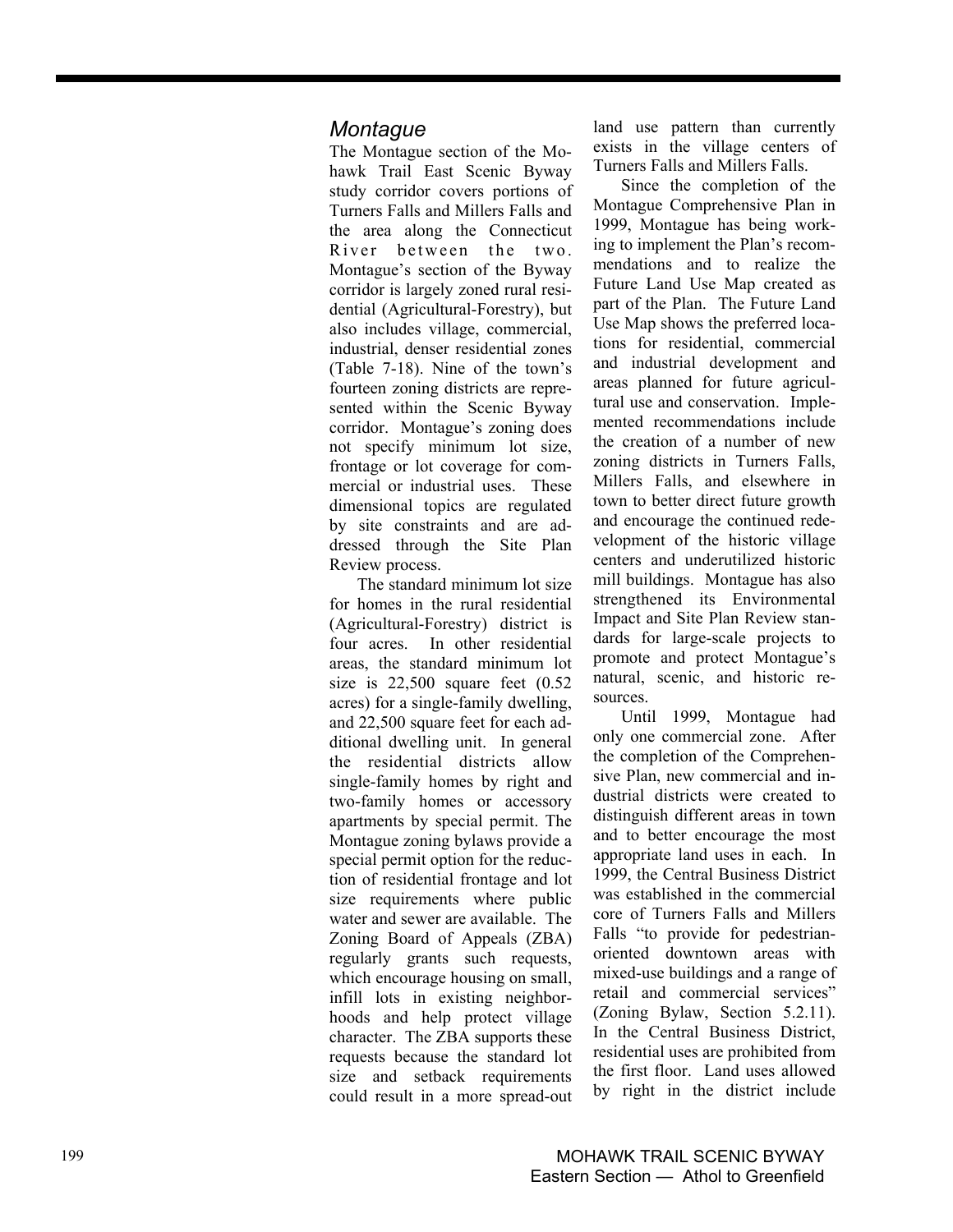|                                      |                                                                        |                                                                     | <b>Minimum Standards</b>             |                                    |                                          |                                   |
|--------------------------------------|------------------------------------------------------------------------|---------------------------------------------------------------------|--------------------------------------|------------------------------------|------------------------------------------|-----------------------------------|
|                                      | Lot Size,<br>total or<br>for 1 or 2<br>housing<br>units<br>$(sq ft)^*$ | Area for<br>each<br>additional<br>housing<br>unit over 2<br>(sq ft) | Lot<br>Frontage<br>(f <sup>t</sup> ) | Front<br>Yard<br>(f <sup>t</sup> ) | <b>Side</b><br>Yard<br>(f <sup>t</sup> ) | Rear<br>Yard<br>(f <sup>t</sup> ) |
| <b>Village Residential (VR)</b>      | 10,890                                                                 | 21,780                                                              | 100                                  | 20 <sup>a</sup>                    | 10                                       | 10                                |
| <b>Village Commercial (VC)</b>       | 43,560                                                                 | 21,780                                                              | 150                                  | 20                                 | 25                                       | 25                                |
| <b>Residential (R)</b>               | 87,120                                                                 | 21,780                                                              | 200                                  | 50                                 | 30                                       | 30                                |
| <b>Residential-Agricultural (RA)</b> | 87,120                                                                 | 21,780                                                              | 200                                  | 50                                 | 30                                       | 30                                |

**Table 7-19: Zoning Districts within the Gill Section of the Byway Study Area** 

\* 10,890 square feet equal one-quarter acre; 21,780 square feet equal half an acre; 43,560 square feet equals one acre; 87,120 square feet equal two acres. \*\* The front yard dimension may be determined by the setback of existing structures on adjacent parcels where these setbacks are less than the minimum front yard dimension listed here.

Source: Town of Gill Zoning Bylaw, December 2006.

offices and retail businesses (under 10,000 square feet) and mixed-use buildings with street-level commercial space, and one-family and two-family dwellings as accessory uses. The Neighborhood Business District was also created in 1999 and includes parts of downtown Turners Falls and Millers Falls. The district was designed to "ensure the compatibility of business and residential uses" (Zoning Bylaw, Section 5.2.10) and allows one and twofamily homes, retail shops, and professional and business offices by right.

In 2001, Montague created the Historic Industrial District (HI District) to "encourage adaptive reuse of historic industrial buildings and sites" (Zoning Bylaw, Section 5.2.12). The HI District includes land in downtown Turners Falls abutting the power canal including the Strathmore Mill property, and several historic mill sites in Montague City. The creation of the district could help promote the redevelopment of these structures

and revitalization of these areas. Several mills were established in the district's area beginning in the 1870s; there is currently only one in operation. There are approximately eight acres of vacant land in the district. In addition, there are two vacant mill buildings, totaling over 300,000 square feet, available for redevelopment.

The Town of Montague has two overlay zoning districts within the Byway corridor, the Flood Plain District and Water Supply Protection Overlay District. The districts are designed to help protect those resources and to limit land uses that are inappropriate for the overlay areas.

## *Gill*

Gill has four zoning districts, all of which are represented in the Scenic Byway study area. Table 7-19 lists the districts and their lot size and frontage requirements. The largest zoning district within the Byway study area and in Gill overall is the rural Residential-Agricultural District.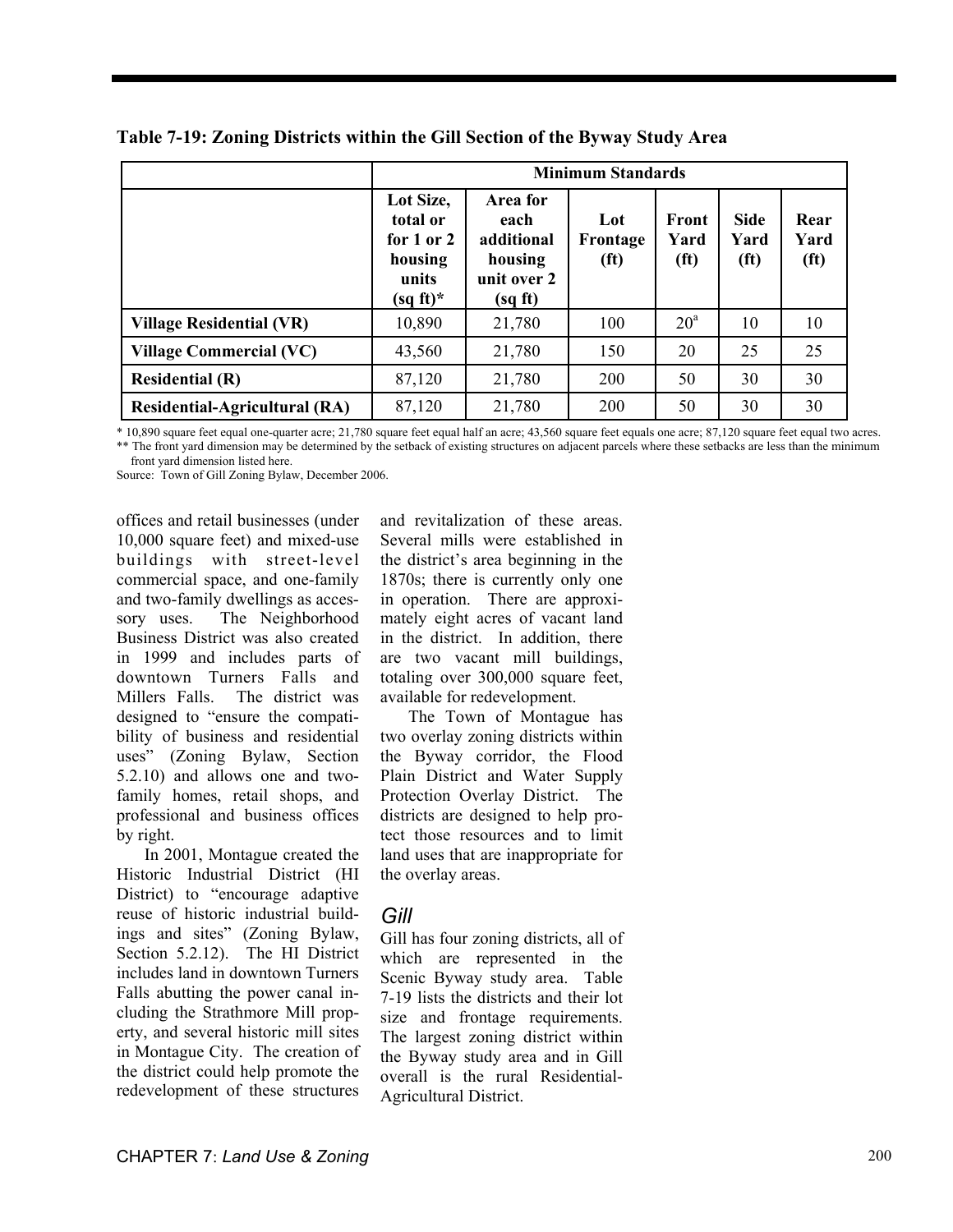Gill has three residential districts that vary in terms of their allowed density. The least dense district is the rural Residential-Agricultural District, which requires a minimum lot size of two acres. The densest district covers the neighborhood of Riverside, which lies between the Mohawk Trail (Route 2) and the Connecticut River across the river from the Village of Turners Falls. The minimum required lot size in Riverside is 0.25 acres and the zoning bylaw contains a provision to waive the front yard setback (20 feet) and allow the setback to be determined by the setback of existing structures on adjacent parcels. All the residential zoning districts allow single and twofamily homes, and accessory apartments by right.

As discussed earlier, Gill created a new Village Commercial District (also referred to as the VC District) in 2006 based on a parcel level analysis of the district area conducted for the town's Community Development Plan and the Plan's recommendations. The VC District covers approximately 110 acres at the intersection of Main Road and Route 2 and ex-

**Table 7-20: Zoning Districts within the Greenfield Section of the Byway Study Area** 

|                                  |                                                                      |                                                                                                     | <b>Minimum Standards</b>             |                                    |                                 |                          |
|----------------------------------|----------------------------------------------------------------------|-----------------------------------------------------------------------------------------------------|--------------------------------------|------------------------------------|---------------------------------|--------------------------|
|                                  | Lot Size,<br>total or<br>for first<br>housing<br>unit<br>$(sq ft)^*$ | Area for<br>each<br>additional<br>housing<br>unit<br>$\left(\text{sq } \text{ft}\right)^{\text{a}}$ | Lot<br>Frontage<br>(f <sup>t</sup> ) | Front<br>Yard<br>(f <sup>t</sup> ) | <b>Side</b><br>Yard<br>$(ft)^c$ | Rear<br>Yard<br>$(ft)^c$ |
| <b>Urban Residential (RA)</b>    | 8,000                                                                | 2,000                                                                                               | $65^{\rm b}$                         | 25                                 | 10                              | 30                       |
| <b>Suburban Residential (RB)</b> | 12,000                                                               | 3,000/<br>$4,000^a$                                                                                 | 80 <sup>b</sup>                      | 25                                 | 15                              | 30                       |
| <b>Rural Residential (RC)</b>    | 40,000                                                               | 10,000/<br>$5,000^a$                                                                                | 200                                  | 30                                 | 20                              | 30                       |
| <b>Semi-Residential (SR)</b>     | 8,000                                                                | 2,000                                                                                               | $65^{\rm b}$                         | 25                                 | 10                              | 30                       |
| <b>Health Service (H)</b>        | 8,000                                                                | 2,000                                                                                               | $65^{\rm b}$                         | 25                                 | 10                              | 30                       |
| <b>Central Commercial (CC)</b>   |                                                                      | --                                                                                                  | --                                   | $\theta$                           | 0/15                            | 0/15                     |
| <b>Limited Commercial (LC)</b>   | --                                                                   | --                                                                                                  | 30 <sup>b</sup>                      | $\mathbf{0}$                       | 0/15                            | 0/15                     |
| <b>General Commercial (GC)</b>   | --                                                                   | --                                                                                                  | 30 <sup>b</sup>                      | 25                                 | 0/15                            | 0/15                     |
| Office (O)                       | --                                                                   | --                                                                                                  | 30 <sup>b</sup>                      | 25                                 | 0/15                            | 0/15                     |
| <b>General Industry (GI)</b>     | --                                                                   | --                                                                                                  | 30                                   | 30                                 | 15/50                           | 15/50                    |
| <b>Planned Industry (PI)</b>     | --                                                                   | --                                                                                                  | 50                                   | 50                                 | 25                              | 25                       |

\* 8,000 square feet equal 0.18 acres; 40,000 square feet equal 0.92 acres.

a. The first number is the increase in required minimum lot size comparing one and two-family dwellings. The second number is the required minimum increase in lot size for each additional housing unit over two.

b. The frontages listed are for single-family and two-family homes. For multi-family dwellings, the minimum frontage required is 100 feet in the RA, SR, H, CC, and LC Districts, and 140 feet in the RB District.

c. When two numbers are listed together in these columns, the first number is the default required setback, and the second number is the required setback when a non-residential use abuts a residential, educational, or religious use, or a residential district.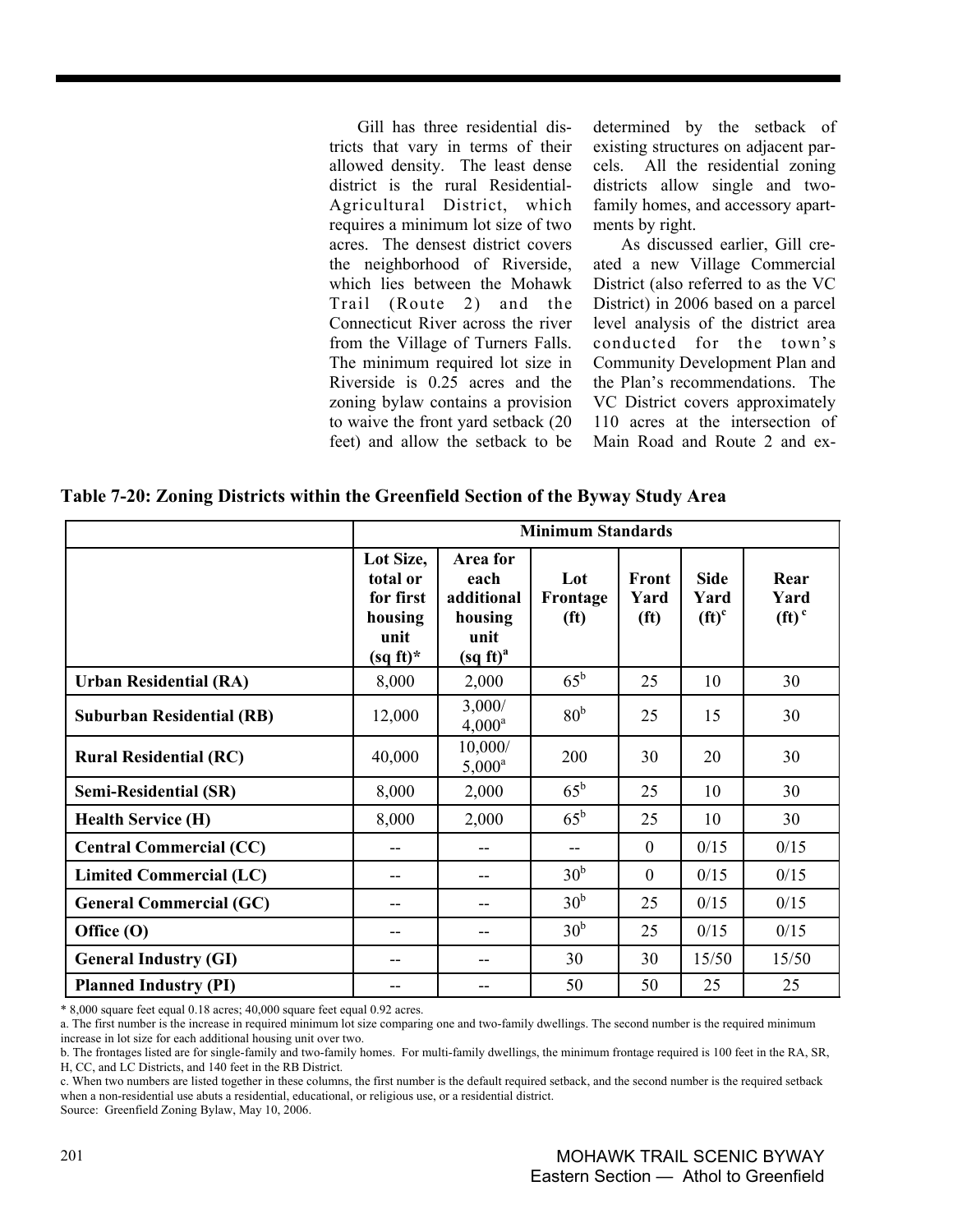tends up Main Road and east on Route 2. The VC District was established to help target the town's commercial growth to a suitable location with water/sewer infrastructure while also encouraging the preservation of open space and rural and scenic character elsewhere in town, including along Route 2. The VC District allows some uses by right that are allowed by special permit in Gill's other zoning districts, such as inns, bed and breakfasts, and retail stores (up to 2,500 square feet). In the VC District, there are also land uses allowed with special permits which are not allowed at all elsewhere in town, such as hotels, motels, larger retail stores, and transportation facilities.

Other recommendations of the Gill Community Development Plan that were implemented in 2006 to help support the town's vision for new development and open space and resource protection include:

- A new provision to allow Open Space Residential Developments (OSRD) by right with Site Plan Review.
- A new bylaw to allow commercial and residential development on flag lots in the Village Commercial District.
- A change to allow accessory apartments to promote infill in developed areas.
- New limits on the number of housing units (6 units) allowed in multi-family dwellings and on the size of retail establishments (10,000 square feet in the Village Commercial District and 2,500 square feet elsewhere) to prevent large developments which might be incompatible with the rest of the community.

### *Greenfield*

Greenfield has eleven zoning districts, each of which lies at least partially within the Mohawk Trail East Scenic Byway corridor. A list of the districts, with their minimum lot size, frontage, and setback requirements is provided in Table 7-20. Along the Byway there is a large mix of residential, commercial, industrial, and village zones. The largest zoning district within the Byway Study area is the dense Urban Residential District. The largest district in Greenfield overall is the Rural Residential District.

The center of downtown Greenfield has village center zoning (Central Commercial) and allows a mix of residential and commercial uses. There are also mixed use residential/commercial districts along Federal Street and along Route 2/2A west and north of downtown. The village and other mixed use districts allow a variety of retail and commercial uses by right or by special permit. In some of the mixed-use districts, single-family and two-family homes are allowed by right; in others they are allowed only via special permit. The districts also allow multi-family housing by special permit. One of the mixeduse districts covers the Franklin Medical Center and allows a variety of health care related uses by right and special permit.

There are residential zoning districts along the southern portion of High Street and elsewhere in Greenfield within the Scenic Byway corridor, but not directly on Route 2/2A. Each of the residential districts allows single-family and two-family dwellings by right, and multi-family dwellings, shared housing, and bed and breakfast es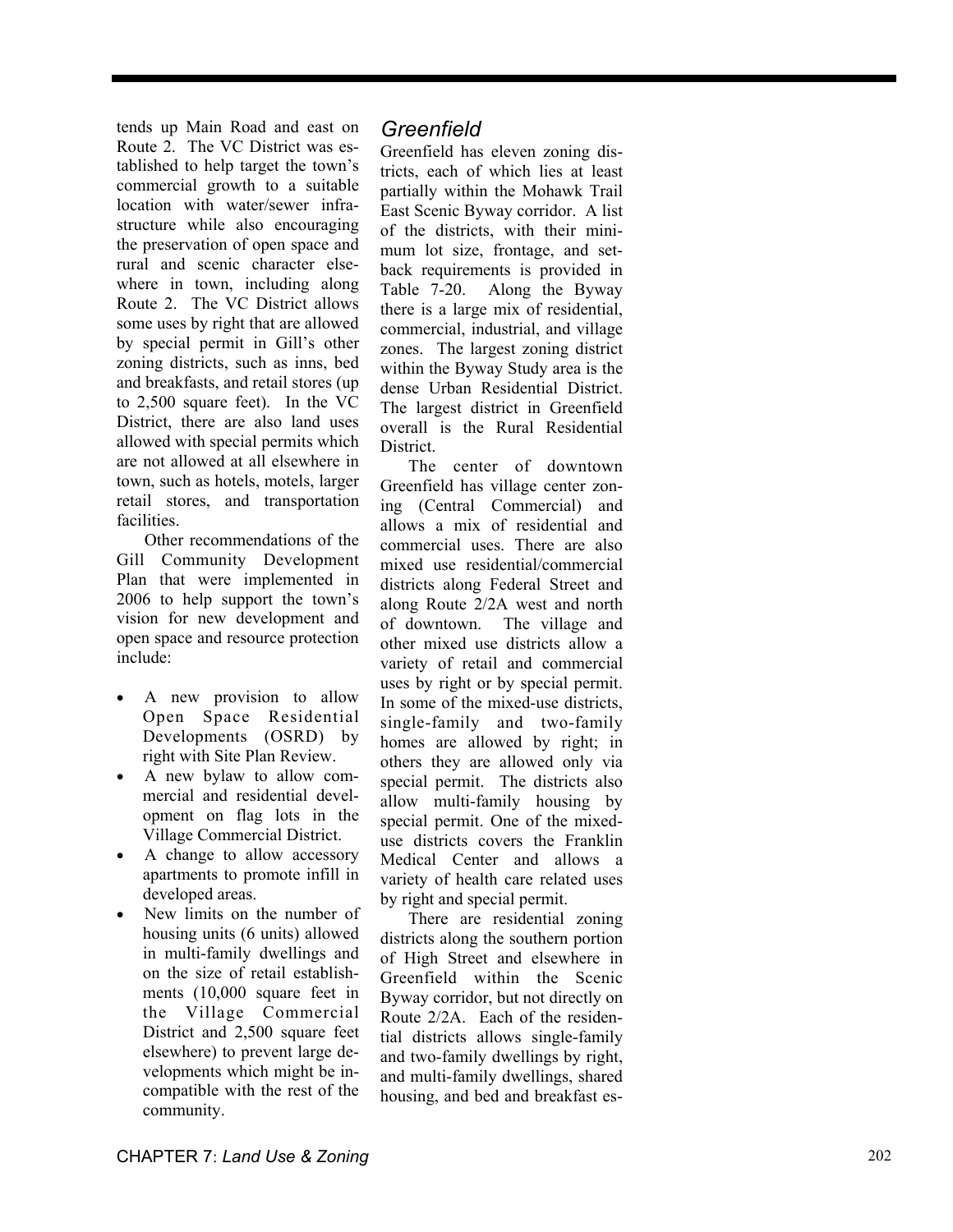tablishments by special permit.

 Greenfield has three zoning districts for industrial uses, and business and industrial parks. The districts are generally located in areas with little residential development and designed to minimize their impacts on surrounding properties. One of the industrial districts is the Planned Industrial District (PI District) that covers the Greenfield Industrial Park, located north of intersection of Routes 2 and 2A northeast of downtown. Most of the industrial park is within the Scenic Byway study corridor. One requirement of the PI District and of another industrial district on Munson Street is that the uses in the district be screened and buffered from neighboring properties to minimize the visual impacts on surrounding areas.

Greenfield has five different overlay zoning districts, four of which are within the Byway. There is a Flood Plain Overlay District to limit developed land uses in floodprone areas. The town also has a Corridor Overlay District along the Scenic Byway on the French King Highway and the north part of High Street. The district was established to create attractive entryways into Greenfield by minimizing strip development and traffic congestion to protect scenic and natural features. The Corridor Overlay District area still has considerable space for growth. As development occurs within the district, the district's requirements regarding landscaped buffers from the roadway, access driveways, and protection of the ridgeline on the east side of the French King Highway/High Street will help preserve the Byway's scenic qualities.

Another overlay district is the

Planned Unit Development (PUD) Overlay District, which was established in 2004. Planned unit developments are comprehensive unified projects, with a mix of land uses and buildings that are developed as a single entity and designed to promote alternatives to more sprawling forms of development. Few PUD areas have been designated thus far; one was established for the redevelopment of the site of the former Greenfield Tap and Die plant off of Deerfield Street, this site now houses an extended care facility for older residents.

Greenfield's zoning bylaws include a number of provisions to support desirable types of development and to preserve important natural, historic, and scenic resources along the Scenic Byway. The zoning bylaws include Site Plan Review for all business, commercial, industrial, institutional, and multi-family development projects, and provide screening and landscaping guidelines for these developments. Greenfield also has provisions for Open Space Residential Developments by right with Site Plan Review and for residential development on flag lots in neighborhoods by special permit to encourage these patterns of development. Additionally, the zoning bylaws provide an option for the Building Inspector to issue a building permit for residential construction on lots with less than the normally required lot size and frontage in some mixed-use and residential zoning districts where public water and sewer is available, and where surrounding properties similarly have smaller lot sizes and frontage. This policy supports infill development in existing neighborhoods where there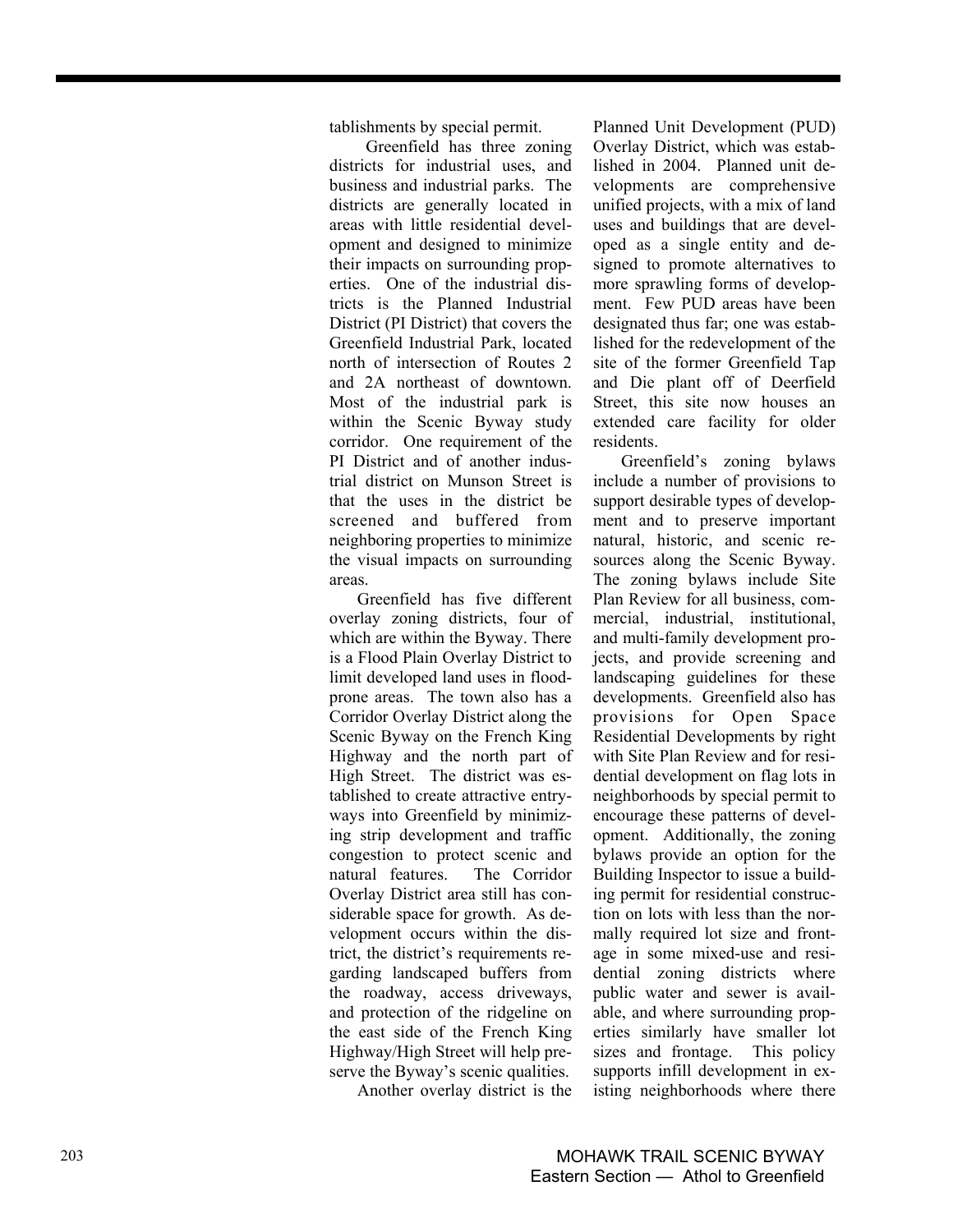is infrastructure to support it and the least disturbance to open space.

## **Potential for Future Development**

This section briefly describes the areas with the greatest development potential in each of the towns within the Byway study area. The assessment of development potential is based largely on land characteristics such as slopes, wetlands, public water and sewer infrastructure, and on current zoning regulations.

## *Athol*

Much of Athol's portion of the Scenic Byway is already built-out; however, there are some areas that could potentially be developed. One developable area is the proposed North Quabbin Business Park site located at the eastern end of the Byway at the intersection of Routes 2 and 2A. This site has approximately 400 acres and is being considered for large-scale retail or other commercial businesses. There is also the potential for redevelopment of existing underutilized and vacant commercial buildings in and near downtown Athol, including on the upper floors. One possible challenge for the redevelopment of the historic buildings downtown is that they do not contain elevators, and elevator installation can be very expensive.

## *Orange*

Much of Orange's portion of the Scenic Byway study area is already developed. East of Orange Center, there is currently limited commercial and residential development, and some potential for future growth. Constraints on growth in this area include relatively steep slopes (of 15% or more), the lack of public water and sewer services, and the limits on land uses within the overlay Water Resource District for groundwater supplies.

In 2004, as part of the town's Community Development Plan, Orange considered the best locations for future potential growth. The downtown was identified as the best area for future small commercial and mixed use development. The Community Development Plan also identified five potentially suitable locations for future industrial or largecommercial growth. Two of the locations were just north of Route 2A and within the Byway corridor. It will be essential for these locations to be investigated further before development is pursued at these sites. For each location, an engineering feasibility study will be needed to fully evaluate the site's development potential, possible environmental constraints, including wetlands issues, and the costs of extending water and sewer services as necessary. None of the sites are currently served by sewer lines and only one, near the airport, is served by town water lines.

Orange has also been pursuing the redevelopment of vacant and under-utilized buildings in the downtown area, such as the Putnam Hall building, as part of its downtown revitalization activities. Putnam Hall is one of a few large, historic brick buildings in the downtown area. It has five floors and a total of approximately 20,000 square feet of space and is owned by the Town of Orange. Renovation of the building is being proposed by the Town of Orange in partnership with the North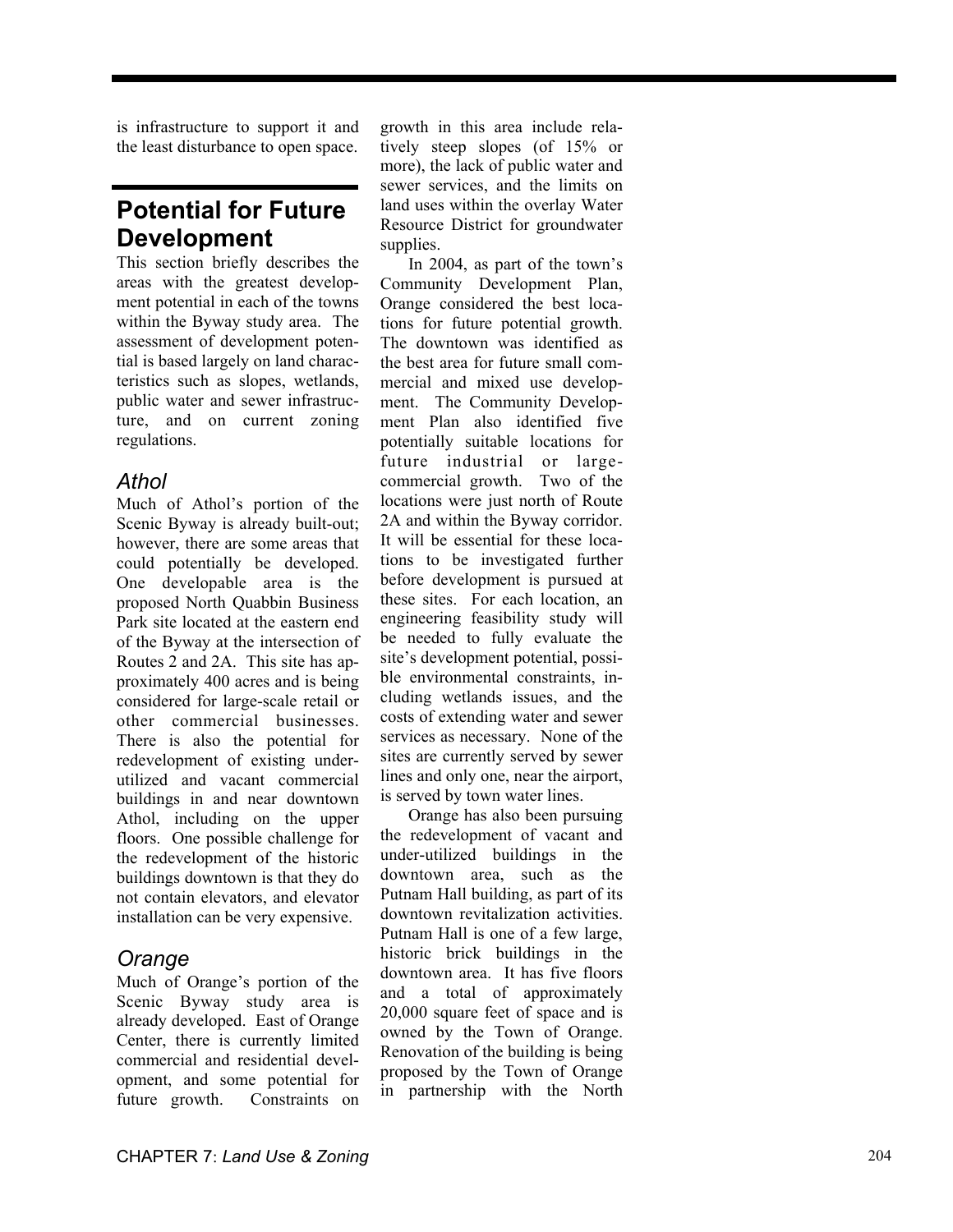Quabbin Woods, an organization that seeks to promote forestry and forest products in the region. North Quabbin Woods would be the anchor tenant of the building once it is redeveloped. One potential challenge for the redevelopment of the historic mill buildings is that they do not contain elevators and elevator installation can be very expensive. Putnam Hall or other historic buildings could be considered for use as a tourist information center and/or interpretive center for the Byway.

## *Wendell*

Of all the communities along the Byway, Wendell has the least potential for future growth within the Byway corridor. An estimated 51% of Wendell's section of the Byway corridor has been protected as open space and cannot be developed. Wendell's large amount of protected land helps preserve the scenic vistas along the Byway. Much of the remaining Byway corridor in Wendell has slopes of 25% or more and is too steep to build upon. The area around Wendell Depot in east Wendell has the most growth potential and is identified in Wendell's Community Development Plan as a possible future small village center with a mix of residential and small commercial uses.

## *Erving*

There are steep slopes along much of Erving's portion of the Scenic Byway and the potential for future development is limited. The most suitable areas for future growth are the village centers of Erving Center and Ervingside. The Central Village (CV) District was created in 2005 to encourage the development in the village centers over other locations. Erving is also interested in redeveloping or reusing the Usher Plant site in Erving Center and the International Paper Company Plant in Ervingside. Both of these former manufacturing facilities are currently vacant. The Usher Plant is in the process of being demolished following a major fire in the summer of 2007.

## *Gill*

Gill has the greatest potential of any of the Byway communities for growth along the Byway corridor. Slopes along Gill's section of the Byway are less than elsewhere along the corridor and there is not much protected open space. Only 12% of the Gill portion of the Byway corridor is permanently protected from development. Gill has worked to address future potential growth pressures and to protect important natural and scenic resources along the Byway through recent zoning changes, such as the creation of a Village Commercial District as a target area for future commercial growth. This village district is at the intersection of the Mohawk Trail (Route 2) and Main Road just across the Connecticut River from downtown Turners Falls. This area also serves as a gateway to both Turners Falls and the rest of Montague.

## *Montague*

Turners Falls and Millers Falls have been identified as village centers on the Future Land Use Map that was created as part of the Montague Comprehensive Plan. Within Turners Falls and Millers Falls, much of the growth potential is through the redevelopment of older historic commercial and in-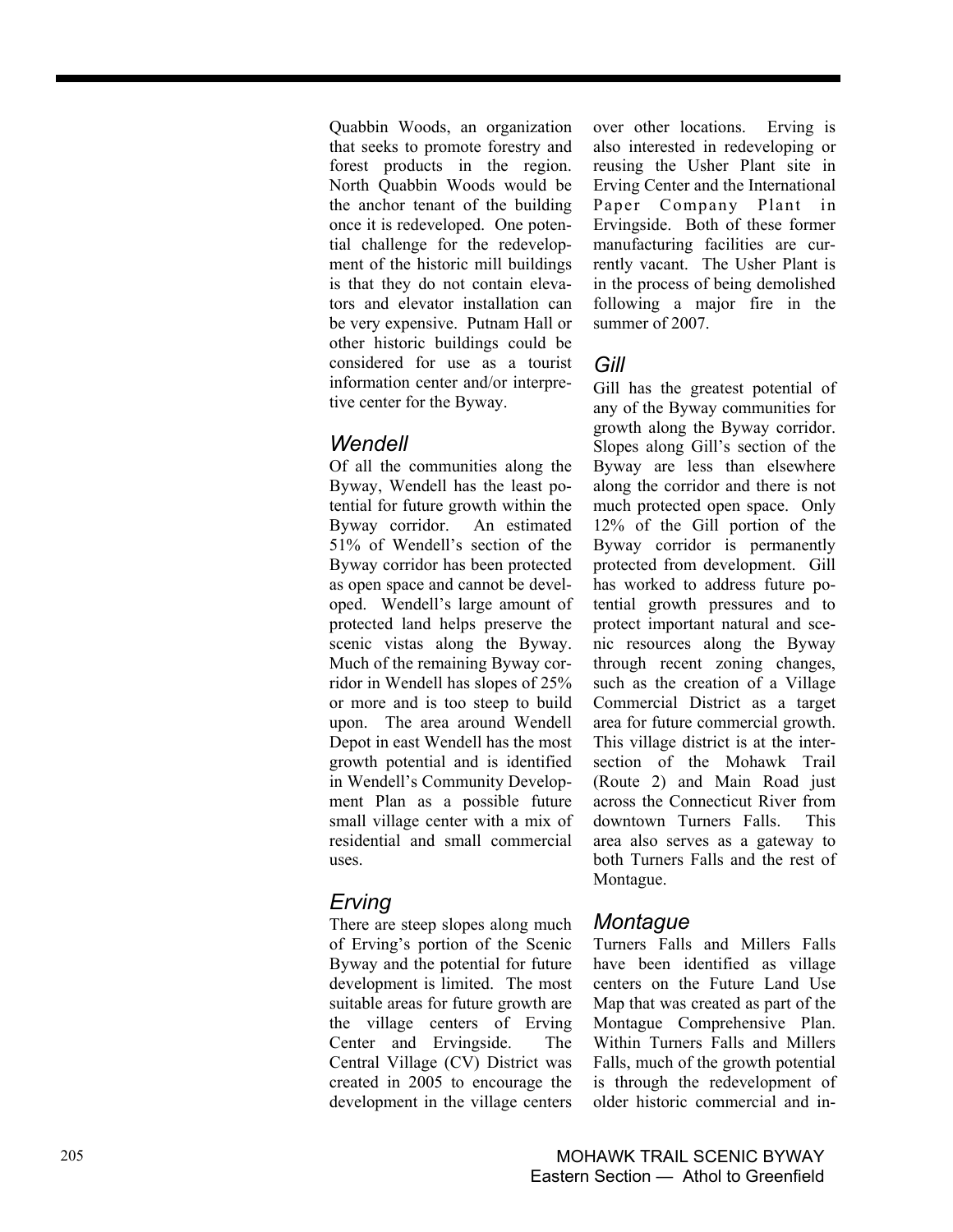dustrial structures, such as the former mill buildings within the Historic Industrial District and the reuse of vacant and underutilized residential and commercial properties. As mentioned previously, one potential challenge with the redevelopment of historic mill buildings is the need for and cost of elevator installation. Outside of Turners Falls and Millers Falls, there is limited potential for residential and commercial growth within Montague's section of the Scenic Byway study area. Outside of the villages, the areas along the Millers River and Connecticut River have steep slopes in excess of 25% making them a challenge to develop.

## *Greenfield*

Greenfield's section of the Byway, which runs through Greenfield's extensive downtown, is more built out than any of the other Byway towns. The area in Greenfield within the Byway corridor with the most potential for growth is along the French King Highway northeast of the downtown. This section of Greenfield contains the town's industrial park and is also being proposed for a new major shopping center. It serves as the gateway to downtown Greenfield from the eastern portion of the Byway.

There is also some potential for growth through redevelopment of a number of vacant or underutilized downtown buildings, such as the historic Bank Row buildings. Redevelopment of some of these historic structures has already begun, and funding for additional redevelopment projects is being pursued by the town and others. For example, a site just off Bank Row has been selected for a new

regional transit center for the Franklin Regional Transit Authority. This project is currently in design with construction slated for 2009-2010.

## **Important Vistas along the Byway**

There are a number of scenic vistas along the Byway that were identified as outstanding during the visual assessment. These scenic views are noted with a viewshed icon on the Open Space Map at the back of this chapter. The areas with panoramic or medium range views have also been noted and are discussed below. Further discussion of the scenic views and vistas along the Mohawk Trail East Scenic Byway appears in the Scenic Resources chapter of this plan.

Several factors were considered when assessing the scenic qualities of a medium- or longrange vista or roadway corridor. Medium and long-range vistas are more breathtaking when they contain both an expansive field of view and depth of view. The field of view is the horizontal width of the view, while the depth of view is how far away one can see. Contrast and focal points are elements that add interest to what is being seen. Contrast is the differences seen in the vista, such as landscape differences. Focal points are elements in the landscape that draw the eye.

## *Athol*

In Athol, just west of the town center at the Alan E. Rich Environmental Park travelers are able to see a large field beyond the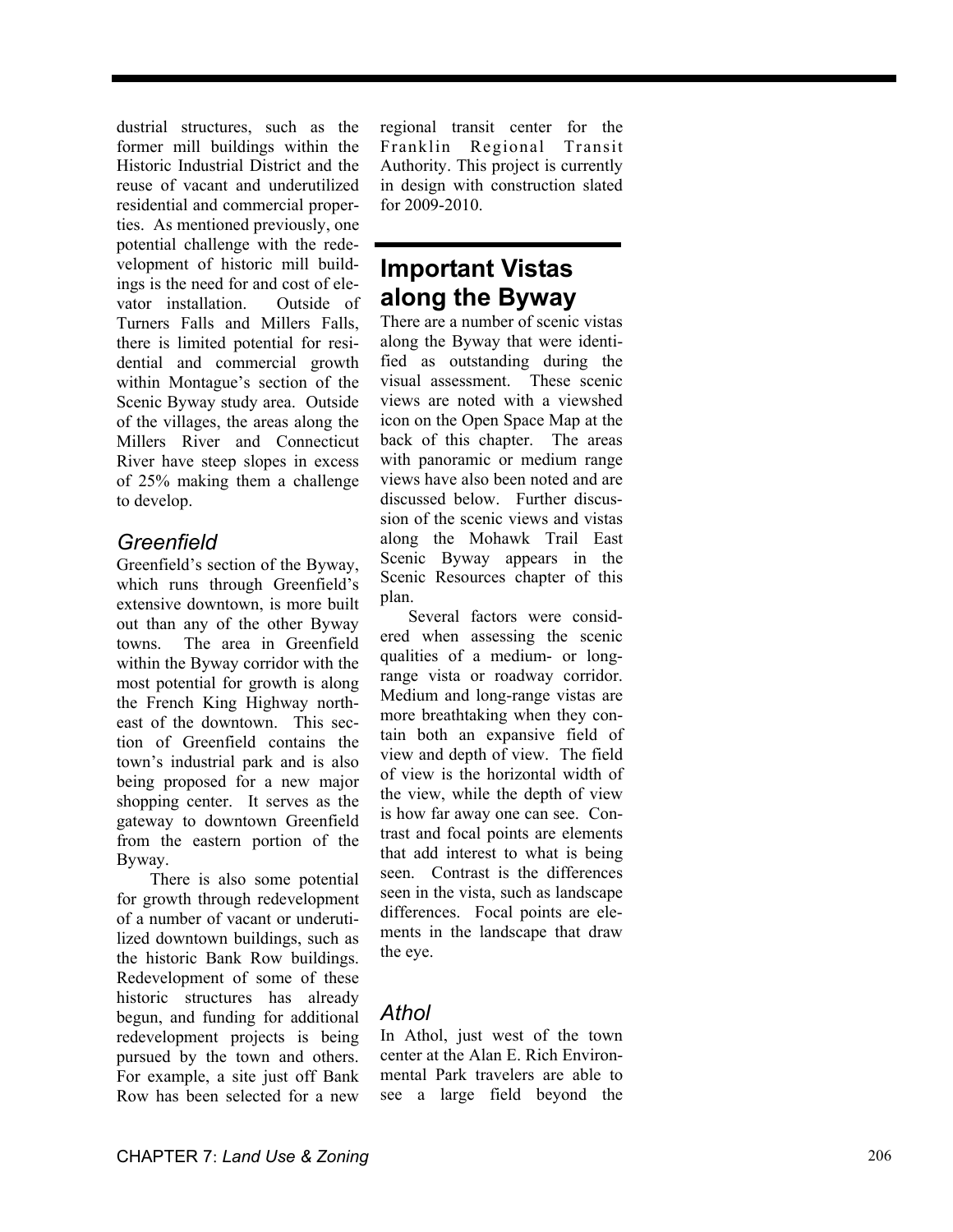*Scenic Section of the Byway that Travels next to the Millers River in Erving*



parking area and boat ramp with a back drop of large wooded hillsides.

## *Orange*

In Orange there are three scenic vistas, all of the Millers River. One is of a large wetland area directly south of the Byway. Another occurs where the Byway travels next to the Millers River, and there is a ponded area of the river surrounded by forested lands and used for fishing. The third view occurs near the Orange Wastewater Treatment Plant. Travelers can see the Millers River from the roadway and there is a pull-off area by the river with picnic tables and river access.

## *Erving*

In Erving, there are numerous long views of forested hillsides and the Millers River. One wonderful view is of a 2.5-mile stretch of the Millers River that runs right along the south side of the Byway. At various places, there are long views of the river rapids and large cobblestones with the mountains in the Town of Wendell as a distant backdrop. The Erving cliffs are to the north of the Byway.

 Near the Village of Farley, there is a gently rolling landscape with views of the mountains in Wendell, farm fields, and the village. Between Farley and Ervingside, there is a 3.5-mile section through forestland. To the north of this section lies land owned by FirstLight Power and to the south is the Wendell State Forest. There is little development along this section of the Byway, and there are many long and panoramic views of mountains in Wendell and Gill and of the Connecticut River Valley in the distance. This area is particularly scenic during the fall foliage season as the hills are ablaze with the magnificent colors of the turning leaves. Through this section the roadway is wide with shoulders and passing lanes for the hills, which allows the traveler to see more of the landscape.

At the Erving/Gill town line,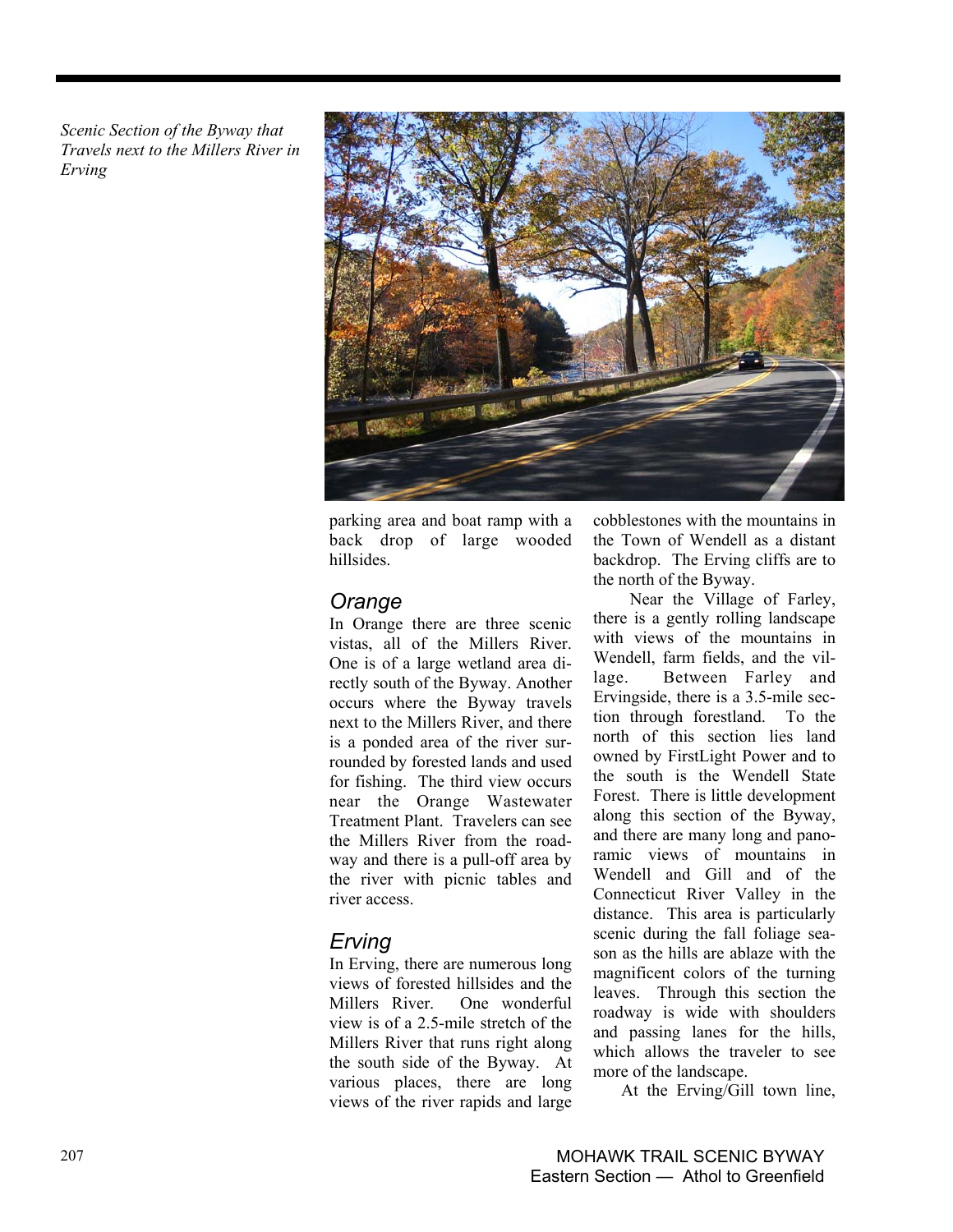

*The view of the Connecticut River from the French King Bridge* 

the Byway travels over the Connecticut River on the French King Bridge which allows for spectacular views north and south along the river. From the bridge there is a view of the French King Rock in the river and the mountain valley of the Connecticut River toward Vermont and New Hampshire. The confluence of the

Millers River and the Connecticut River is to the south of the bridge. Some of the panoramic view from the bridge is part of the Connecticut River Greenway State Park which is permanently protected. However, there are still some portions of the view from the bridge and Route 2 near the Connecticut River and the Millers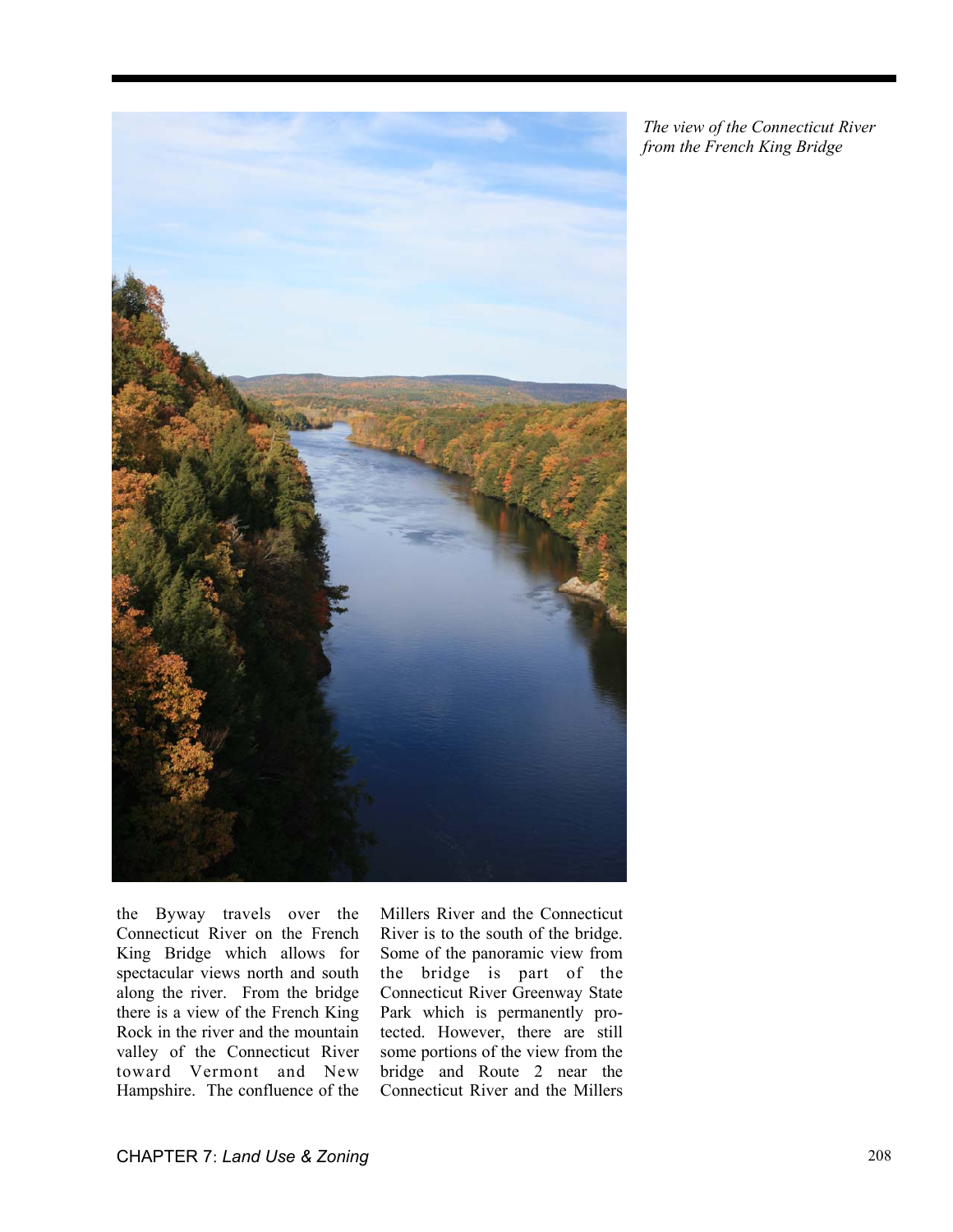River which are a priority for protection. Rest areas at both ends of the bridge allows travelers to park and walk across the bridge which spans high above the Connecticut River.

## *Gill*

In Gill there are two other scenic vistas that also offer views of the Connecticut River. The first is just west of the French King Bridge along a rural stretch of Route 2 where there are farms and forested land on the north side of the road and views of the Connecticut River through the trees and Barton Cove to the south side. This section of the Byway has a number of pulloff areas where travelers can stop to picnic, rest and get a better view of the Connecticut River.

The second vista is at a pulloff area just east of the Route 2/Main Road intersection. From this pull-off area, there is a panoramic view of the historic mill-Village of Turners Falls in Montague, the Gill-Montague Bridge, the Turners Falls hydroelectric dam and canal, and the Connecticut River. In the spring, the view is particularly dramatic because of the water from melting snow and rainfall, which rushes over the dam and fills the river below the power canal.

## *Greenfield*

In Greenfield there are a number of scenic viewshed. One is to the east of the Greenfield/Gill town line at Factory Hollow. This section of the Byway winds through a wooded area along the Byway. To the north is the historic Factory Hollow area. The remnants of the homes, factories and a dam that existed in this area are just visible through the trees. Also, downtown Greenfield is a scenic downtown with a vast and varied inventory of historic architecture along the Byway. Near downtown on High Street the road is lined with mature trees, sidewalks and historic residential architecture. On Main Street there is a diverse and well intact inventory of historically significant structures. The streetscape is that of a classic historic New England downtown. The backdrop of the downtown to the west, south and east are the surrounding foothills which create numerous scenic views while traveling along Main Street.

## **Tools and Strategies to Preserve the Scenic Byway Resources**

This section provides an overview of tools and strategies that can be used by towns and regional organizations to help preserve historic, scenic, and open space resources and enhance tourism along the Mohawk Trail East Scenic Byway. The strategies fall into four primary categories: land protection, historic preservation restrictions, funding programs, and zoning and other town bylaws.

### *Land Protection* **Conservation Restrictions (CR)**

Scenic, open space, forest, and agricultural resources can be protected through the use of conservation restrictions. A conservation restriction is a legally binding agreement between the landowner and a government agency or qualified conservation organization, such as a land trust, that places constraints on the use of a property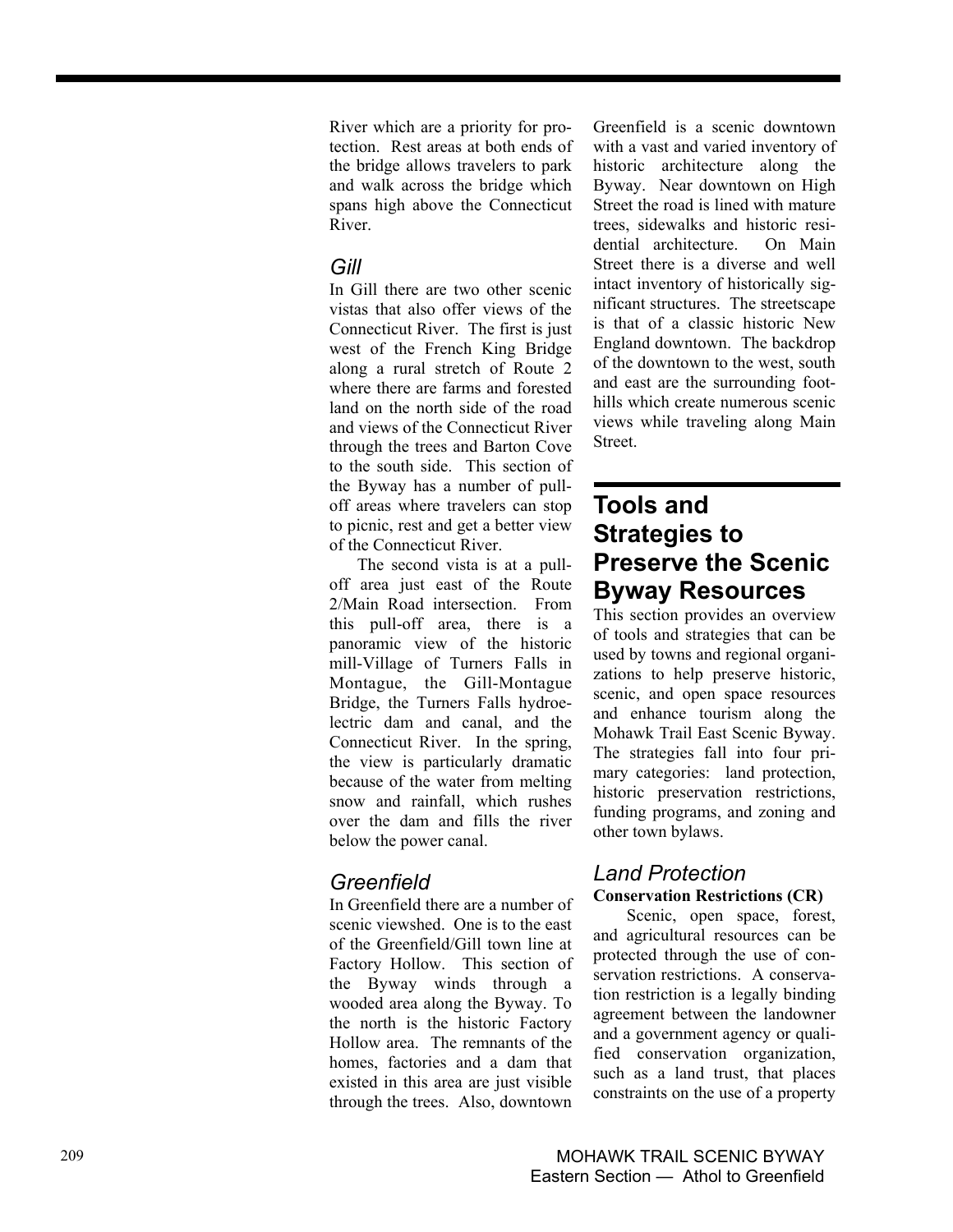in order to protect its scenic or open space values. With a conservation restriction, land uses are typically limited to forestry, farming, and/or passive recreational activities, and development is prohibited except if it is related to those uses (such as a barn for farming purposes). Scenic easements and conservation restrictions can be donated or sold by a landowner. A donation of such a scenic easement can yield a significant tax benefit. The Federal Scenic Byway program can provide funding for acquisition of scenic easements from willing property owners.

#### **Agricultural Preservation Restriction (APR) Program**

The Agricultural Preservation Restriction Program protects prime farmland from development. The APR Program is a voluntary program that offers a nondevelopment alternative to farmers and other owners of prime agricultural land and other farmland of statewide importance who are faced with a decision regarding the future use and disposition of their farms. The program offers to pay farmers the difference between the "development value" and the "agricultural value" of their farmland in exchange for a permanent deed restriction which precludes any use of the property that will have a negative impact on its agricultural viability. The APR Program is run through the Massachusetts Department of Agricultural Resources.

#### **Chapter 61 Programs**

Parcels enrolled in the property tax abatement programs under Chapter 61 of the Massachusetts General Laws are temporarily pro-

tected from development. The Chapter 61 programs offer landowners reduced local property taxes in return for maintaining land in productive forestry, agricultural or open space or passive recreational use for a certain period of time, usually at least10 years. One important feature of the Chapter 61 programs is that they offer towns the opportunity to protect land permanently if land that has been enrolled in programs is being sold or being converted to another use, and will leave Chapter 61. The town where the parcel is located has a 120-day period during which it can exercise, or assign, its right of first refusal to purchase the property at fair market value or meet the conversion price offer, and preserve it permanently.

## *Historic Preservation*  **Preservation Restrictions**

A preservation restriction is a mechanism that is used to preserve a property's historic character. It is a legally binding agreement that is used to protect historic resources, such as historically significant buildings, landscape features or landscapes area. Preservation restrictions can be written to list the specific features of the historic property to be protected. Preservation restrictions are enabled under Massachusetts General Law Chapter 184 Sections 31-34. The preservation restriction must be held by a government or non-profit entity. Preservation restrictions are recorded in the local Registry of Deeds. The preservation restriction ensures that the specified features of the historic property will not be altered in the future and will be preserved for future generations.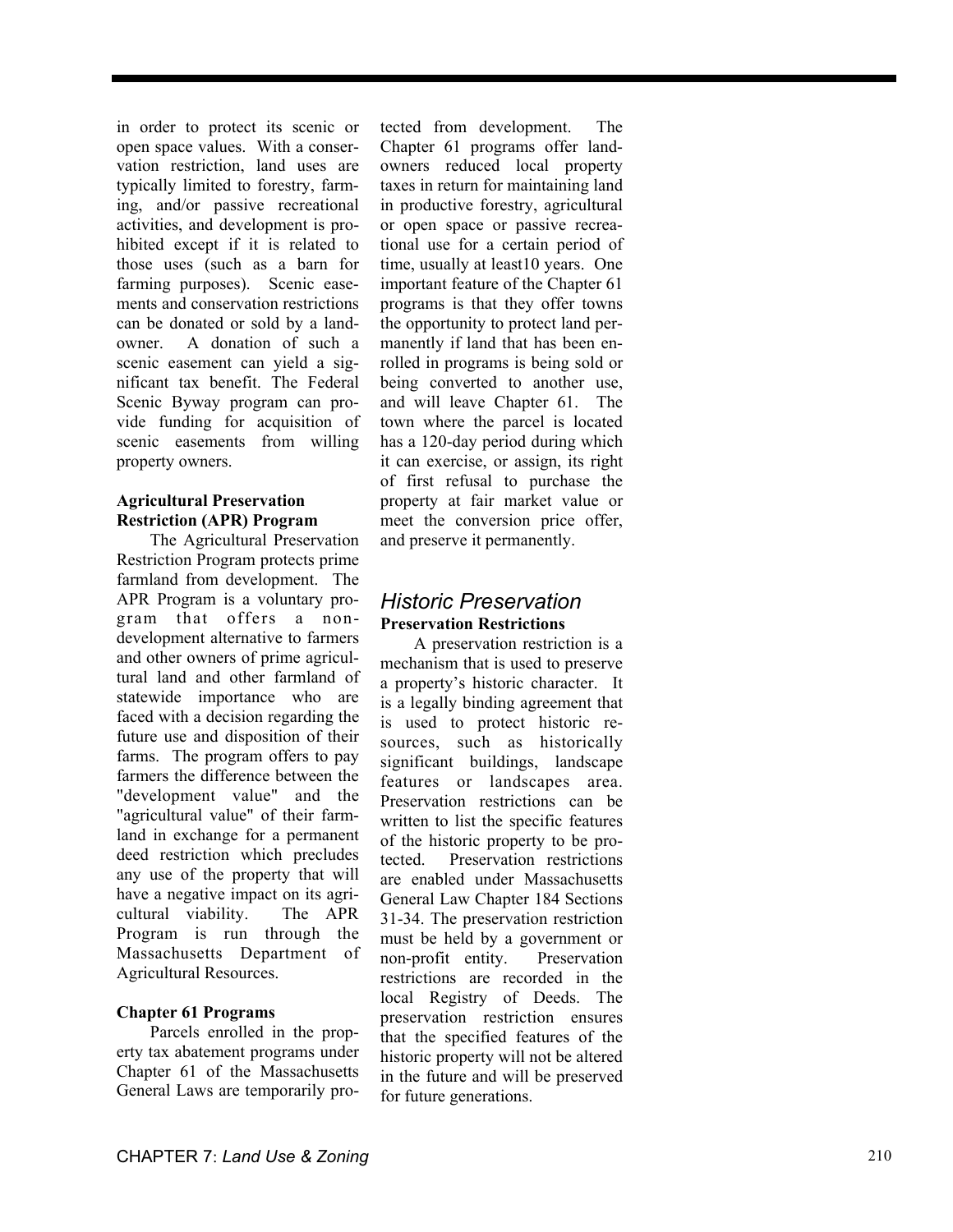### *Sources of Funding*  **Community Preservation Act (CPA)**

Signed into law in 2000, the Massachusetts Community Preservation Act (M.G.L., Chapter 44B), gives communities a funding source for projects related to historic preservation, open space protection, and affordable housing. Municipalities adopt the Community Preservation Act (CPA) on a local basis, through a ballot referendum. Communities that approve the CPA can impose a property tax surcharge of up to 3%. The funds collected through this surcharge are set aside in a local Community Preservation Fund along with a State match. Monies accruing in this fund are to be spent on historic preservation, open space (excluding recreation), and affordable housing with at least 10% of the annual receipts going toward each category. Spending can be deferred until needed. The community determines how it would like to distribute the remaining 70% of funds to any or a combination of the three categories, including public recreation. Currently, the State match for CPA funds is 100%. As of May 2007, none of the towns along the Scenic Byway have adopted the CPA.

#### **Local Acquisitions for Natural Diversity Grant Program (LAND, formerly the Self-Help Program)**

Provides grant assistance to city and town conservation commissions for the acquisition of open space for conservation and passive recreation purposes. The program is administered by the Executive Office of Energy and Environmental Affairs (EEA). The LAND Program helps preserve lands and waters in their natural state and the program offers funding to preserve areas that contain unique natural, historical or cultural features or extensive water resources. The program encourages compatible passive outdoor recreational uses such as hiking, fishing, hunting, cross-country skiing, and wildlife observation. General public access must be allowed. The LAND Program pays for up to 80% of a municipality's costs for the acquisition of land, or a partial interest (such as a conservation restriction), and ancillary land acquisition costs. The grants range in size from \$75,000 to \$500,000. In 2004, the Town of Wendell received a grant through this program for acquisition of a 125-acre parcel containing Fiske Pond, and in 2006, the Town of Erving received a grant for the acquisition of a 100-acre parcel. Other towns along the Byway have also received grants through this program as well.

#### **Parkland Acquisitions and Renovations for Communities (PARC, formerly the Urban Self-Help Program)**

Provides grant assistance to cities and towns to acquire parkland, develop new parks, or renovate existing outdoor public recreation facilities. The program is also administered by the Executive Office of Energy and Environmental Affairs (EEA). Any city or town with a population of 35,000 or more, which has a park or recreation commission and a conservation commission, is eligible to participate. Grants can also be issued to smaller communities for projects that have regional or statewide significance. Projects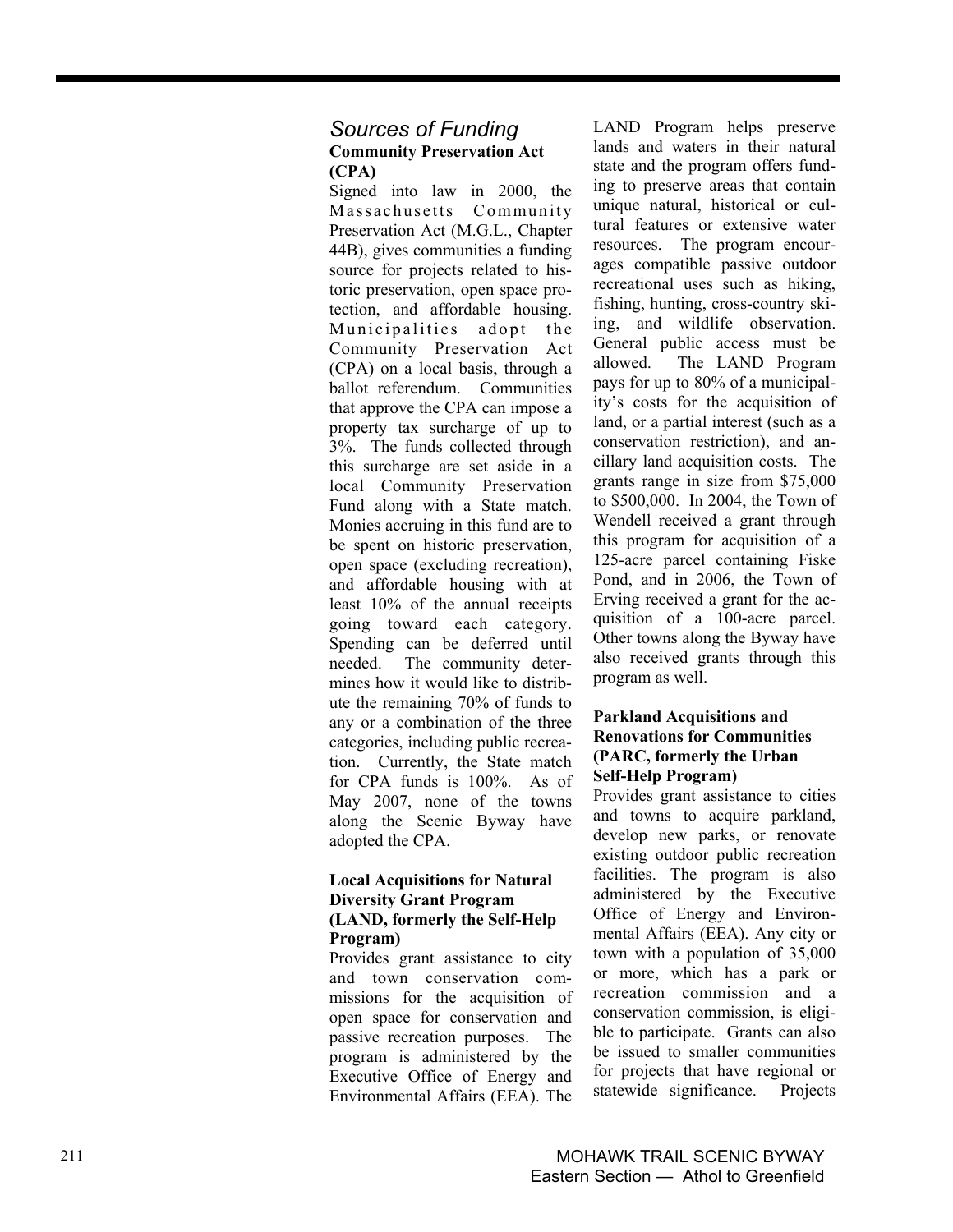for outdoor recreation purposes, whether active or passive in nature, are considered for funding. Grants are available for the acquisition of land and the construction, restoration, or rehabilitation of land for park and outdoor recreation purposes such as athletic playing fields, playgrounds, game courts, and swimming pools. Access by the general public must be allowed. The grants reimburse a significant portion of total project costs. The grants range in size from \$50,000 to \$500,000.

The Town of Orange received an Urban Self-Help (now PARC) Grant for funding to construct the Orange Riverfront Park. The riverfront park provides canoe and kayak access to the Millers River and a rest stop for travelers along the Mohawk Trail East Scenic Byway. The Town of Greenfield also received a grant for this program for the acquisition of land near the Green River that was formerly part of the mobile home park that was destroyed after extensive flooding. The land will be used to create public access to the Green River and to extend the town's existing bike trail into the downtown commercial district. Greenfield also received an Urban Self-Help (now PARC) Grant for renovations to the Green River Swim Area to add recreational amenities and improve access for residents with disabilities.

#### **Massachusetts Recreational Trails Grants Program**

The Recreational Trails Program provides grants ranging from \$2,000 to \$50,000 on a reimbursement basis for a variety of trail protection, construction, and stewardship projects throughout Massachusetts. It is part of the national Recreational Trails Program,

which is funded through the Federal Highway Administration (FHWA). Funds are disbursed to each state to develop and maintain recreational trails and trail-related facilities for both non-motorized and motorized recreational trail uses. In Massachusetts, funds are administered by the Department of Conservation and Recreation (DCR), in partnership with the Massachusetts Recreational Trails Advisory Board. Eighty percent of the project costs are reimbursed to grantees, but at least 20% of the total project value must come from other sources.

#### **Brownfields Assistance**

There are a number of programs to assist in the cleanup and redevelopment of brownfields sites. Each of the communities along the Scenic Byway contains properties that have been identified as brownfields with most of these brownfields being located in or near historic town centers where industries were traditionally located. Brownfield cleanup is regulated in Massachusetts under Massachusetts General Law, Chapter 21E. In 1998, the State Legislature amended Chapter 21E to establish significant liability relief to encourage the redevelopment of brownfield sites, while ensuring that the Commonwealth's environmental standards are met. The Massachusetts Department of Environmental Protection (DEP) administers the State's cleanup laws and regulations. DEP offers technical assistance for the cleanup of brownfields sites.

The Franklin Regional Council of Governments (FRCOG) coordinates a regional Brownfields Site Assessment Program for Franklin County funded through the Environmental Protection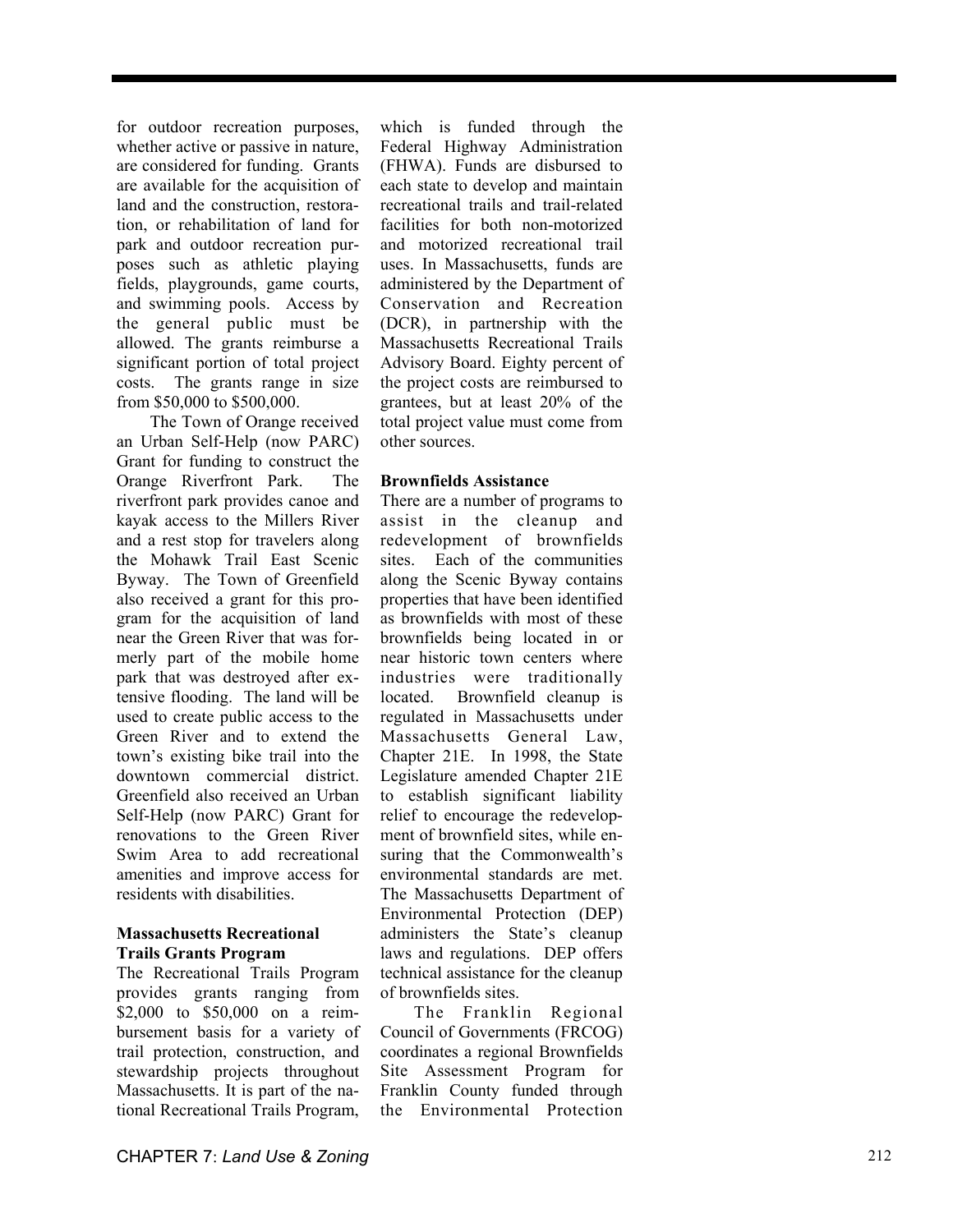Agency. In addition to the Site Assessment Program, the FRCOG coordinates a Rural Brownfields Clean-up Revolving Loan Fund to help fund brownfields clean-up and redevelopment activities in Franklin County communities. The program could be of particular benefit to downtowns that have historic mill buildings which are vacant or underutitilized and could be redeveloped. The restoration and reuse of these structures is important for the Byway.

#### **Community Development Action Grant Program (CDAG)**

The CDAG Program offers funding to help revitalize disinvested or deteriorated neighborhoods, stimulate new economic development, and leverage private investment in communities. Any Massachusetts city or town is eligible to apply to the Massachusetts Department of Housing and Community Development for CDAG funds. CDAG funding is available for publicly-owned or publiclymanaged projects. CDAG funds can be used in a variety of ways, including the installation, improvements, repairs, rehabilitation or reconstruction of buildings and other structures, facades, sidewalks, streets, and utility distribution systems. CDAG funds can also be used for the demolition of existing structures and relocation assistance. CDAG applications are evaluated based on the following criteria: the number of jobs created; the current degree of economic distress and physical deterioration of the project area; the extent of committed financial participation by other public and private entities; and the extent to which the project is consistent with the applicant's community development plan(s) and with the Commonwealth's Sustainable Development priorities.

#### **Community Development Block Grant Program (CDBG)**

The Community Development Block Grant (CDBG) program is a federally funded, competitive grant program run through the Massachusetts Department of Housing and Development that is designed to help small cities and towns meet a broad range of needs. Eligible CDBG projects include, but are not limited to, business assistance, infrastructure, community/public facilities, housing rehabilitation or development, and downtown revitalization. Communities may apply for funds on behalf of a specific developer or property owner. All of the towns along the Scenic Byway have received CDBG funds for housing rehabilitation. Some towns such as Athol, Orange, Wendell and Greenfield have received funds for other types of projects as well.

#### **Expedited Permitting Process**

In 2006, the State Legislature enacted regulations (Massachusetts General Laws, Chapter 43D) to support an expedited and streamlined municipal permit process for targeted economic development projects. An established, predictable local permitting process is considered advantageous by potential developers. For towns that choose to enact Expedited Local Permitting, this program gives them the ability to promote commercial/industrial development on pre-approved parcels, known as "Priority Development Sites," by offering an expedited, streamlined local permitting process. Towns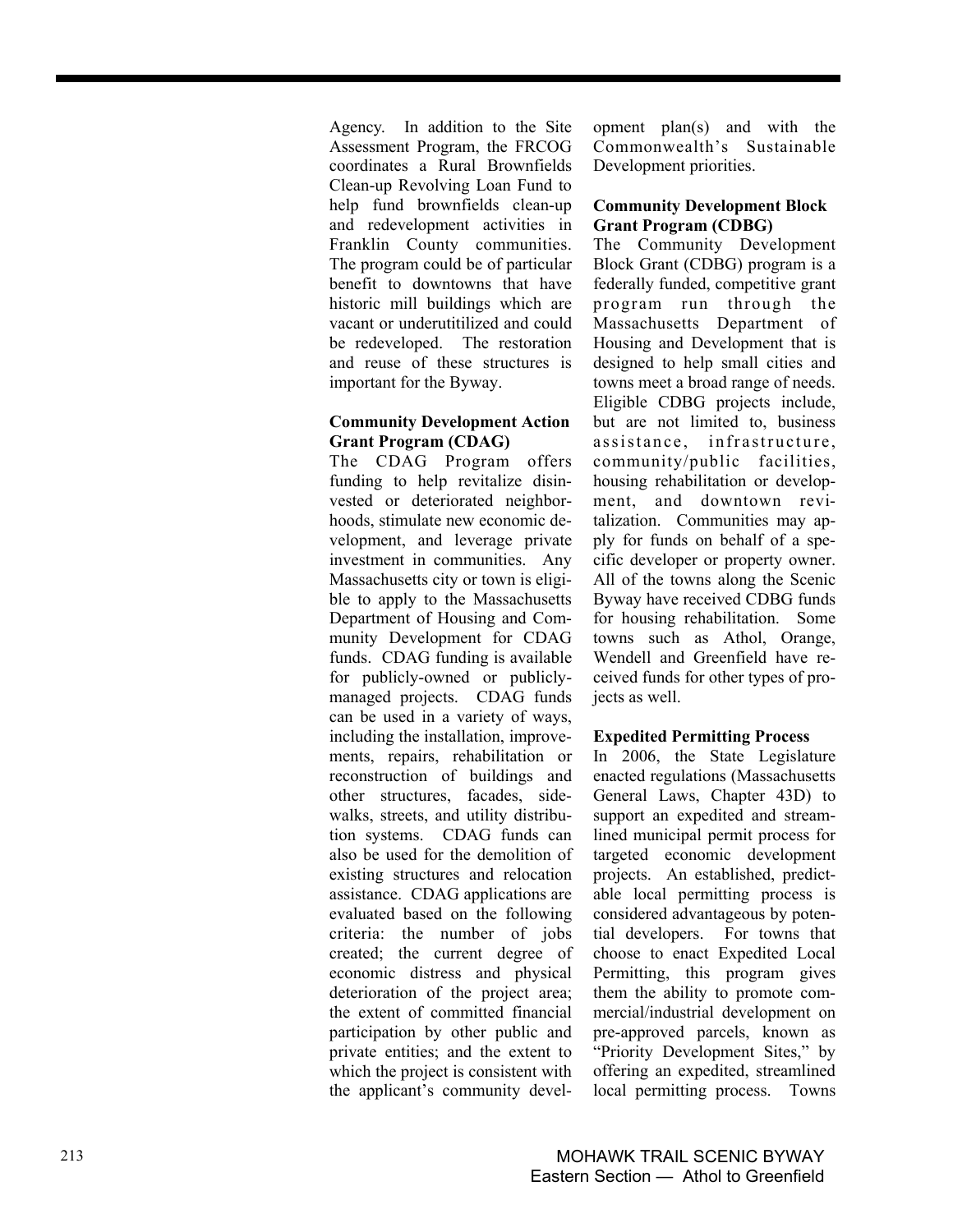that participate are eligible for a one-time technical assistance grant to aid them with the creation of a streamlined permitting process and for site specific pre-development work. The goal is to create a transparent and efficient municipal process, which guarantees local permitting decisions on designated "Priority Development Sites" within 180 days. This will require coordination of municipal staff and town boards including the Planning Board, Zoning Board of Appeal, Conservation Commission, Fire Chief, the Historic Commission, and Board of Health.

Eligible "Priority Development Sites" are sites that have been identified and approved by the town with permission from the property owner(s) that are in a commercial, industrial or mixed use zone and can accommodate the development or re-development of a building(s) of at least 50,000 square feet. Communities with Priority Development Sites will receive priority consideration for economic development grant programs such as CDAG and brownfields funding. Through a State grant starting in 2007, the FRCOG will provide technical assistance to help towns identify possible Priority Development Sites and apply for Technical Assistance Grants. So far, the towns of Gill, Montague, and Orange have committed to participate in this program and have requested the FRCOG's assistance.

## *Local Bylaws and Zoning Options*

#### **Corridor Overlay District**

Scenic Byway communities may consider the creation of a zoning district that overlays the Byway corridor. Uses underlying the

corridor district would continue to be allowed, but new development would be required to meet additional design standards. These standards could limit the amount of lot clearing, call for maintaining roadside vegetation and trees, favor curved over straight driveways, limit the size and color of large commercial buildings and storage facilities, keep exterior lighting to a minimum, and introduce special regulations for signs within the district. Additional requirements could include the identification of existing scenic vistas from the Byway and proposed measures to avoid impacting those vistas, such as locating buildings, structures, and power lines out of the sightway. Performance incentives could be developed to allow an increase in use, density, or other bonuses if a developer meets or exceeds the design standards of the bylaw.

Greenfield is currently the only Byway community with a corridor overlay district. The district is along the French King Highway and the north part of High Street. The district has requirements regarding landscaped buffers from the roadway, access driveways, and protection of a ridgeline that will help preserve the Byway's scenic qualities.

#### **Local Historic Districts**

A local historic district is established and administered by a community to protect the distinctive characteristics of important areas, and to encourage new structural designs that are compatible with the area's historic setting. Prior to the establishment of a local historic district, a district study committee is appointed to conduct a survey of the area and to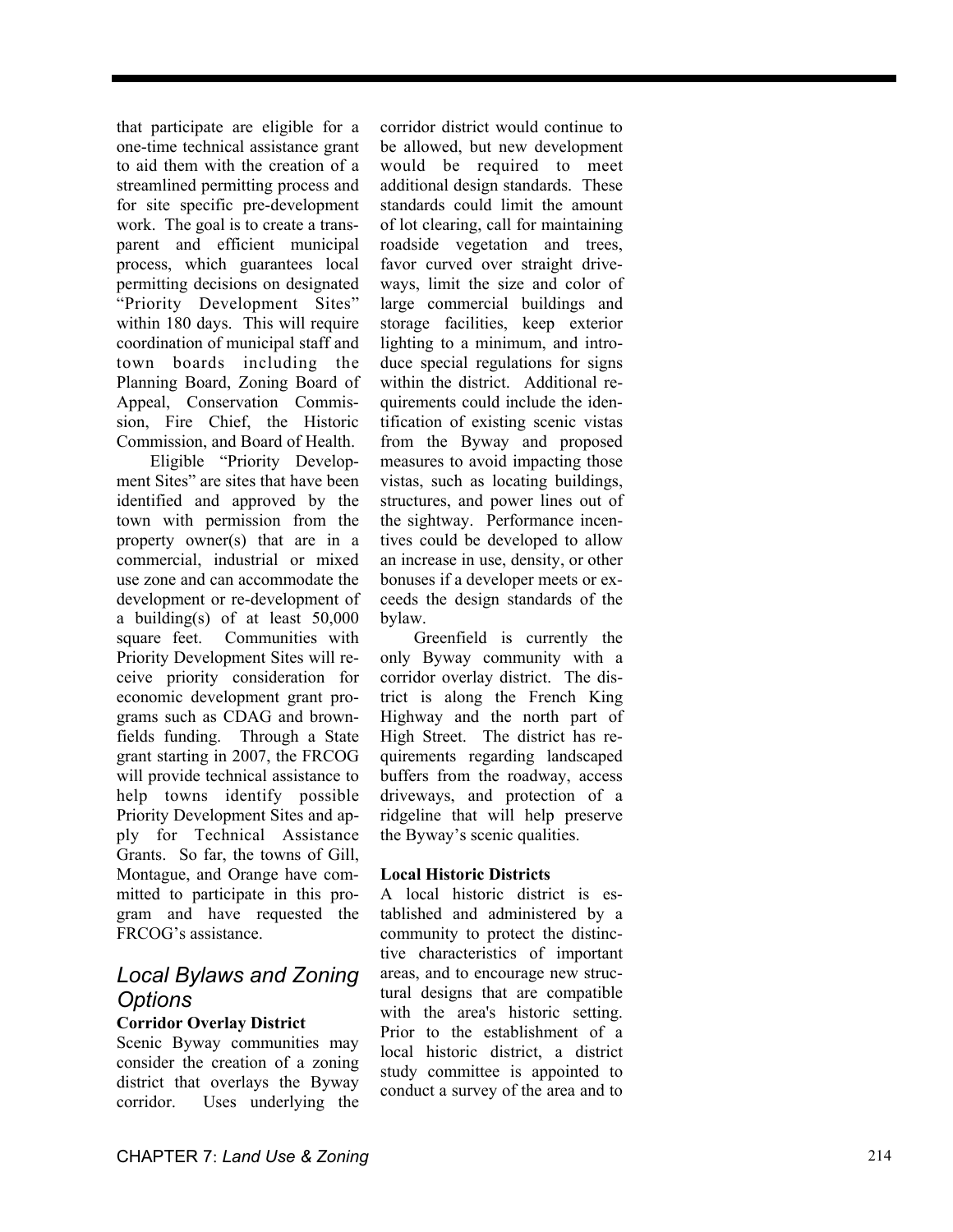prepare a preliminary report for local and state review. A final report is then submitted to the local governing body for approval of the local historic district ordinance or by-law. Once a local historic district is established, a local historic district commission is appointed to review all applications for exterior changes to properties within the district. This design review process assures that changes to properties will not detract from the district's historic character. The review criteria are determined by each city and town and are specific to each local historic district.

#### **Architectural Preservation Districts (also known as Neighborhood Conservation Districts)**

An architectural preservation district is a defined area in which additions, major alterations, demolition and new construction are reviewed. An architectural preservation district bylaw protects the overall character of an area by regulating major alterations and demolitions, and by ensuring that new construction is completed in keeping (scale, massing, street pattern, setback and materials) of the existing buildings. An architectural preservation district is an alternative to a local historic district for areas where some alterations have already occurred but protection of the overall scale, streetscape and historic buildings is a priority.

#### **Village Center Zoning**

The creation of village center zoning districts helps direct future growth and development to those areas and therefore helps preserve rural and open space areas elsewhere. Village center districts are usually established in existing villages, or in other parts of town that have the infrastructure (water, sewer, roads, etc.) to support more development in these locations. Village center districts typically have higher densities (smaller lot sizes and frontage) and encourage more intensive residential uses, such as multi-family homes, and commercial uses to locate in the village centers instead of elsewhere in town. For example, in Gill's Village Commercial District, some commercial uses are allowed by-right that are only allowed by special permit in other districts.

Growth in village centers is also promoted through flag lot provisions which allow development on lots without the standard required frontage behind existing development in areas with sewer and water service. Another important provision is a waiver of lot size and front setback requirements, in older neighborhoods where many properties do not meet the standards. Greenfield and Montague have this type of provision, which helps support infill development and the preservation of neighborhood character. All the towns along the Scenic Byway corridor except for Wendell have created village center zoning districts. Wendell has informally considered one, but has taken no action yet.

#### **Open Space Residential Development**

As discussed earlier in the chapter, open space residential developments (OSRD) can help preserve open space and reduce residential development costs. In OSRDs, homes are built on smaller than regular lots in exchange for some of the remaining area being set-aside as protected open space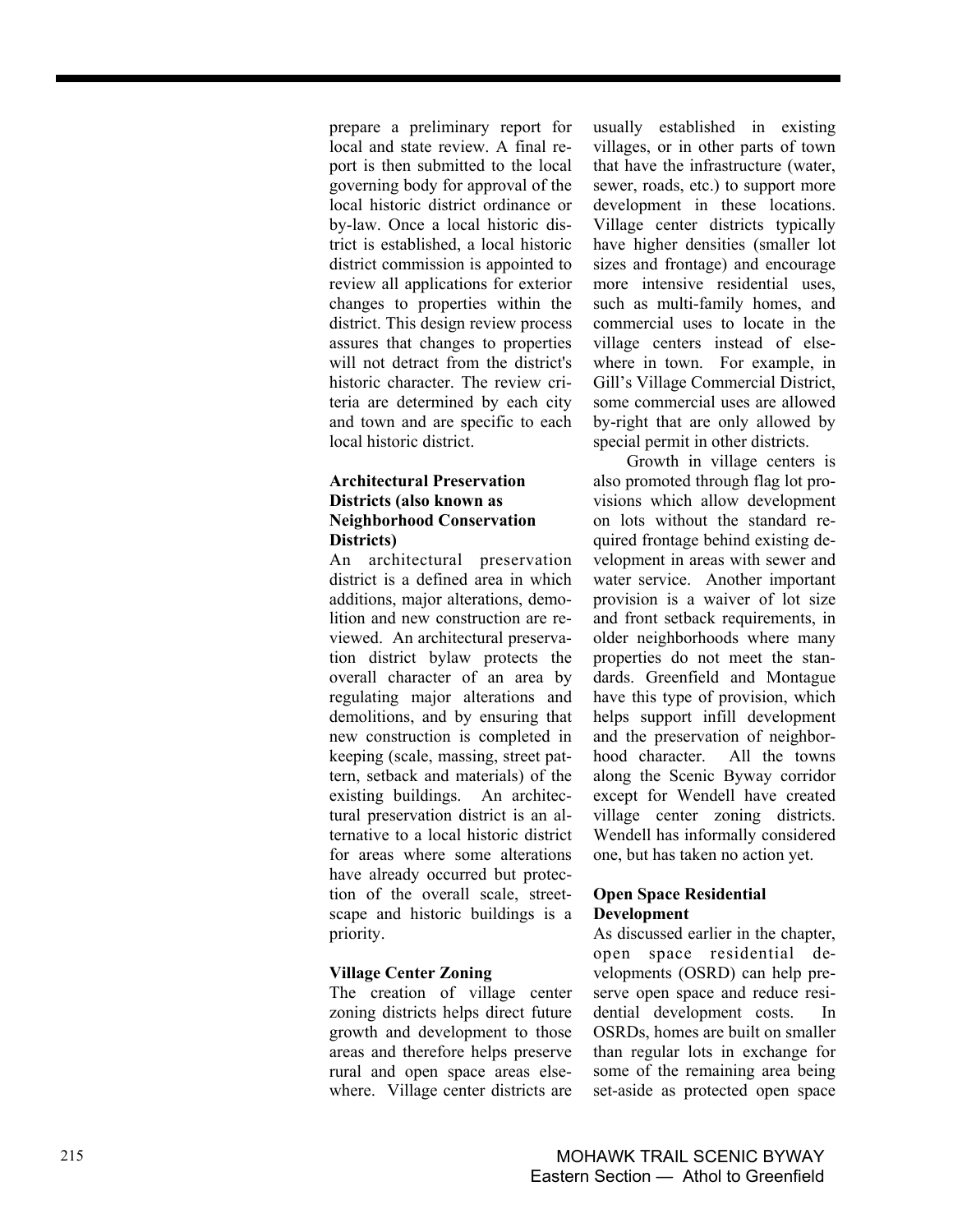and the clustering of homes helps preserve open space and natural resources. All of the towns along the Scenic Byway corridor, except for Montague, have OSRD bylaws in place. However, to date no open space residential developments have been constructed in any of the towns. In Athol, Erving, and Wendell, OSRDs may be allowed by special permit. Gill, Greenfield, and Orange have adopted provisions to allow OSRD by right with Site Plan Review to help encourage its use.

#### **Sign Regulations**

All of the communities along the Scenic Byway have sign regulations in place. Sign regulations can be incorporated into a community's zoning bylaws or general bylaws. In some of the towns along the Mohawk Trail East the sign regulations are quite minimal. The sign regulations in each community could be reviewed to see if they should be strengthened to protect the community character overall and the scenic character of the Byway corridor specifically. One option could be to have more detailed regulations and design guidelines for signs within a Byway corridor overlay district to help enhance the Scenic Byway. A community could also have different sign limits in rural zoning districts than in commercial areas.

#### **Lighting Regulations**

Communities can establish regulations regarding external lighting to help preserve rural and scenic character. Regulations can be designed to address the brightness, color, and height of external lighting and can also call for light-

ing fixtures to project light downward to limit their impact on neighboring properties, on the night sky, and on night flying insects. There can also be design guidelines for lighting fixtures in local historic districts or as part of Site Plan Review.

#### **Phased Growth Bylaw**

Phased growth bylaws limit the number of homes that are allowed to be built each year. The purpose of a phased growth bylaw is to help ensure that growth does not strain a community's ability to provide basic public facilities and services, to provide towns with time to incorporate growth into a master plan and regulations for the community, and to preserve and enhance existing community character. Under a 2004 Massachusetts Supreme Court decision for a case in Hadley (Zuckerman v. Town of Hadley), phased growth bylaws are not allowed for an indefinite period of time, but are permissible temporarily while a town develops a plan to prepare for future growth. Both Wendell and Erving have phased growth bylaws in place. In recent years, the building caps in these communities have been greater than the number of new homes built.